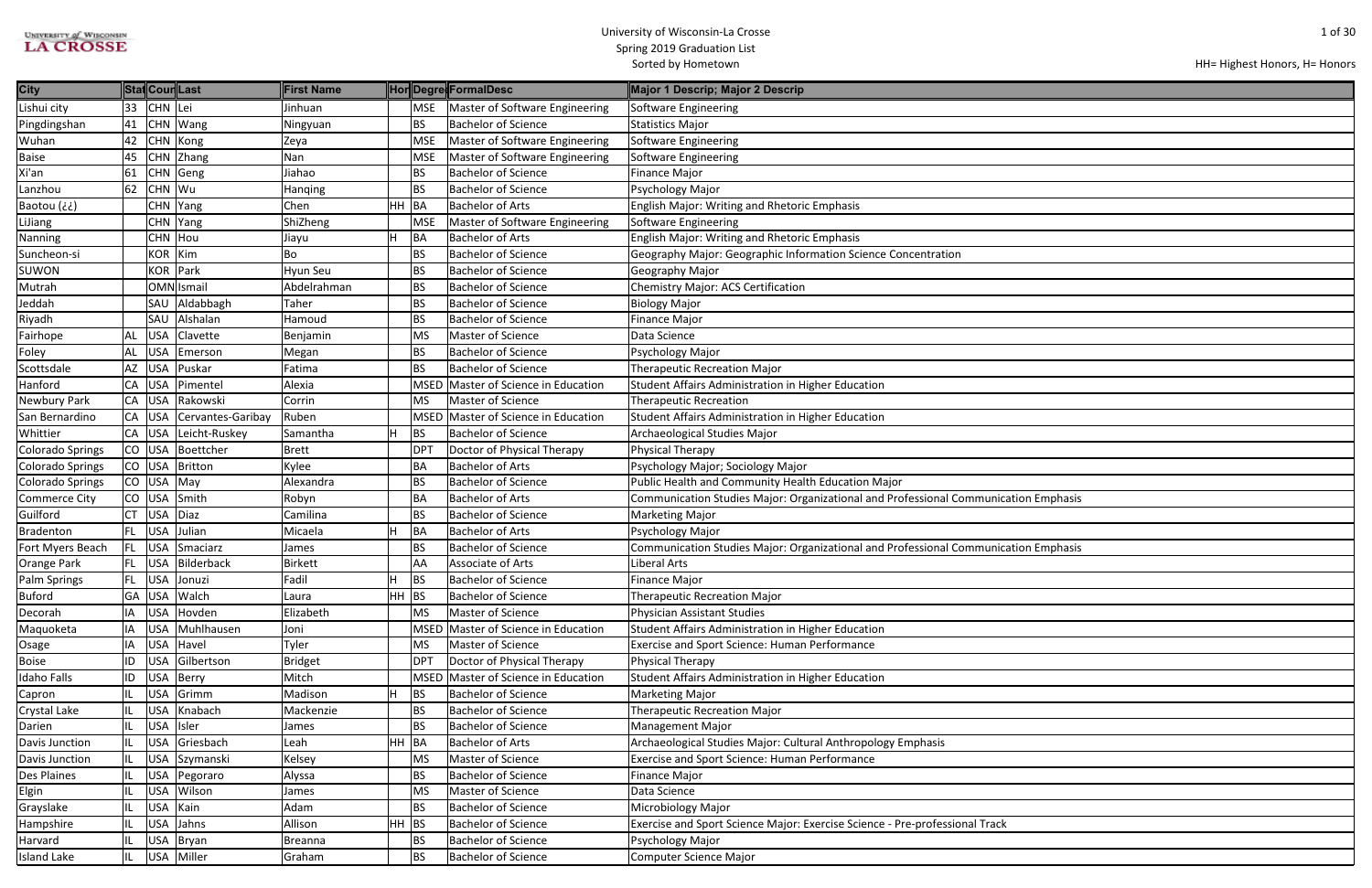| <b>UNIVERSITY of WISCONSIN</b> |  |
|--------------------------------|--|
| <b>LA CROSSE</b>               |  |

## University of Wisconsin-La Crosse Spring 2019 Graduation List

Sorted by Hometown

| HH= Highest Honors, H= Honors |  |  |
|-------------------------------|--|--|
|-------------------------------|--|--|

| ation Emphasis |  |
|----------------|--|
|                |  |
|                |  |
|                |  |
|                |  |
|                |  |
|                |  |
| phasis         |  |
|                |  |
|                |  |
|                |  |
|                |  |
|                |  |
|                |  |
|                |  |
|                |  |
|                |  |
|                |  |
|                |  |
|                |  |
|                |  |
|                |  |
|                |  |

| Lake Villa             |    | USA        | Jones              | Alexandria    |         | <b>BS</b>       | <b>Bachelor of Science</b>          | Middle Childhood through Early Adolescence Education Major                          |
|------------------------|----|------------|--------------------|---------------|---------|-----------------|-------------------------------------|-------------------------------------------------------------------------------------|
| Lindenhurst            |    | <b>USA</b> | Schmitt            | Maya          |         | BS              | <b>Bachelor of Science</b>          | <b>Biology Major</b>                                                                |
| Lombard                |    | USA        | Ziegler            | Teagan        | $HH$ BS |                 | <b>Bachelor of Science</b>          | <b>Biology Major</b>                                                                |
| Mundelein              |    | <b>USA</b> | Carroll            | Megan         | $HH$ BS |                 | <b>Bachelor of Science</b>          | Psychology Major                                                                    |
| Mundelein              |    | USA        | Wingender          | Elizabeth     |         | <b>BS</b>       | <b>Bachelor of Science</b>          | Psychology Major                                                                    |
| Northbrook             |    | USA        | Bachenheimer       | Sara          |         | <b>BS</b>       | <b>Bachelor of Science</b>          | <b>Therapeutic Recreation Major</b>                                                 |
| Richmond               |    | USA        | Sutton             | Grant         |         | <b>BS</b>       | <b>Bachelor of Science</b>          | <b>Management Major</b>                                                             |
| Rockford               |    | USA        | Pleuss             | Mikayla       |         | <b>BS</b>       | <b>Bachelor of Science</b>          | Marketing Major; Management Major                                                   |
| Streamwood             |    | <b>USA</b> | Harding            | Samantha      | HH BA   |                 | <b>Bachelor of Arts</b>             | Psychology Major; Sociology Major                                                   |
| <b>Vernon Hills</b>    |    | <b>USA</b> | Fink               | Samuel        |         | <b>BS</b>       | <b>Bachelor of Science</b>          | <b>Exercise and Sport Science Major: Physical Education</b>                         |
| Waukegan               |    | <b>USA</b> | Draper             | Noah          |         | <b>BS</b>       | <b>Bachelor of Science</b>          | Exercise and Sport Science Major: Exercise Science - Fitness Track                  |
| Woodstock              |    |            | USA Ring           | Samuel        |         | BA              | <b>Bachelor of Arts</b>             | Political Science Major; Public Administration Major                                |
| Brownsburg             | IN | <b>USA</b> | Phillips           | Ashley        |         | <b>BS</b>       | <b>Bachelor of Science</b>          | Psychology Major                                                                    |
| Noblesville            | IN | <b>USA</b> | Walsh              | Margaret      |         | <b>BS</b>       | <b>Bachelor of Science</b>          | Finance Major: Risk, Insurance and Financial Planning Concentration                 |
| Washington             | IN | <b>USA</b> | Arney              | <b>Blaine</b> |         | <b>MS</b>       | Master of Science                   | <b>Clinical Exercise Physiology</b>                                                 |
| Mandeville             | LA | USA        | Weinberg           |               |         | <b>MSED</b>     | Master of Science in Education      | Student Affairs Administration in Higher Education                                  |
| Belchertown            |    |            | MA USA Bertone     | <b>Nick</b>   |         | <b>MS</b>       | Master of Science                   | <b>Exercise and Sport Science: Human Performance</b>                                |
| <b>Boston</b>          |    |            | MA USA Mosher      | Amanda        |         | <b>BS</b>       | <b>Bachelor of Science</b>          | <b>Finance Major</b>                                                                |
| Laurel                 |    |            | MD USA Baptiste    | Michael       |         | <b>BS</b>       | <b>Bachelor of Science</b>          | Chemistry Major: ACS Certification                                                  |
| Gaylord                | MI |            | USA Howard         | Charlend      |         | <b>MS</b>       | Master of Science                   | <b>Exercise and Sport Science: Human Performance</b>                                |
| Ironwood               | MI | <b>USA</b> | Maher              | Amanda        |         | <b>MSED</b>     | Master of Science in Education      | Student Affairs Administration in Higher Education                                  |
| Marquette              | MI | <b>USA</b> | Young              | Mary          | $HH$ BS |                 | <b>Bachelor of Science</b>          | Health and Wellness Management Major                                                |
| Warren                 | MI | <b>USA</b> | Avey               | Kelsey        |         |                 | MSED Master of Science in Education | Student Affairs Administration in Higher Education                                  |
| Afton                  |    |            | MN USA Gjermo      | Natalie       |         | <b>BS</b>       | <b>Bachelor of Science</b>          | <b>Finance Major</b>                                                                |
| Andover                |    |            | MN USA Mollinger   | Jeremy        |         | MS              | Master of Science                   | Microbiology                                                                        |
| <b>Apple Valley</b>    |    |            | MN USA Bernard     | Rachel        |         | BA              | <b>Bachelor of Arts</b>             | <b>English Major: Rhetoric and Writing Emphasis</b>                                 |
| <b>Apple Valley</b>    |    |            | MN USA Dillon      | Anne          | $HH$ BS |                 | <b>Bachelor of Science</b>          | <b>English Education Major</b>                                                      |
| <b>Apple Valley</b>    |    | MN USA     | Dolan              | Carolyn       |         | <b>BS</b>       | <b>Bachelor of Science</b>          | Management Major; Marketing Major                                                   |
| <b>Apple Valley</b>    |    | MN USA     | Gallmeier          | Hallie        |         | <b>BS</b>       | <b>Bachelor of Science</b>          | <b>School Health Education Major</b>                                                |
| Apple Valley           |    |            | MN USA Grant       | Mariah        |         | MS              | Master of Science                   | <b>Physician Assistant Studies</b>                                                  |
| Apple Valley           |    |            | MN USA Lewandowski | Nicole        |         | BS              | <b>Bachelor of Science</b>          | Spanish Education Major (Early Childhood - Adolescence)                             |
| <b>Apple Valley</b>    |    |            | MN USA Read        | Erik          |         | <b>BS</b>       | <b>Bachelor of Science</b>          | Communication Studies Major: Organizational and Professional Communication Emphasis |
| Arden Hills            |    |            | MN USA Eggers      | Lucy          |         | AA              | Associate of Arts                   | Liberal Arts                                                                        |
| Arlington              |    |            | MN USA Weber       | Alyssa        | $HH$ BS |                 | <b>Bachelor of Science</b>          | Exercise and Sport Science Major: Exercise Science - Pre-professional Track         |
| Austin                 |    | MN USA     | Knoll              | Matthew       |         | <b>BS</b>       | <b>Bachelor of Science</b>          | <b>Biology Major: Biomedical Science Concentration</b>                              |
| <b>Baxter</b>          |    |            | MN USA Stolski     | William       |         | <b>BS</b>       | <b>Bachelor of Science</b>          | <b>Marketing Major</b>                                                              |
| Bemidji                |    |            | MN USA Hickman     | Hope          |         | <b>BS</b>       | <b>Bachelor of Science</b>          | Communication Studies Major: Advocacy and Communication Criticism Emphasis          |
| Bloomington            |    | MN USA Alm |                    | Bryan         |         | DP <sup>-</sup> | Doctor of Physical Therapy          | Physical Therapy                                                                    |
| Bloomington            |    |            | MN USA Cannavo     | Samantha      |         | <b>BS</b>       | <b>Bachelor of Science</b>          | Recreation Management Major: Generalist Emphasis                                    |
| <b>Brooklyn Center</b> |    |            | MN USA Eckhoff     | Elizabeth     | Н       | <b>BS</b>       | <b>Bachelor of Science</b>          | Early Childhood through Middle Childhood Education Major                            |
| <b>Brooklyn Park</b>   |    | MN USA     | Ormberg            | John          |         | <b>BS</b>       | <b>Bachelor of Science</b>          | Exercise and Sport Science Major: Exercise Science - Fitness Track                  |
| <b>Brooklyn Park</b>   |    |            | MN USA Walters     | Jacob         |         | BS              | <b>Bachelor of Science</b>          | <b>Management Major</b>                                                             |
| <b>Burnsville</b>      |    |            | MN USA Heier       | Elana         |         | <b>BS</b>       | <b>Bachelor of Science</b>          | <b>Marketing Major</b>                                                              |
| Burnsville             |    |            | MN USA Khuong      | Christopher   |         | BA              | <b>Bachelor of Arts</b>             | Psychology Major                                                                    |
| Burnsville             |    |            | MN USA Roetzel     | Mariah        |         | <b>BS</b>       | <b>Bachelor of Science</b>          | History Major: World History Emphasis                                               |
| <b>Burnsville</b>      |    |            | MN USA Tadman      | Anthony       |         | <b>BS</b>       | <b>Bachelor of Science</b>          | Undergraduate Special - Non Degree                                                  |
| Burnsville             |    |            | MN USA Woods       | Lauren        | $HH$ BS |                 | <b>Bachelor of Science</b>          | Early Childhood through Middle Childhood Education Major                            |
| Byron                  |    |            | MN USA Grev        | Christina     | н       | BA              | <b>Bachelor of Arts</b>             | History Major: Regional Emphasis                                                    |
|                        |    |            |                    |               |         |                 |                                     |                                                                                     |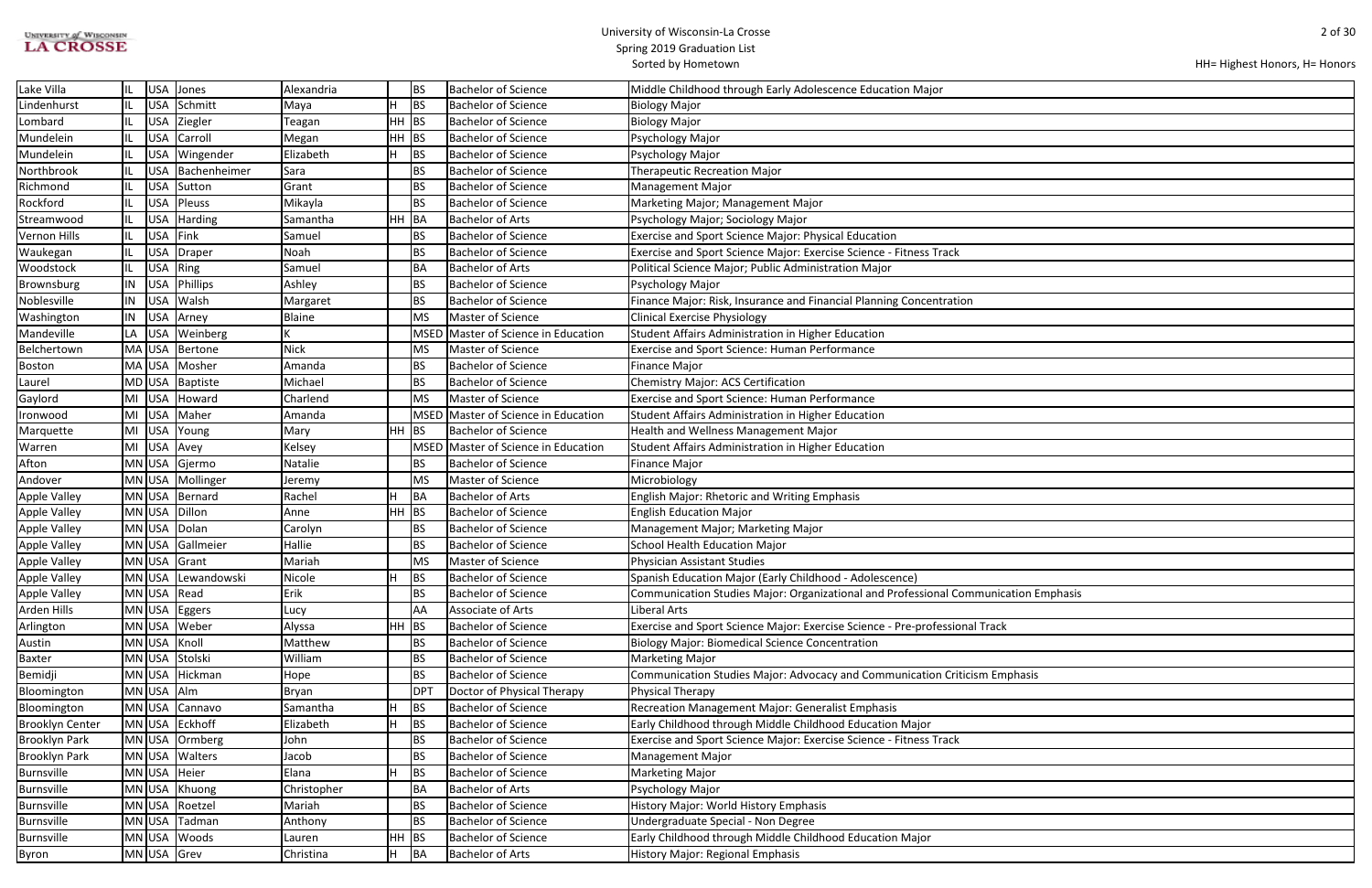| <b>UNIVERSITY of WISCONSIN</b> |  |
|--------------------------------|--|
| <b>LA CROSSE</b>               |  |

| ation Emphasis |  |
|----------------|--|
|                |  |
|                |  |
|                |  |
|                |  |
|                |  |
|                |  |
|                |  |
| cation Major   |  |
|                |  |
|                |  |
|                |  |
|                |  |
|                |  |
|                |  |
|                |  |

| Byron                |             | MN USA Limbeck    | Mara        | HH BS     |                 | <b>Bachelor of Science</b>          | Psychology Major                                                                    |
|----------------------|-------------|-------------------|-------------|-----------|-----------------|-------------------------------------|-------------------------------------------------------------------------------------|
| Byron                | $MN$ USA    | Nelson            | Kirstin     |           |                 | MSED Master of Science in Education | Student Affairs Administration in Higher Education                                  |
| Byron                |             | MN USA Price      | Jordan      |           |                 | MSED Master of Science in Education | Student Affairs Administration in Higher Education                                  |
| <b>Byron</b>         | MN USA      | Splinter          | Noah        |           | <b>BS</b>       | <b>Bachelor of Science</b>          | Microbiology Major                                                                  |
| Caledonia            | MN USA      | Coffield          | Carson      | $HH$ BS   |                 | <b>Bachelor of Science</b>          | Political Science Major                                                             |
| Caledonia            | MN USA      | Langen            | Tanner      |           | <b>BS</b>       | <b>Bachelor of Science</b>          | <b>Management Major</b>                                                             |
| <b>Cannon Falls</b>  | $MN$ USA    | Johnson           | Derek       |           | <b>BS</b>       | <b>Bachelor of Science</b>          | <b>Accountancy Major</b>                                                            |
| <b>Cannon Falls</b>  | MN USA      | Kasa              | Jordan      |           | BS              | <b>Bachelor of Science</b>          | <b>Management Major</b>                                                             |
| Champlin             | MN USA      | Dockendorf        | Nicole      |           | <b>BS</b>       | <b>Bachelor of Science</b>          | <b>Marketing Major</b>                                                              |
| Champlin             | MN USA      | Larsen            | Michaela    |           | <b>BS</b>       | <b>Bachelor of Science</b>          | Exercise and Sport Science Major: Exercise Science - Pre-professional Track         |
| Champlin             |             | MN USA Schuman    | Molly       |           | <b>BS</b>       | <b>Bachelor of Science</b>          | Public Health and Community Health Education Major                                  |
| Chanhassen           |             | MN USA Entinger   | Madison     |           | <b>BS</b>       | <b>Bachelor of Science</b>          | Early Childhood through Middle Childhood Education Major                            |
| Chanhassen           |             | MN USA Schulz     | Theodore    |           | <b>BS</b>       | <b>Bachelor of Science</b>          | Exercise and Sport Science Major: Exercise Science - Pre-professional Track         |
| Chaska               |             | MN USA Dockry     | Kelsey      |           | <b>BS</b>       | <b>Bachelor of Science</b>          | Psychology Major; Women's Studies Major                                             |
| Chaska               |             | MN USA Elsen      | Madison     | <b>HH</b> | BS              | <b>Bachelor of Science</b>          | Psychology Major                                                                    |
| Chatfield            | MN USA      | Bernard           | Shelby      |           | <b>BS</b>       | <b>Bachelor of Science</b>          | Biology Major                                                                       |
| Chatfield            |             | MN USA Miller     | Destiny     |           | <b>BS</b>       | <b>Bachelor of Science</b>          | Psychology Major                                                                    |
| Chisago City         |             | MN USA   Hampton  | Allison     |           | <b>BS</b>       | <b>Bachelor of Science</b>          | <b>Marketing Major</b>                                                              |
| <b>Cold Spring</b>   |             | MN USA Reuter     | Justine     |           | MS              | Master of Science                   | <b>Physician Assistant Studies</b>                                                  |
| Columbia Heights     |             | MN USA Bluhm      | Rebecca     |           | <b>MS</b>       | Master of Science                   | <b>Physician Assistant Studies</b>                                                  |
| Columbia Heights     | MN USA      | Linn              | Kailey      |           | <b>BS</b>       | <b>Bachelor of Science</b>          | Computer Science Major                                                              |
| <b>Cottage Grove</b> | MN USA      | Fenske            | Rae         |           | <b>MSED</b>     | Master of Science in Education      | Student Affairs Administration in Higher Education                                  |
| Crane Lake           | $MN$ USA    | Janssen           | Collin      |           | BS              | <b>Bachelor of Science</b>          | <b>Management Major</b>                                                             |
| Dakota               | MN USA Hill |                   | Leslie      | $HH$ BS   |                 | <b>Bachelor of Science</b>          | <b>English Education Major</b>                                                      |
| Delano               | MN USA      | <b>Bonine</b>     | Keaton      |           | <b>BS</b>       | <b>Bachelor of Science</b>          | Accountancy Major; Finance Major                                                    |
| Dodge Center         |             | MN USA McNeilus   | Evan        |           | BS              | <b>Bachelor of Science</b>          | <b>Accountancy Major</b>                                                            |
| Dundas               |             | MN USA Shimek     | Jordan      |           | <b>BS</b>       | <b>Bachelor of Science</b>          | Management Major; Biology Major                                                     |
| Eagan                |             | MN USA Diaz-Lopez | Jonathan    |           | <b>BS</b>       | <b>Bachelor of Science</b>          | Computer Science Major                                                              |
| Eagan                |             | MN USA Hanson     | Molly       |           | <b>BS</b>       | <b>Bachelor of Science</b>          | <b>Finance Major</b>                                                                |
| Eagan                |             | MN USA Harings    | Margaret    |           | <b>BS</b>       | <b>Bachelor of Science</b>          | <b>Biology Major</b>                                                                |
| <b>Eden Prairie</b>  |             | MN USA Anderson   | Erin        |           | <b>BS</b>       | <b>Bachelor of Science</b>          | <b>Athletic Training Major</b>                                                      |
| Eden Prairie         |             | MN USA   Belanger | Epiphanie   | н         | <b>BS</b>       | <b>Bachelor of Science</b>          | Marketing Major; Psychology Major                                                   |
| <b>Eden Prairie</b>  |             | MN USA Class      | Connor      |           | <b>BS</b>       | <b>Bachelor of Science</b>          | <b>Biology Major</b>                                                                |
| <b>Eden Prairie</b>  |             | MN USA Dorscheid  | Olivia      | $HH$ BS   |                 | <b>Bachelor of Science</b>          | Sociology Major                                                                     |
| <b>Eden Prairie</b>  | MN USA      | Hoy               | Madeline    |           | BA              | <b>Bachelor of Arts</b>             | Communication Studies Major: Organizational and Professional Communication Emphasis |
| <b>Eden Prairie</b>  |             | MN USA Johnson    | Colette     |           | <b>BS</b>       | <b>Bachelor of Science</b>          | Psychology Major                                                                    |
| Eden Prairie         |             | MN USA Kopa       | Janelle     | $HH$ BS   |                 | <b>Bachelor of Science</b>          | Early Childhood through Middle Childhood Education Major                            |
| <b>Eden Prairie</b>  |             | MN USA Miller     | Ellie       | HH BA     |                 | <b>Bachelor of Arts</b>             | Sociology Major; Psychology Major                                                   |
| <b>Eden Prairie</b>  | $MN$ USA    | Palmer            | Madeline    |           | <b>BS</b>       | <b>Bachelor of Science</b>          | Exercise and Sport Science Major: Exercise Science - Pre-professional Track         |
| <b>Eden Prairie</b>  |             | MN USA Riess      | Jacqueline  | Н         | <b>BS</b>       | <b>Bachelor of Science</b>          | <b>Biology Major: Biomedical Science Concentration</b>                              |
| <b>Eden Prairie</b>  | MN USA      | Szalkiewicz       | Sydney      |           | <b>BS</b>       | <b>Bachelor of Science</b>          | <b>Therapeutic Recreation Major</b>                                                 |
| Excelsior            |             | MN USA Kapsner    | Kelly       |           | BS              | <b>Bachelor of Science</b>          | Middle Childhood through Early Adolescence Education Major; Spanish Education Major |
| Faribault            |             | MN USA Ashley     | Taryn       |           | MS              | Master of Science                   | <b>Physician Assistant Studies</b>                                                  |
| Farmington           |             | MN USA Schmitz    | Haley       | $HH$ BS   |                 | <b>Bachelor of Science</b>          | <b>Accountancy Major</b>                                                            |
| Foley                |             | MN USA Milejczak  | Holly       |           | BS              | <b>Bachelor of Science</b>          | <b>Biology Major</b>                                                                |
| Forest Lake          |             | MN USA Bloch      | Christopher |           | <b>BS</b>       | <b>Bachelor of Science</b>          | Finance Major: Risk, Insurance and Financial Planning Concentration                 |
| Forest Lake          | MN USA      | Cottrell          | Hunter      |           | BS              | <b>Bachelor of Science</b>          | Accountancy Major; Finance Major: Risk, Insurance and                               |
| Fulda                |             | MN USA Gehl       | Tiffany     |           | DP <sub>1</sub> | Doctor of Physical Therapy          | Physical Therapy                                                                    |
|                      |             |                   |             |           |                 |                                     |                                                                                     |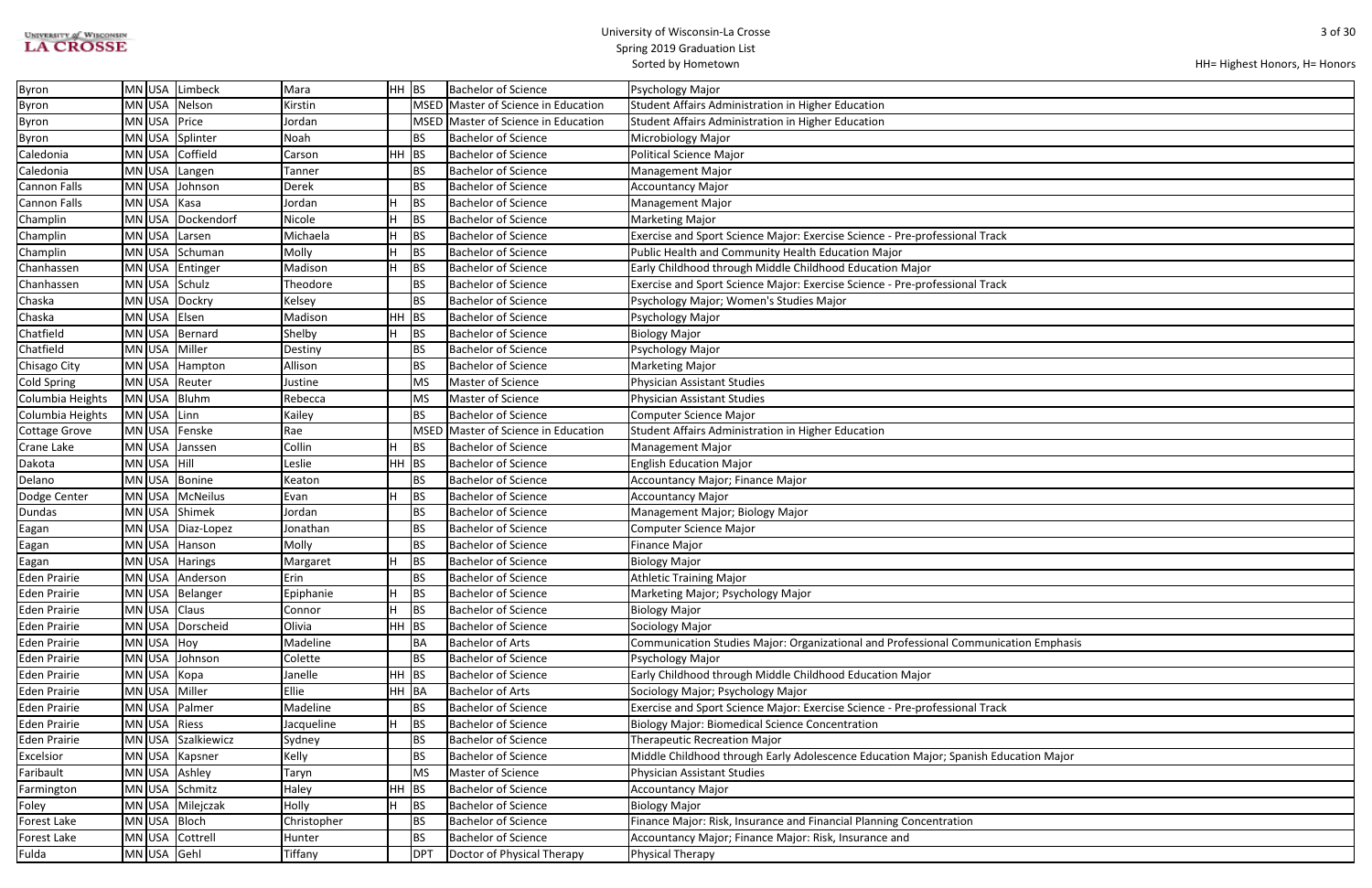# UNIVERSITY of WISCONSIN<br>LA CROSSE

## University of Wisconsin-La Crosse Spring 2019 Graduation List

Sorted by Hometown

| HH= Highest Honors, H= Honors |  |  |
|-------------------------------|--|--|
|-------------------------------|--|--|

| ajor           |
|----------------|
|                |
|                |
|                |
|                |
|                |
|                |
|                |
|                |
|                |
|                |
|                |
|                |
|                |
|                |
|                |
|                |
|                |
|                |
|                |
|                |
| ation Emphasis |
|                |
|                |
|                |
|                |
|                |
|                |
|                |
|                |
|                |
|                |
|                |
|                |
|                |
|                |
|                |
|                |
|                |
|                |
|                |
|                |
|                |

| Geneva                           |              | MN USA Kubiatowicz | Dillon        |       | ВS         | <b>Bachelor of Science</b>  | Geography Major                                                                                |
|----------------------------------|--------------|--------------------|---------------|-------|------------|-----------------------------|------------------------------------------------------------------------------------------------|
| <b>Good Thunder</b>              |              | MN USA Sohre       | Jay           |       | BS         | <b>Bachelor of Science</b>  | Physics Major                                                                                  |
| Goodhue                          |              | MN USA Nord        | Cody          |       | <b>BS</b>  | <b>Bachelor of Science</b>  | <b>Marketing Major</b>                                                                         |
| <b>Grand Rapids</b>              |              | MN USA Keute       | Maddie        |       | <b>BS</b>  | <b>Bachelor of Science</b>  | <b>Marketing Major</b>                                                                         |
| Hampton                          |              | MN USA Trom        | Haley         |       | <b>DPT</b> | Doctor of Physical Therapy  | Physical Therapy                                                                               |
| <b>Hastings</b>                  |              | MN USA Sandrin     | Madeline      |       | BS         | <b>Bachelor of Science</b>  | Psychology Major                                                                               |
| Hayfield                         |              | MN USA Zahnle      | Bhrett        | HH BS |            | <b>Bachelor of Science</b>  | Psychology Major                                                                               |
| <b>Hendricks</b>                 | MN USA Lyall |                    | Emily         |       | <b>BS</b>  | <b>Bachelor of Science</b>  | <b>Biology Major</b>                                                                           |
| Houston                          |              | MN USA Laschenski  | Hunter        |       | BS         | <b>Bachelor of Science</b>  | <b>Management Major</b>                                                                        |
| Houston                          |              | MN USA Olson       | Kyla          |       | <b>BS</b>  | <b>Bachelor of Science</b>  | Social Studies Education Major (Broad Field Option A); History Education Major                 |
| Inver Grove Heights MN USA Ursin |              |                    | Kendal        |       | <b>EDS</b> | <b>Education Specialist</b> | School Psychology                                                                              |
| Jordan                           |              | MN USA Austen      | Taylor        |       | <b>BS</b>  | <b>Bachelor of Science</b>  | <b>Management Major</b>                                                                        |
| Jordan                           |              | MN USA McNab       | Andrew        |       | <b>BA</b>  | <b>Bachelor of Arts</b>     | Psychology Major                                                                               |
| La Crescent                      | MN USA Bray  |                    | Chelsie       |       | <b>BA</b>  | <b>Bachelor of Arts</b>     | Art Major                                                                                      |
| La Crescent                      |              | MN USA Christenson | Christian     |       | <b>BS</b>  | <b>Bachelor of Science</b>  | <b>Biology Major</b>                                                                           |
| La Crescent                      |              | MN USA Grunwald    | Alexander     |       | BS         | <b>Bachelor of Science</b>  | <b>Computer Science Major</b>                                                                  |
| La Crescent                      |              | MN USA Hannon      | Reilly        | H     | <b>BS</b>  | <b>Bachelor of Science</b>  | <b>Clinical Laboratory Science Major</b>                                                       |
| La Crescent                      |              | MN USA Heiden      | Andrew        |       | <b>BS</b>  | <b>Bachelor of Science</b>  | Clinical Laboratory Science Major                                                              |
| La Crescent                      |              | MN USA Hogan       | Christie      |       |            |                             | MEPD Master of Education - Professional (Professional Development: Learning Community Emphasis |
| La Crescent                      |              | MN USA Kujawa      | Molly         |       | <b>DPT</b> | Doctor of Physical Therapy  | Physical Therapy                                                                               |
| La Crescent                      |              | MN USA Lehrer      | <b>Travis</b> |       | ΒS         | <b>Bachelor of Science</b>  | <b>Exercise and Sport Science Major: Sport Management</b>                                      |
| Lake City                        | MN USA Alitz |                    | Hannah        |       | <b>BS</b>  | <b>Bachelor of Science</b>  | <b>Marketing Major</b>                                                                         |
| Lake Elmo                        |              | MN USA Herzog      | Natalie       |       | BA         | <b>Bachelor of Arts</b>     | Psychology Major                                                                               |
| Lakeville                        |              | MN USA Brekken     | Andrea        | HH    | BS         | <b>Bachelor of Science</b>  | Exercise and Sport Science Major: Exercise Science - Pre-professional Track                    |
| Lakeville                        |              | MN USA Evers       | Hunter        |       | <b>BS</b>  | <b>Bachelor of Science</b>  | <b>Finance Major</b>                                                                           |
| Lakeville                        |              | MN USA Fraher      | Megan         |       | BS         | <b>Bachelor of Science</b>  | <b>International Business Major</b>                                                            |
| Lakeville                        |              | MN USA Friesen     | Alyssa        |       | <b>MS</b>  | Master of Science           | Physician Assistant Studies                                                                    |
| Lakeville                        |              | MN USA Lindemann   | Christina     |       | <b>MS</b>  | Master of Science           | Physician Assistant Studies                                                                    |
| Lakeville                        |              | MN USA Pierce      | Corey         |       | <b>BS</b>  | <b>Bachelor of Science</b>  | Music Major: Choral Emphasis; Music Major: General Emphasis                                    |
| Lakeville                        |              | MN USA Rasmussen   | Emma          |       | <b>BS</b>  | <b>Bachelor of Science</b>  | Communication Studies Major: Organizational and Professional Communication Emphasis            |
| Lanesboro                        |              | MN USA Hongerholt  | Kaia          |       | <b>BS</b>  | <b>Bachelor of Science</b>  | Therapeutic Recreation Major                                                                   |
| Lino Lakes                       |              | MN USA Alexander   | Leah          | H     | <b>BS</b>  | <b>Bachelor of Science</b>  | Middle Childhood through Early Adolescence Education Major                                     |
| Madison Lake                     |              | MN USA Krekelberg  | Trent         |       | <b>BS</b>  | <b>Bachelor of Science</b>  | Exercise and Sport Science Major: Exercise Science - Fitness Track                             |
| Mankato                          |              | MN USA Crance      | Luke          |       | <b>MS</b>  | Master of Science           | Physician Assistant Studies                                                                    |
| Mankato                          |              | MN USA Johnson     | Morgan        |       | BS         | <b>Bachelor of Science</b>  | Therapeutic Recreation Major                                                                   |
| Mankato                          |              | MN USA Megard      | Elizabeth     | H     | <b>BS</b>  | <b>Bachelor of Science</b>  | Psychology Major                                                                               |
| Mantorville                      |              | MN USA Sigrist     | Matthew       |       | ВS         | <b>Bachelor of Science</b>  | <b>Biology Major</b>                                                                           |
| Maple Grove                      |              | MNUSA Byun         | Paul          |       | BS         | <b>Bachelor of Science</b>  | <b>Public Administration Major</b>                                                             |
| Maple Grove                      |              | MN USA Rushing     | Beth          |       | <b>MS</b>  | Master of Science           | <b>Physician Assistant Studies</b>                                                             |
| Mapleton                         |              | MN USA Breiter     | Jonah         |       | BS         | <b>Bachelor of Science</b>  | Middle Childhood through Early Adolescence Education Major                                     |
| Maplewood                        |              | MN USA Dufeck      | Elizabeth     |       | <b>BS</b>  | <b>Bachelor of Science</b>  | Finance Major                                                                                  |
| Maplewood                        |              | MN USA Fortier     | Jessica       |       | ВS         | <b>Bachelor of Science</b>  | <b>Athletic Training Major</b>                                                                 |
| Maplewood                        |              | MN USA Given       | Jori          |       | BA         | <b>Bachelor of Arts</b>     | Sociology Major                                                                                |
| Maplewood                        |              | MN USA Sykes       | Lara          | H     | BA         | <b>Bachelor of Arts</b>     | Spanish Major; Women's Studies Major                                                           |
| Mazeppa                          |              | MN USA Sommerfield | Kaitlyn       |       | <b>BS</b>  | <b>Bachelor of Science</b>  | Public Health and Community Health Education Major                                             |
| Mazeppa                          |              | MN USA Yeakel      | Mark          | H     | <b>BS</b>  | <b>Bachelor of Science</b>  | Economics Major; Finance Major                                                                 |
| Mendota Heights                  |              | MN USA Ziebol      | Zachary       |       | ВS         | <b>Bachelor of Science</b>  | <b>Management Major</b>                                                                        |
| Minneapolis                      |              | MN USA Brown       | Elenor        | H     | BS         | <b>Bachelor of Science</b>  | <b>Biology Major: Biomedical Science Concentration</b>                                         |
|                                  |              |                    |               |       |            |                             |                                                                                                |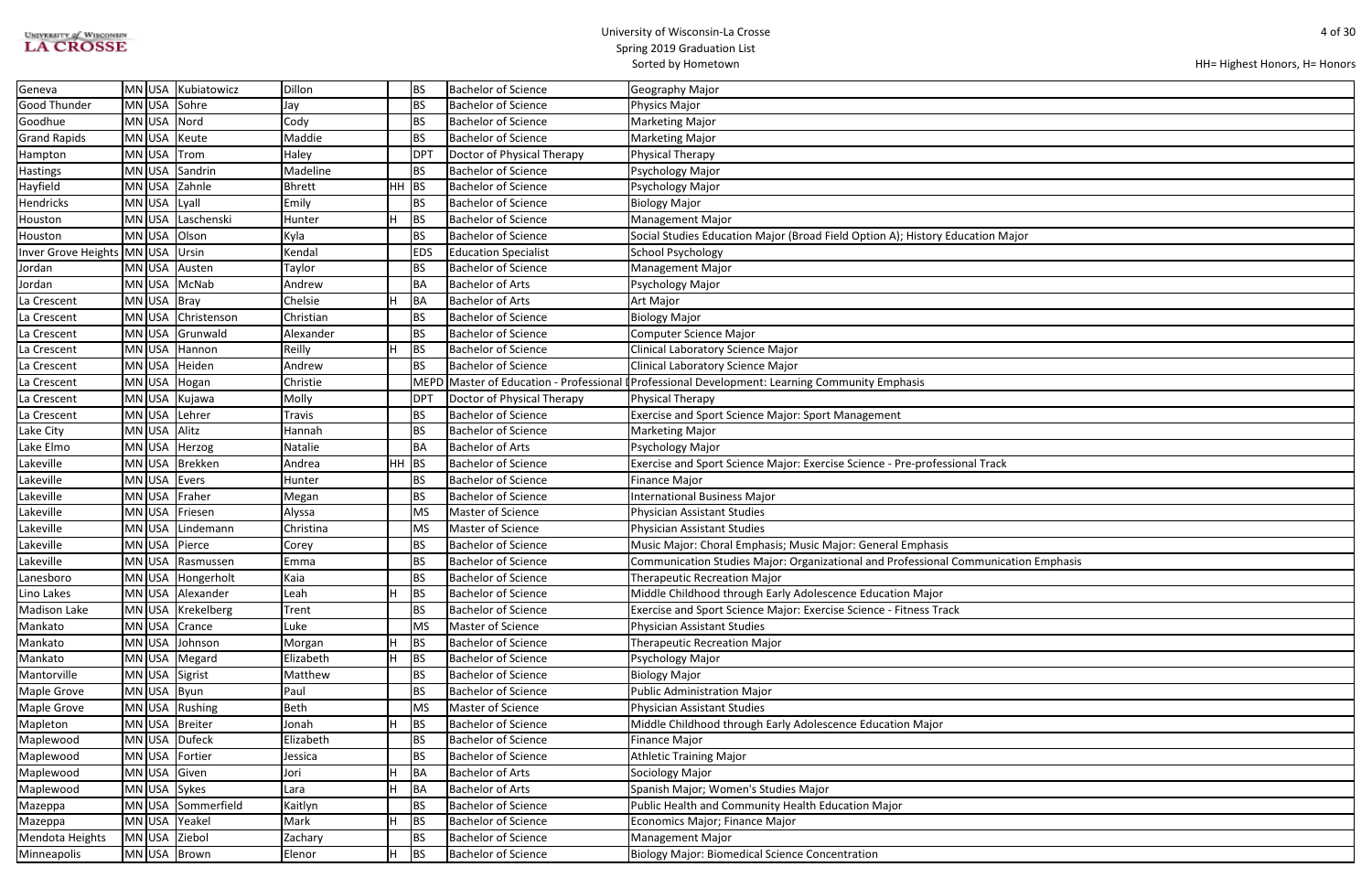| <b>UNIVERSITY of WISCONSIN</b> |  |
|--------------------------------|--|
| <b>LA CROSSE</b>               |  |

|  | HH= Highest Honors, H= Honors |
|--|-------------------------------|
|--|-------------------------------|

| Minneapolis       | MN USA         | Campbell          | Darby           |           | BS         | <b>Bachelor of Science</b>     | Psychology Major                                                            |
|-------------------|----------------|-------------------|-----------------|-----------|------------|--------------------------------|-----------------------------------------------------------------------------|
| Minneapolis       | MN USA         | Clyne             | Bradley         |           | MS         | Master of Science              | Microbiology: Clinical Microbiology Emphasis                                |
| Minneapolis       |                | MN USA Deborhegyi | Cole            |           | BS         | <b>Bachelor of Science</b>     | Exercise and Sport Science Major: Exercise Science - Fitness Track          |
| Minneapolis       | MN USA         | Halverson         | Kayla           |           | BS         | <b>Bachelor of Science</b>     | <b>Biology Major</b>                                                        |
| Minneapolis       | MN USA         | Maus              | Haley           |           | <b>BA</b>  | <b>Bachelor of Arts</b>        | Economics Major; French Major                                               |
| Minneapolis       | MN USA         | Suek              | Benjamin        |           | BS         | <b>Bachelor of Science</b>     | Exercise and Sport Science Major: Exercise Science - Fitness Track          |
| Minneapolis       | MN USA         | Tappin            | Jasmine         |           | MSED       | Master of Science in Education | Student Affairs Administration in Higher Education                          |
| Minnetonka        | MN USA         | Ewing             | Jessica         | н         | BS         | <b>Bachelor of Science</b>     | Early Childhood through Middle Childhood Education Major                    |
| Minnetonka        | MN USA         | Kraft             | Caroline        | н         | BS         | Bachelor of Science            | Early Childhood through Middle Childhood Education Major                    |
| Minnetonka        | MN USA         | Metz              | Jessica         |           | BS         | <b>Bachelor of Science</b>     | Biology Major                                                               |
| Minnetonka        | $MN$ USA       | Nelson            | Whitney         | н         | BS         | <b>Bachelor of Science</b>     | Early Childhood through Middle Childhood Education Major                    |
| Minnetonka        | MN USA Potting |                   | Kaila           |           | DPT        | Doctor of Physical Therapy     | Physical Therapy                                                            |
| Minnetonka        | MN USA         | Sheely            | Margaret        | HH        | BS         | <b>Bachelor of Science</b>     | International Business Major; Marketing Major                               |
| Monticello        | MN USA         | Schyma            | James           | н         | <b>BS</b>  | <b>Bachelor of Science</b>     | Spanish Education Major (Early Childhood - Adolescence)                     |
| Montrose          | MN USA         | Vetsch            | Danielle        | н         | <b>BS</b>  | <b>Bachelor of Science</b>     | Psychology Major                                                            |
| New Ulm           | MN USA         | Pfarr             | Rachel          |           | <b>EDS</b> | <b>Education Specialist</b>    | <b>School Psychology</b>                                                    |
| North Branch      | MN USA         | Montes            | Christian       |           | BS         | <b>Bachelor of Science</b>     | <b>Biology Major</b>                                                        |
| Northfield        | MN USA         | Stenzel           | Amanda          |           | BS         | <b>Bachelor of Science</b>     | Biology Major: Cellular and Molecular Biology Concentration                 |
| Oakdale           | MN USA         | Griffin           | Hannah          |           | BS         | <b>Bachelor of Science</b>     | Exercise and Sport Science Major: Exercise Science - Fitness Track          |
| Oakdale           | $MN$ USA       | Schadt            | Karly           |           | BA         | <b>Bachelor of Arts</b>        | Psychology Major                                                            |
| Otsego            | MN USA         | Price             | Jacob           |           | BS         | <b>Bachelor of Science</b>     | Recreation Management Major: Community-Based Recreation Emphasis            |
| Owatonna          | MN USA         | Mensink           | Peyton          |           | BS         | <b>Bachelor of Science</b>     | Middle Childhood through Early Adolescence Education Major                  |
| Owatonna          |                | MN USA   Pederson | Stacy           |           | MSED       | Master of Science in Education | Student Affairs Administration in Higher Education                          |
| Owatonna          | MN USA         | Schultz           | Marandes        | н         | BS         | <b>Bachelor of Science</b>     | Public Health and Community Health Education Major                          |
| Pelican Rapids    | MN USA         | Froslie           | David           |           | MS         | Master of Science              | Data Science                                                                |
| Pine Island       | MN USA         | Schroder          | Taylor          | <b>HH</b> | BS         | <b>Bachelor of Science</b>     | <b>Biology Major</b>                                                        |
| Plymouth          | MN USA         | Berglund          | Katherine       |           | BS         | <b>Bachelor of Science</b>     | Geography Major: Geographic Information Science Concentration               |
| Plymouth          | MN USA         | Murasaki          | Cara            | н         | BS         | <b>Bachelor of Science</b>     | Public Health and Community Health Education Major                          |
| Plymouth          | MN USA Soltis  |                   | Matt            | н         | BS         | <b>Bachelor of Science</b>     | Exercise and Sport Science Major: Exercise Science - Pre-professional Track |
| <b>Prior Lake</b> | MN USA Seifert |                   | Jake            |           | BA         | <b>Bachelor of Arts</b>        | Public Administration Major; Spanish Major                                  |
| Ramsey            | MN USA Smith   |                   | Sarah           | $HH$ BS   |            | <b>Bachelor of Science</b>     | Therapeutic Recreation Major                                                |
| <b>Red Wing</b>   | MN USA Mark    |                   | Gabrielle       | $HH$ BS   |            | <b>Bachelor of Science</b>     | Public Health and Community Health Education Major                          |
| Rochester         |                | MN USA Artymiuk   | Lindsey         |           | <b>EDS</b> | <b>Education Specialist</b>    | <b>School Psychology</b>                                                    |
| Rochester         | MN USA Axtell  |                   | Holly           |           | <b>BS</b>  | <b>Bachelor of Science</b>     | <b>Biology Major</b>                                                        |
| Rochester         | MN USA Dollar  |                   | Ciara           | н         | <b>BS</b>  | <b>Bachelor of Science</b>     | <b>Clinical Laboratory Science Major</b>                                    |
| Rochester         |                | MN USA Douglas    | <b>Nicholas</b> |           | BS         | <b>Bachelor of Science</b>     | Marketing Major                                                             |
| Rochester         |                | MN USA Forsman    | Michelle        |           | MS         | Master of Science              | <b>Physician Assistant Studies</b>                                          |
| Rochester         | MN USA Harper  |                   | Laura           | н         | BS         | <b>Bachelor of Science</b>     | Psychology Major                                                            |
| Rochester         | MN USA         | Johnson           | Thomas          |           | BS         | <b>Bachelor of Science</b>     | <b>Computer Science Major: Computer Engineering Technology Emphasis</b>     |
| Rochester         | MN USA         | Larrabee          | Madison         | н         | BS         | <b>Bachelor of Science</b>     | Marketing Major                                                             |
| Rochester         |                | MN USA Nemgar     | Lexi            |           | BS         | <b>Bachelor of Science</b>     | <b>Biology Major: Biomedical Science Concentration</b>                      |
| Rochester         |                | MN USA Sanchez    | Jill            |           | MS         | Master of Science              | Physician Assistant Studies                                                 |
| Rochester         |                | MN USA Tronnes    | Albert          |           | BS         | <b>Bachelor of Science</b>     | Psychology Major                                                            |
| Rosemount         | MN USA         | Johnson           | Kyle            | <b>HH</b> | BS         | <b>Bachelor of Science</b>     | Exercise and Sport Science Major: Exercise Science - Pre-professional Track |
| Rosemount         | MN USA Sailer  |                   | Ryan            |           | BS         | <b>Bachelor of Science</b>     | <b>Finance Major</b>                                                        |
| Rosemount         |                | MN USA Snodgrass  | Emilee          |           | BS         | <b>Bachelor of Science</b>     | Psychology Major                                                            |
| Rosemount         | MN USA Wagner  |                   | Aaron           |           | BS         | <b>Bachelor of Science</b>     | <b>Accountancy Major</b>                                                    |
| Roseville         | MN USA Dahms   |                   | Ellie           |           | BS         | <b>Bachelor of Science</b>     | Biology Major                                                               |
|                   |                |                   |                 |           |            |                                |                                                                             |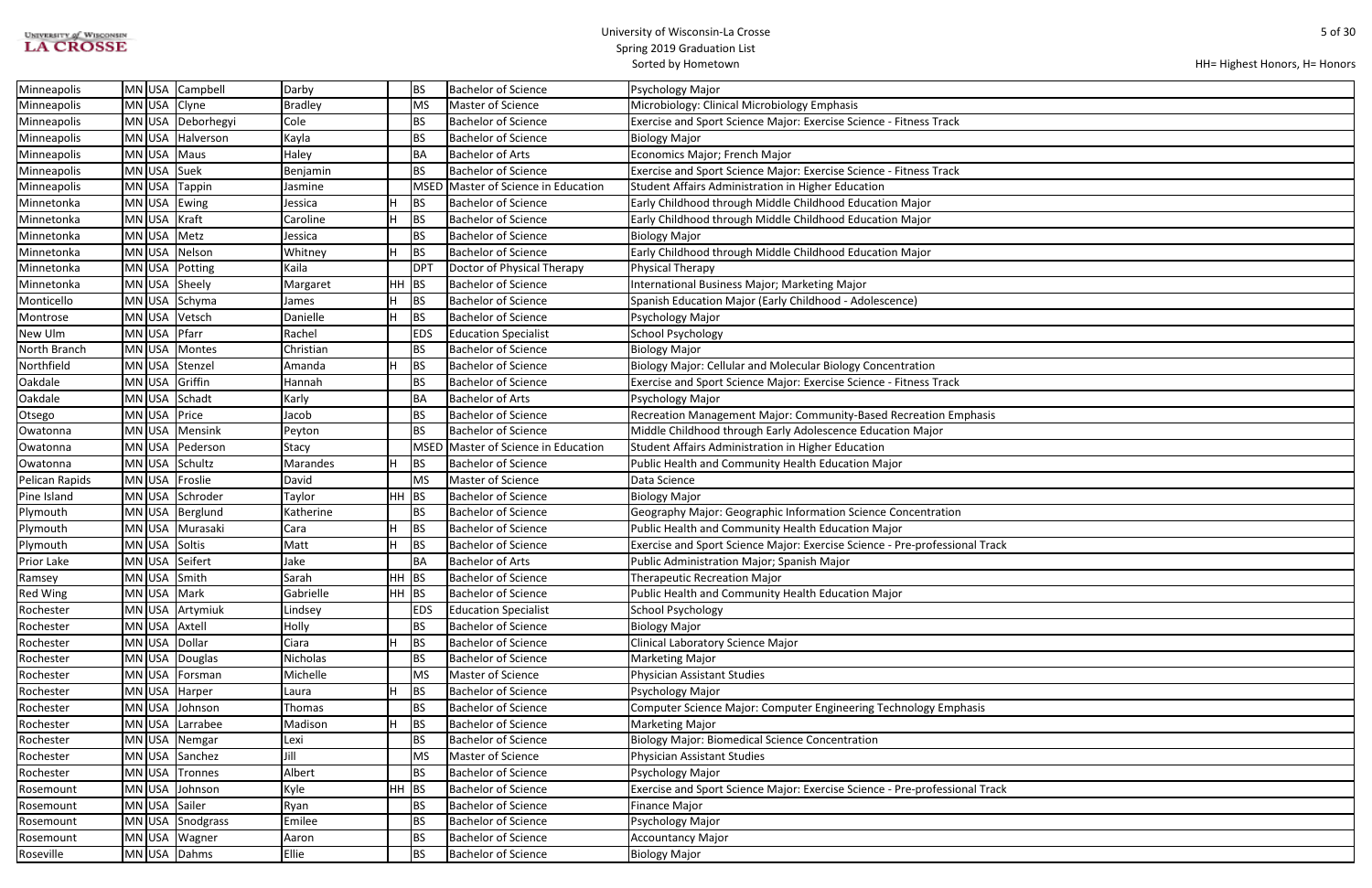| <b>UNIVERSITY of WISCONSIN</b> |  |
|--------------------------------|--|
| <b>LA CROSSE</b>               |  |

٦

| HH= Highest Honors, H= Honors |  |  |  |
|-------------------------------|--|--|--|
|-------------------------------|--|--|--|

| ucation Major                                       |
|-----------------------------------------------------|
|                                                     |
|                                                     |
|                                                     |
|                                                     |
|                                                     |
|                                                     |
| ation Emphasis; Archaeological Studies Major: Cultu |
|                                                     |
|                                                     |
|                                                     |
|                                                     |
|                                                     |
|                                                     |
|                                                     |
|                                                     |
|                                                     |
|                                                     |
|                                                     |
|                                                     |
|                                                     |
|                                                     |
|                                                     |
|                                                     |
|                                                     |
|                                                     |
|                                                     |
|                                                     |
|                                                     |
|                                                     |
|                                                     |
|                                                     |
|                                                     |
| ation Emphasis                                      |
|                                                     |
|                                                     |
| ation Emphasis                                      |
|                                                     |
|                                                     |
|                                                     |
|                                                     |
|                                                     |
|                                                     |
|                                                     |
|                                                     |
|                                                     |
|                                                     |
| ation Emphasis                                      |
|                                                     |
|                                                     |
|                                                     |
|                                                     |
|                                                     |
|                                                     |
|                                                     |
|                                                     |
|                                                     |
|                                                     |
|                                                     |
|                                                     |
|                                                     |
|                                                     |
|                                                     |
| ation Emphasis                                      |
|                                                     |
|                                                     |

| Roseville             | MN USA Lind |                       | Sarah     | H.    | BS          | <b>Bachelor of Science</b>     | Public Administration Major                                                                                              |
|-----------------------|-------------|-----------------------|-----------|-------|-------------|--------------------------------|--------------------------------------------------------------------------------------------------------------------------|
| Royalton              |             | MN USA Moe            | Maggie    |       | <b>MS</b>   | Master of Science              | <b>Therapeutic Recreation</b>                                                                                            |
| Rushford              |             | MN USA Bieberdorf     | Carissa   | HH BS |             | Bachelor of Science            | Middle Childhood through Early Adolescence Education Major; Spanish Education Major                                      |
| Rushford              |             | MN USA Welch          | Cody      |       | <b>BS</b>   | <b>Bachelor of Science</b>     | Microbiology Major: Biomedical Concentration                                                                             |
| Saint Cloud           |             | MN USA Gerding        | Beau      |       | MS          | Master of Science              | Physician Assistant Studies                                                                                              |
| Saint Paul            |             | MN USA Atkins         | Carly     |       | <b>BS</b>   | <b>Bachelor of Science</b>     | Exercise and Sport Science Major: Sport Management                                                                       |
| Saint Paul            |             | MN USA Digre          | Nora      | HH BS |             | <b>Bachelor of Science</b>     | <b>Political Science Major</b>                                                                                           |
| Saint Paul            |             | MN USA Fender         | Montana   | H.    | BA          | Bachelor of Arts               | Communication Studies Major: Organizational and Professional Communication Emphasis; Archaeological Studies Major: Cultu |
| Saint Paul            |             | MN USA Hermes         | Logan     |       | <b>MSED</b> | Master of Science in Education | Student Affairs Administration in Higher Education                                                                       |
| Saint Paul            |             | MN USA Rabiego        | Benjamin  |       | <b>BS</b>   | <b>Bachelor of Science</b>     | <b>Therapeutic Recreation Major</b>                                                                                      |
| Saint Paul            |             | MN USA Thao           | Thony     |       | <b>MS</b>   | Master of Science              | <b>Recreation Management</b>                                                                                             |
| Savage                |             | MN USA Anderson       | Kylie     |       | <b>BS</b>   | <b>Bachelor of Science</b>     | <b>Marketing Major</b>                                                                                                   |
| Savage                |             | MN USA Lietzau        | Olivia    | н     | <b>BS</b>   | <b>Bachelor of Science</b>     | Early Childhood through Middle Childhood Education Major                                                                 |
| Savage                |             | MN USA Lynch          | Nicole    | HH BS |             | <b>Bachelor of Science</b>     | Microbiology Major: Biomedical Concentration; Spanish Major                                                              |
| Savage                | MN USA Ring |                       | Sarah     | HH BA |             | <b>Bachelor of Arts</b>        | Communication Studies Major: Interpersonal Communication Emphasis                                                        |
| Scandia               |             | MN USA Gaffy          | Cullen    | н     | <b>BS</b>   | <b>Bachelor of Science</b>     | <b>Biology Major: Biomedical Science Concentration</b>                                                                   |
| Shafer                |             | MN USA Trudeau        | Benjamin  |       | <b>BS</b>   | <b>Bachelor of Science</b>     | <b>Management Major</b>                                                                                                  |
| Shakopee              |             | MN USA Reeder         | Brianna   | HH BA |             | <b>Bachelor of Arts</b>        | Psychology Major                                                                                                         |
| <b>Spring Grove</b>   |             | MN USA Solum          | Isaak     |       | <b>BS</b>   | <b>Bachelor of Science</b>     | <b>Management Major</b>                                                                                                  |
| Stacy                 |             | MN USA Schroeder      | Gabrielle |       | <b>BS</b>   | <b>Bachelor of Science</b>     | Exercise and Sport Science Major: Exercise Science - Pre-professional Track                                              |
| Stillwater            |             | MN USA Fedor          | Joey      |       | <b>BS</b>   | <b>Bachelor of Science</b>     | Computer Science Major                                                                                                   |
| Wabasha               |             | MN USA Purvis         | Jack      |       | <b>BS</b>   | <b>Bachelor of Science</b>     | <b>Marketing Major</b>                                                                                                   |
| Waconia               |             | MN USA Aarrestad      | Dain      |       | <b>BS</b>   | <b>Bachelor of Science</b>     | <b>Economics Major</b>                                                                                                   |
| Wanamingo             |             | MN USA   Parlier      | Jenny     |       | <b>BS</b>   | <b>Bachelor of Science</b>     | Psychology Major                                                                                                         |
| Watertown             |             | MN USA Hulley         | Hunter    |       | BA          | Bachelor of Arts               | <b>Art Major</b>                                                                                                         |
| Watertown             |             | MN USA Sweeney        | Aaron     |       | BA          | Bachelor of Arts               | Communication Studies Major: Organizational and Professional Communication Emphasis                                      |
| Welch                 |             | MN USA Serkasevich    | Rachel    |       | <b>BS</b>   | Bachelor of Science            | <b>Biology Major</b>                                                                                                     |
| West Saint Paul       |             | MN USA Nulty          | Erin      |       | <b>BA</b>   | <b>Bachelor of Arts</b>        | Communication Studies Major: Organizational and Professional Communication Emphasis                                      |
| Windom                |             | MN USA Schoenenberger | Katherine |       | <b>MSED</b> | Master of Science in Education | Student Affairs Administration in Higher Education                                                                       |
| Winona                |             | MN USA Grover         | Alexis    |       | <b>BS</b>   | <b>Bachelor of Science</b>     | <b>Biology Major: Biomedical Science Concentration</b>                                                                   |
| Winona                |             | MN USA Johns          | Kaytee    | HH BA |             | <b>Bachelor of Arts</b>        | Sociology Major                                                                                                          |
| Winona                |             | MN USA Nachtigal      | Kaitlin   |       | <b>BS</b>   | <b>Bachelor of Science</b>     | Middle Childhood through Early Adolescence Education Major                                                               |
| Woodbury              |             | MN USA Aase           | Michael   |       | <b>BS</b>   | <b>Bachelor of Science</b>     | Accountancy Major; Finance Major                                                                                         |
| Woodbury              |             | MN USA Draper         | Kathryn   |       | <b>BS</b>   | <b>Bachelor of Science</b>     | Sociology Major; Women's Studies Major                                                                                   |
| Woodbury              |             | MN USA McKee          | Sarah     |       | <b>BA</b>   | <b>Bachelor of Arts</b>        | <b>History Major: Regional Emphasis</b>                                                                                  |
| Woodbury              |             | MN USA Morrison       | Taylor    | н     | <b>BS</b>   | <b>Bachelor of Science</b>     | Communication Studies Major: Organizational and Professional Communication Emphasis                                      |
| Woodbury              |             | MN USA Roddy          | Megan     | н     | BA          | Bachelor of Arts               | Theatre Arts Major: Musical Theatre Emphasis                                                                             |
| Woodbury              | MN USA Woll |                       | Collin    |       | <b>BS</b>   | Bachelor of Science            | <b>Athletic Training Major</b>                                                                                           |
| Zumbro Falls          |             | MN USA Knecht         | Jonathan  |       | BA          | <b>Bachelor of Arts</b>        | English Major: Rhetoric and Writing Emphasis                                                                             |
| Parkville             |             | MO USA McKee          | Howard    |       | <b>MSED</b> | Master of Science in Education | Student Affairs Administration in Higher Education                                                                       |
| Camp Lejeune          |             | NC USA Schweihs       | Margaret  |       | <b>MS</b>   | Master of Science              | Data Science                                                                                                             |
| Fargo                 |             | ND USA Maahs          | Julie     |       | <b>MSED</b> | Master of Science in Education | Student Affairs Administration in Higher Education                                                                       |
| Omaha                 |             | NE USA Barmore        | Danielle  | HH BS |             | <b>Bachelor of Science</b>     | Physics Major: Biomedical Concentration                                                                                  |
| <b>Shaker Heights</b> |             | OH USA Krause         | Rachel    |       | BA          | Bachelor of Arts               | Theatre Arts Major: Stage Management Emphasis                                                                            |
| Versailles            |             | OH USA Ahrens         | Jessica   | HH BS |             | <b>Bachelor of Science</b>     | Exercise and Sport Science Major: Exercise Science - Pre-professional Track                                              |
| Johnstown             |             | PA USA Burchfield     | Jacob     |       | <b>BS</b>   | <b>Bachelor of Science</b>     | Psychology Major                                                                                                         |
| Sioux Falls           | SD          | USA Stoick            | Casandra  | н     | BA          | <b>Bachelor of Arts</b>        | Communication Studies Major: Organizational and Professional Communication Emphasis                                      |
| Clarksville           |             | $TN$ USA James        | Xavier    |       | <b>BS</b>   | Bachelor of Science            | Physics Major                                                                                                            |
|                       |             |                       |           |       |             |                                |                                                                                                                          |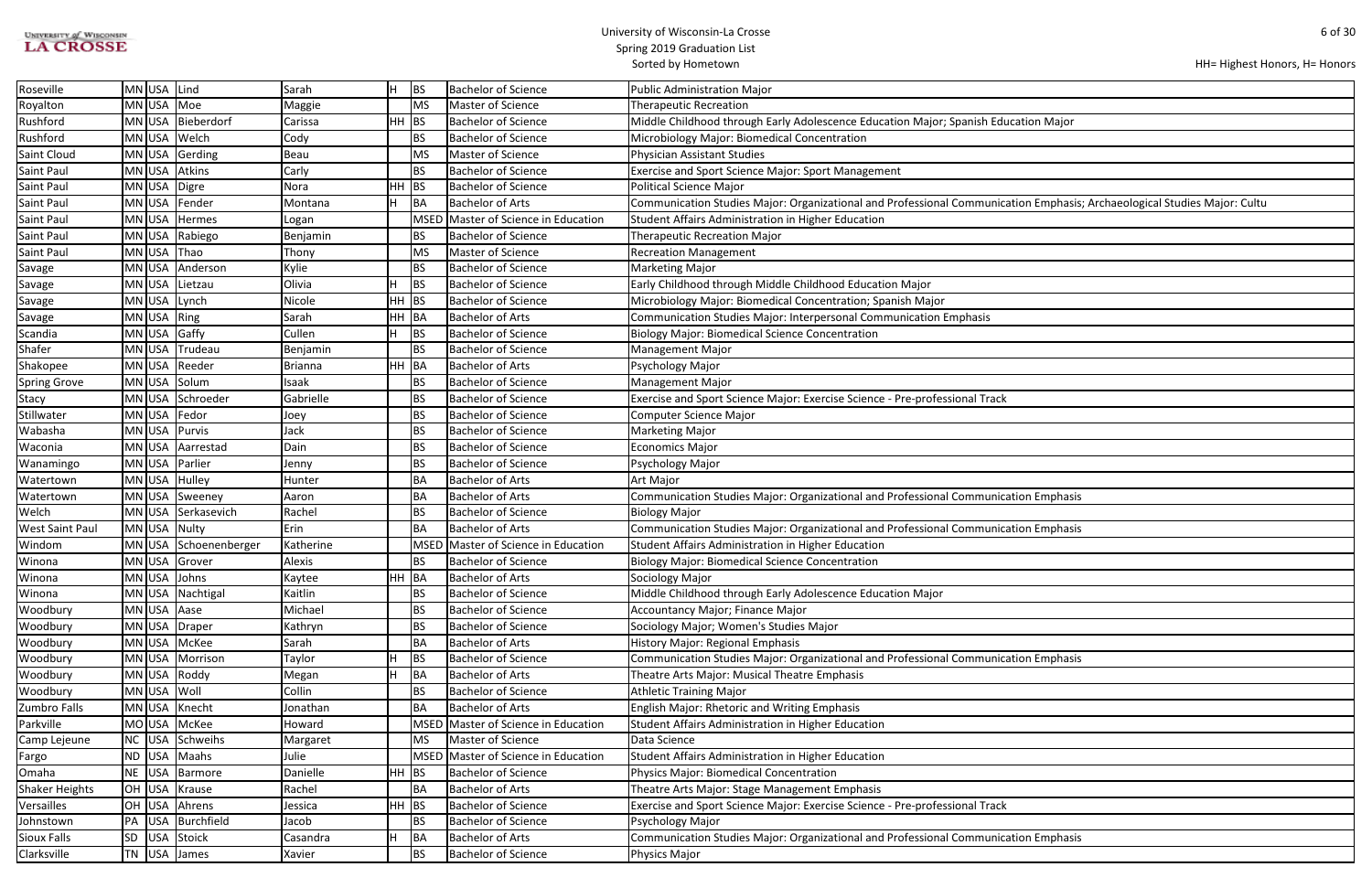# UNIVERSITY of WISCONSIN<br>LA CROSSE

#### University of Wisconsin-La Crosse Spring 2019 Graduation List

Sorted by Hometown

| ication Major  |  |
|----------------|--|
|                |  |
|                |  |
|                |  |
|                |  |
|                |  |
|                |  |
|                |  |
|                |  |
|                |  |
|                |  |
|                |  |
|                |  |
|                |  |
|                |  |
|                |  |
|                |  |
|                |  |
|                |  |
| ation Emphasis |  |
|                |  |
|                |  |
|                |  |
|                |  |
|                |  |
|                |  |
|                |  |
|                |  |
|                |  |
|                |  |
|                |  |
|                |  |
|                |  |
|                |  |
|                |  |
|                |  |
|                |  |
|                |  |
|                |  |
|                |  |
|                |  |
|                |  |
|                |  |

| Henrico               | VA USA       | Kuhnke               | Alyssa       |           | <b>BS</b>       | <b>Bachelor of Science</b>     | Psychology Major                                                                    |
|-----------------------|--------------|----------------------|--------------|-----------|-----------------|--------------------------------|-------------------------------------------------------------------------------------|
| Albany                |              | WI USA Creswell      | Sarah        |           | <b>BS</b>       | <b>Bachelor of Science</b>     | Public Health and Community Health Education Major                                  |
| Almond                | WI USA       | Takacs               | Ashley       |           | <b>BS</b>       | Bachelor of Science            | <b>Management Major</b>                                                             |
| Almond                |              | WI USA Wierzba       | Hailey       | $HH$ BS   |                 | <b>Bachelor of Science</b>     | Psychology Major                                                                    |
| Altoona               |              | WI USA Begalske      | Alex         |           | <b>BS</b>       | <b>Bachelor of Science</b>     | Physics Major: Applied Physics Emphasis                                             |
| Altoona               | WI USA       | Mazzei               | Forrest      |           | <b>BS</b>       | <b>Bachelor of Science</b>     | <b>Management Major</b>                                                             |
| Altoona               |              | WI USA Shrader       | Michelle     |           | <b>MSED</b>     | Master of Science in Education | Student Affairs Administration in Higher Education                                  |
| Amery                 | WI USA       | Kuchta               | Jessica      |           | BS              | <b>Bachelor of Science</b>     | Sociology Major                                                                     |
| Aniwa                 |              | WI USA Geiger        | Kyle         |           | <b>MS</b>       | Master of Science              | <b>Exercise and Sport Science: Human Performance</b>                                |
| Antigo                | WI USA       | Kirsch               | <b>Blake</b> |           | <b>BS</b>       | <b>Bachelor of Science</b>     | <b>Accountancy Major</b>                                                            |
| Antigo                |              | WI USA Nagel         | Jordan       |           | <b>BS</b>       | <b>Bachelor of Science</b>     | Psychology Major                                                                    |
| Antigo                |              | WI USA Selden        | Summer       | HH.       | <b>BS</b>       | <b>Bachelor of Science</b>     | Middle Childhood through Early Adolescence Education Major; Spanish Education Major |
| Appleton              | WI USA       | Aleff                | Katherine    | $HH$ BS   |                 | <b>Bachelor of Science</b>     | Early Childhood through Middle Childhood Education Major                            |
| Appleton              | WI USA       | Aman                 | Jenna        |           | MSED            | Master of Science in Education | Student Affairs Administration in Higher Education                                  |
| Appleton              |              | WI USA Bartol        | Madison      |           | <b>BS</b>       | <b>Bachelor of Science</b>     | <b>Biology Major: Biomedical Science Concentration</b>                              |
| Appleton              |              | WI   USA   Bogatitus | Bailey       | HH        | <b>BS</b>       | <b>Bachelor of Science</b>     | Biology Major; Spanish Major                                                        |
| Appleton              |              | WI USA Cashman       | Jason        |           | <b>BS</b>       | <b>Bachelor of Science</b>     | Communication Studies Major: Broadcast and Digital Media Emphasis                   |
| Appleton              | WI USA       | Disch                | Kaelynn      |           | BS              | <b>Bachelor of Science</b>     | <b>Mathematics Education Major</b>                                                  |
| Appleton              | WI USA       | Dorman               | Madeline     | HH.       | BS              | <b>Bachelor of Science</b>     | <b>Marketing Major</b>                                                              |
| Appleton              | WI USA       | Hackbarth            | Olivia       |           | BA              | <b>Bachelor of Arts</b>        | English Major: Rhetoric and Writing Emphasis                                        |
| Appleton              | WI USA       | Heck                 | Nicole       | <b>HH</b> | BS              | <b>Bachelor of Science</b>     | Middle Childhood through Early Adolescence Education Major                          |
| Appleton              | WI USA       | Hert                 | Bailey       | H         | <b>BS</b>       | <b>Bachelor of Science</b>     | Spanish Education Major (Early Childhood - Adolescence)                             |
| Appleton              |              | WI   USA   Hiltgen   | Carsten      |           | <b>BS</b>       | <b>Bachelor of Science</b>     | <b>Statistics Major; Economics Major</b>                                            |
| Appleton              | WI USA       | <b>Ives</b>          | Samuel       |           | <b>BS</b>       | <b>Bachelor of Science</b>     | Finance Major: Risk, Insurance and Financial Planning Concentration                 |
| Appleton              | WI USA       | Jahnke               | Joshua       |           | <b>BS</b>       | <b>Bachelor of Science</b>     | Social Studies Education Major (Broad Field Option B)                               |
| Appleton              | WI USA       | Melotte              | Glory        | HH        | BS              | <b>Bachelor of Science</b>     | Archaeological Studies Major; Biology Major                                         |
| Appleton              | WI USA       | O'Brien              | Levi         |           | <b>BS</b>       | <b>Bachelor of Science</b>     | <b>Marketing Major</b>                                                              |
| Appleton              |              | WI USA Sachs         | Alyssa       | HH BA     |                 | <b>Bachelor of Arts</b>        | Communication Studies Major: Organizational and Professional Communication Emphasis |
| Appleton              |              | WI USA Schiedermayer | Jeremie      |           | DP <sub>1</sub> | Doctor of Physical Therapy     | <b>Physical Therapy</b>                                                             |
| Appleton              |              | WI USA Squires       | Sierra       |           | <b>BS</b>       | <b>Bachelor of Science</b>     | Exercise and Sport Science Major: Exercise Science - Pre-professional Track         |
| Appleton              |              | WI USA Staszak       | Eliza        |           | BA              | <b>Bachelor of Arts</b>        | Communication Studies Major: Interpersonal Communication Emphasis                   |
| Appleton              | WI USA Van   |                      | Sean         |           | <b>BS</b>       | <b>Bachelor of Science</b>     | <b>Management Major</b>                                                             |
| Appleton              | WI USA       | Wulterkens           | Louis        |           | <b>BS</b>       | <b>Bachelor of Science</b>     | Mathematics Major; Computer Science Major                                           |
| Appleton              |              | WI USA Zehren        | <b>Bree</b>  |           | <b>BS</b>       | <b>Bachelor of Science</b>     | Communication Studies Major: Interpersonal Communication Emphasis                   |
| Arbor Vitae           |              | WI   USA   DeMuth    | Ellie        | н         | <b>BS</b>       | <b>Bachelor of Science</b>     | <b>Art Education Major</b>                                                          |
| Arkansaw              |              | WI USA Tomlinson     | Whitney      |           | <b>BS</b>       | <b>Bachelor of Science</b>     | Psychology Major                                                                    |
| Arpin                 | WI USA       | Masanz               | Janessa      | H         | BS              | <b>Bachelor of Science</b>     | Early Childhood through Middle Childhood Education Major                            |
| Ashland               | WI USA Clark |                      | Kylie        |           | <b>BS</b>       | <b>Bachelor of Science</b>     | Middle Childhood through Early Adolescence Education Major                          |
| Ashland               | WI USA       | Krueger              | Nathaniel    | н         | BS              | <b>Bachelor of Science</b>     | <b>Biology Major</b>                                                                |
| Athens                |              | WI USA Alexander     | Matthew      | н         | BS              | <b>Bachelor of Science</b>     | Finance Major                                                                       |
| Auburndale            |              | WI USA Anderson      | <b>Blake</b> |           | <b>BS</b>       | <b>Bachelor of Science</b>     | Accountancy Major; Finance Major                                                    |
| Auburndale            | WI USA       | Kukulka              | Josiah       | H.        | BS              | <b>Bachelor of Science</b>     | Exercise and Sport Science Major: Exercise Science - Pre-professional Track         |
| Auburndale            | WI USA       | Weber                | Tyler        |           | <b>BS</b>       | <b>Bachelor of Science</b>     | <b>Biology Major: Environmental Science Concentration</b>                           |
| <b>Bagley</b>         | WI USA       | Martin               | Kirk         |           | BS              | <b>Bachelor of Science</b>     | Finance Major                                                                       |
| <b>Baileys Harbor</b> | WI USA       | Toerpe               | Evan         |           | <b>BS</b>       | <b>Bachelor of Science</b>     | Economics Major; Finance Major                                                      |
| <b>Baldwin</b>        | WI USA       | Downey               | Serena       |           | <b>BS</b>       | <b>Bachelor of Science</b>     | Psychology Major                                                                    |
| Bancroft              |              | WI USA Williams      | Haley        | HH        | BS              | <b>Bachelor of Science</b>     | Middle Childhood through Early Adolescence Education Major                          |
| Bangor                |              | WI USA Crowell       | Anthony      |           | BS              | <b>Bachelor of Science</b>     | <b>Mathematics Education Major</b>                                                  |
|                       |              |                      |              |           |                 |                                |                                                                                     |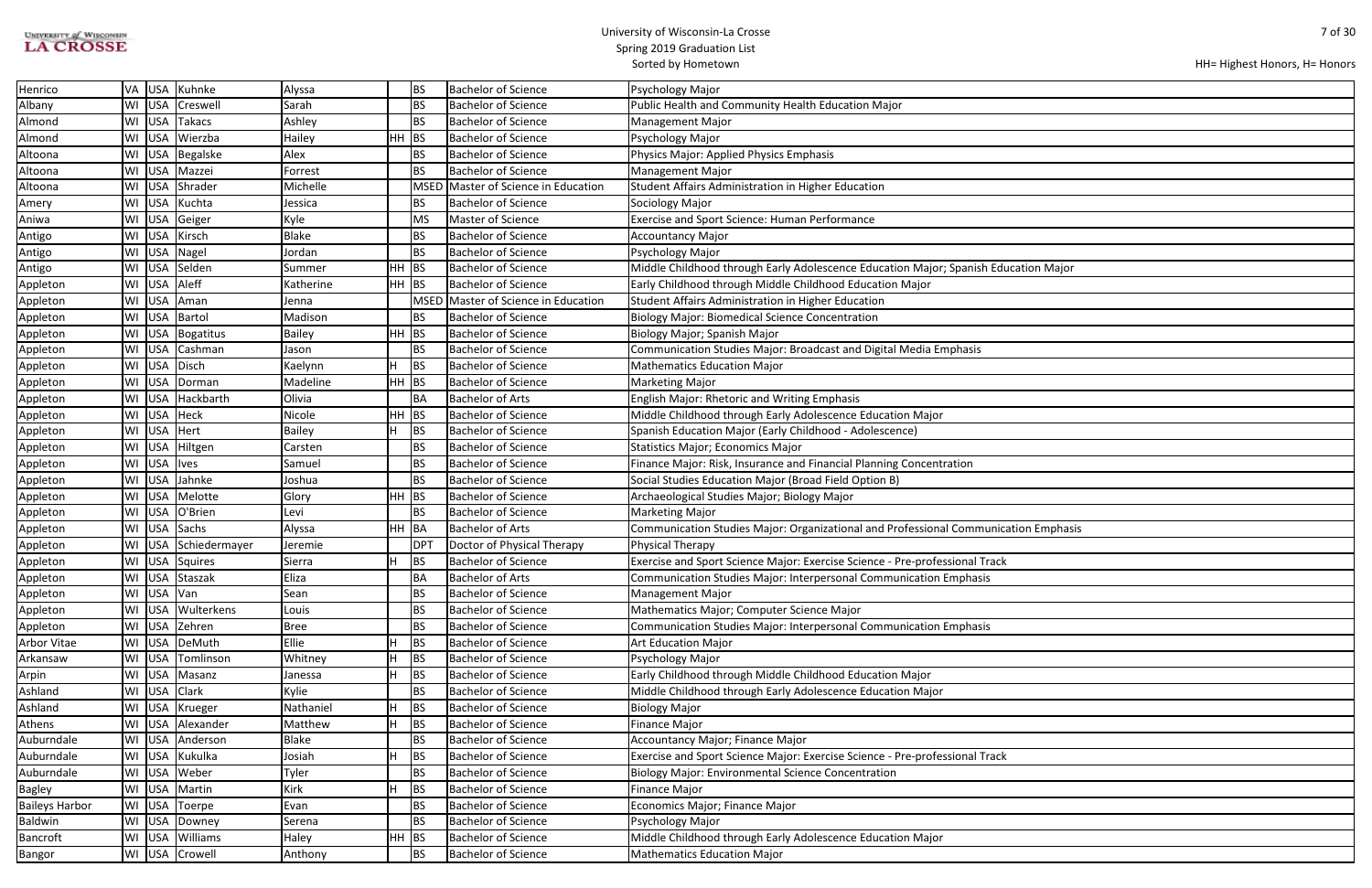# UNIVERSITY of WISCONSIN<br>LA CROSSE

| HH= Highest Honors, H= Honors |  |
|-------------------------------|--|
|-------------------------------|--|

| ation Emphasis |
|----------------|
|                |
|                |
| ation Emphasis |
|                |
|                |
|                |
|                |
|                |
|                |
|                |
|                |
|                |
|                |
| American So    |
|                |
|                |
|                |
|                |
|                |
|                |
|                |
|                |
|                |
|                |
|                |
|                |
|                |
|                |
|                |
|                |
|                |
|                |
|                |
|                |
|                |
|                |
|                |
|                |

| <b>Bangor</b>            |             | WI USA   Hesselberg | Heidi          |         | BA         | <b>Bachelor of Arts</b>             | English Major: Literature Emphasis                                                             |
|--------------------------|-------------|---------------------|----------------|---------|------------|-------------------------------------|------------------------------------------------------------------------------------------------|
| <b>Bangor</b>            |             | WI USA Horstman     | Gunnar         |         | <b>BS</b>  | Bachelor of Science                 | <b>Political Science Major</b>                                                                 |
| <b>Bangor</b>            |             | WI   USA   Kerrigan | Kelly          |         | <b>BS</b>  | <b>Bachelor of Science</b>          | Early Childhood through Middle Childhood Education Major                                       |
| <b>Bangor</b>            |             | WI USA Shrake       | Tyler          |         | <b>BS</b>  | <b>Bachelor of Science</b>          | Middle Childhood through Early Adolescence Education Major                                     |
| Baraboo                  |             | WI USA Biffert      | David          |         | <b>BS</b>  | <b>Bachelor of Science</b>          | Computer Science Major                                                                         |
| Baraboo                  |             | WI   USA   Carignan | Elizabeth      |         | <b>BS</b>  | <b>Bachelor of Science</b>          | <b>Therapeutic Recreation Major</b>                                                            |
| Baraboo                  |             | WI USA Pinkston     | Abigail        |         | <b>BS</b>  | <b>Bachelor of Science</b>          | Psychology Major                                                                               |
| Baraboo                  |             | WI   USA   Swanson  | Dayn           |         | <b>BS</b>  | <b>Bachelor of Science</b>          | <b>Biology Major: Biomedical Science Concentration</b>                                         |
| Barneveld                |             | WI USA Chalova      | Lidia          |         | <b>BS</b>  | <b>Bachelor of Science</b>          | Psychology Major                                                                               |
| Barron                   |             | WI USA Nelson       | Jessica        |         | <b>BS</b>  | <b>Bachelor of Science</b>          | <b>Biology Major</b>                                                                           |
| Beaver Dam               |             | WI USA Berg         | Matthew        |         | BS         | <b>Bachelor of Science</b>          | <b>Finance Major</b>                                                                           |
| <b>Beaver Dam</b>        |             | WI USA Lokken       | Gabrielle      |         | <b>BS</b>  | <b>Bachelor of Science</b>          | Psychology Major                                                                               |
| Beaver Dam               |             | WI USA Sether       | Jenna          |         |            | MSED Master of Science in Education | <b>School Psychology</b>                                                                       |
| Beldenville              |             | WI USA Armstrong    | Logan          |         | <b>BS</b>  | <b>Bachelor of Science</b>          | Accountancy Major; Finance Major                                                               |
| Belgium                  | WI USA      | Yanke               | Emma           |         | <b>BS</b>  | <b>Bachelor of Science</b>          | Communication Studies Major: Organizational and Professional Communication Emphasis            |
| <b>Belleville</b>        |             | WI USA Sievers      | David          |         | <b>BS</b>  | Bachelor of Science                 | <b>Biology Major</b>                                                                           |
| Belmont                  |             | WI USA Silva        | Tyler          |         | <b>BS</b>  | <b>Bachelor of Science</b>          | <b>Biology Major</b>                                                                           |
| <b>Beloit</b>            |             | WI USA Heyerdahl    | Collin         |         | <b>BS</b>  | <b>Bachelor of Science</b>          | Communication Studies Major: Organizational and Professional Communication Emphasis            |
| <b>Beloit</b>            |             | WI USA Stanton      | Justin         |         | ВA         | <b>Bachelor of Arts</b>             | Psychology Major                                                                               |
| Beloit                   |             | WI USA Tourtillott  | Matthew        |         | <b>BS</b>  | <b>Bachelor of Science</b>          | <b>Biology Major</b>                                                                           |
| <b>Berlin</b>            |             | WI USA Greening     | Taylor         | HH      | <b>BS</b>  | <b>Bachelor of Science</b>          | Finance Major; Management Major                                                                |
| <b>Berlin</b>            |             | WI USA Multerer     | Abby           |         | <b>BS</b>  | <b>Bachelor of Science</b>          | Microbiology Major                                                                             |
| Birchwood                |             | WI USA Robarge      | Derek          |         | <b>BS</b>  | <b>Bachelor of Science</b>          | <b>Statistics Major: Actuarial Science Concentration</b>                                       |
| <b>Black Creek</b>       |             | WI USA Banker       | <b>Brett</b>   |         | <b>BS</b>  | <b>Bachelor of Science</b>          | <b>Management Major</b>                                                                        |
| <b>Black River Falls</b> | WI USA Acor |                     | Austin         |         | <b>BS</b>  | <b>Bachelor of Science</b>          | Exercise and Sport Science Major: Exercise Science - Fitness Track                             |
| <b>Black River Falls</b> |             | WI USA Chown        | Dylan          |         | <b>BS</b>  | <b>Bachelor of Science</b>          | <b>Economics Major</b>                                                                         |
| <b>Black River Falls</b> | WI USA      | Gerzsik             | Jacob          |         | <b>BS</b>  | <b>Bachelor of Science</b>          | <b>Biology Major: Biomedical Science Concentration</b>                                         |
| <b>Black River Falls</b> | WI USA      | Shaw                | Dalton         |         | <b>BS</b>  | <b>Bachelor of Science</b>          | Biology Major: Biomedical Science Concentration; Biochemistry Major with American So           |
| <b>Black River Falls</b> |             | WI USA Young        | Ethan          | HH      | <b>BS</b>  | <b>Bachelor of Science</b>          | Accountancy Major; Finance Major                                                               |
| Blair                    |             | WI USA Simmons      | Mikayla        |         | <b>BS</b>  | <b>Bachelor of Science</b>          | <b>Exercise and Sport Science Major: Sport Management</b>                                      |
| Blanchardville           |             | WI USA Wheeler      | Jennifer       |         |            |                                     | MEPD Master of Education - Professional (Professional Development: Learning Community Emphasis |
| Bloomer                  |             | WI USA Hilger       | Anna           |         | <b>MS</b>  | Master of Science                   | Microbiology                                                                                   |
| Bloomer                  |             | WI USA Suilmann     | Christopher    |         | <b>DPT</b> | Doctor of Physical Therapy          | Physical Therapy                                                                               |
| Bloomington              |             | WI USA Mergen       | Rachel         |         | ΒA         | <b>Bachelor of Arts</b>             | English Major: Rhetoric and Writing Emphasis; Political Science Major                          |
| Bloomington              |             | WI USA Ploessl      | Ashley         | HH      | BS         | <b>Bachelor of Science</b>          | Psychology Major                                                                               |
| <b>Blue Mounds</b>       |             | WI USA Straubhaar   | Ashley         |         | <b>BS</b>  | <b>Bachelor of Science</b>          | Early Childhood through Middle Childhood Education Major                                       |
| Bonduel                  |             | WI USA Tauchen      | India          |         | <b>BS</b>  | <b>Bachelor of Science</b>          | <b>Marketing Major</b>                                                                         |
| Boscobel                 | WI USA Biba |                     | Andrea         | $HH$ BS |            | <b>Bachelor of Science</b>          | Middle Childhood through Early Adolescence Education Major                                     |
| Boscobel                 |             | WI USA Davis        | Kaylea         | $HH$ BS |            | <b>Bachelor of Science</b>          | Middle Childhood through Early Adolescence Education Major                                     |
| Boscobel                 | WI USA      | Loomis              | Bobbi Jo       |         |            | MSED Master of Science in Education | <b>School Psychology</b>                                                                       |
| <b>Boulder Junction</b>  |             | WI USA Claussen     | Ashley         |         | BS         | <b>Bachelor of Science</b>          | Public Health and Community Health Education Major                                             |
| Boyceville               |             | WI   USA   Franseen | Alex           |         | BS         | <b>Bachelor of Science</b>          | Early Childhood through Middle Childhood Education Major                                       |
| <b>Brillion</b>          |             | WI USA Jones        | Jordan         |         | <b>BA</b>  | <b>Bachelor of Arts</b>             | Communication Studies Major: Interpersonal Communication Emphasis                              |
| <b>Brillion</b>          |             | WI USA Mathiebe     | Jacob          |         | ΒS         | <b>Bachelor of Science</b>          | <b>Finance Major</b>                                                                           |
| <b>Bristol</b>           |             | WI USA Koehler      | <b>Bradley</b> |         | <b>BA</b>  | <b>Bachelor of Arts</b>             | Psychology Major                                                                               |
| <b>Bristol</b>           |             | WI USA Switalla     | Steven         |         | BS         | <b>Bachelor of Science</b>          | Information Systems Major; Management Major                                                    |
| <b>Brodhead</b>          |             | WI USA Elmer        | Karen          |         |            |                                     | MEPD Master of Education - Professional (Professional Development: Learning Community Emphasis |
| Brodhead                 |             | WI USA Sanchez      | Jen            |         |            |                                     | MEPD Master of Education - Professional (Professional Development: Learning Community Emphasis |
|                          |             |                     |                |         |            |                                     |                                                                                                |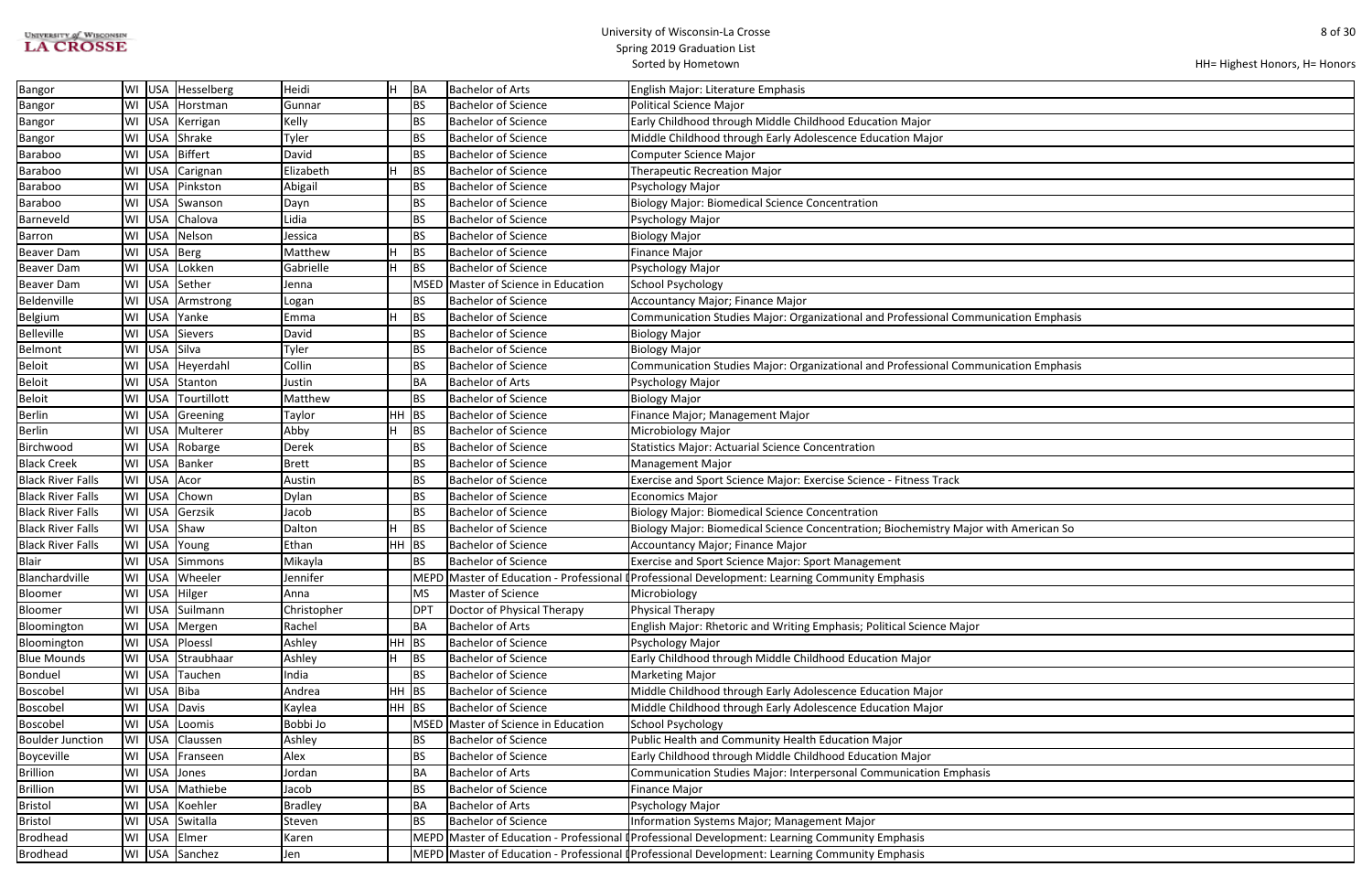| UNIVERSITY of WISCONSIN |  |
|-------------------------|--|
| <b>LA CROSSE</b>        |  |

| HH= Highest Honors, H= Honors |  |
|-------------------------------|--|
|-------------------------------|--|

| ogy Major      |  |
|----------------|--|
|                |  |
|                |  |
|                |  |
|                |  |
|                |  |
|                |  |
|                |  |
|                |  |
|                |  |
|                |  |
|                |  |
|                |  |
|                |  |
|                |  |
|                |  |
|                |  |
|                |  |
|                |  |
|                |  |
|                |  |
|                |  |
|                |  |
|                |  |
|                |  |
|                |  |
|                |  |
|                |  |
|                |  |
|                |  |
|                |  |
|                |  |
|                |  |
| ation Emphasis |  |
|                |  |
|                |  |
|                |  |
|                |  |
|                |  |
|                |  |
|                |  |

| <b>Brodhead</b>   | WI USA | Webber          | Hayden         |         | BS         | <b>Bachelor of Science</b>          | Microbiology Major                                                                   |
|-------------------|--------|-----------------|----------------|---------|------------|-------------------------------------|--------------------------------------------------------------------------------------|
| <b>Brookfield</b> | WI USA | Brauer          | Emma           |         | <b>BS</b>  | <b>Bachelor of Science</b>          | Finance Major; Economics Major                                                       |
| <b>Brookfield</b> | WI USA | Bucholtz        | Rachael        |         | <b>BS</b>  | <b>Bachelor of Science</b>          | Exercise and Sport Science Major: Exercise Science - Pre-professional Track          |
| <b>Brookfield</b> | WI USA | Cleary          | Anna           |         | BS         | Bachelor of Science                 | Marketing Major; Spanish Major                                                       |
| <b>Brookfield</b> | WI USA | Greene          | Elizabeth      | $HH$ BS |            | <b>Bachelor of Science</b>          | Middle Childhood through Early Adolescence Education Major                           |
| <b>Brookfield</b> | WI USA | Hoerig          | Catherine      |         | <b>BS</b>  | Bachelor of Science                 | Exercise and Sport Science Major: Exercise Science - Pre-professional Track          |
| <b>Brookfield</b> | WI USA | Riggert         | Grace          |         |            | MSED Master of Science in Education | Student Affairs Administration in Higher Education                                   |
| <b>Brookfield</b> | WI USA | Swan            | Morgan         |         | BS         | <b>Bachelor of Science</b>          | <b>Biology Major</b>                                                                 |
| <b>Brookfield</b> | WI USA | Ziegler         | Shaelyn        |         | BS         | <b>Bachelor of Science</b>          | Exercise and Sport Science Major: Exercise Science - Fitness Track                   |
| Burlington        | WI USA | Benavides       | Molly          |         | <b>BS</b>  | <b>Bachelor of Science</b>          | <b>Marketing Major</b>                                                               |
| Burlington        | WI USA | Biehn           | Zachary        |         | BS         | <b>Bachelor of Science</b>          | Exercise and Sport Science Major: Exercise Science - Fitness Track; Psychology Major |
| Burlington        | WI USA | Braun           | <b>Briara</b>  |         | BS         | Bachelor of Science                 | International Business Major; Marketing Major                                        |
| Burlington        | WI USA | Hockman         | Lauren         |         | <b>BS</b>  | <b>Bachelor of Science</b>          | <b>Biology Major</b>                                                                 |
| Burlington        | WI USA | Hofer           | Leah           |         | BS         | <b>Bachelor of Science</b>          | Sociology Major; Public Administration Major                                         |
| Burlington        | WI USA | Kaluzny         | Jordan         |         | <b>BS</b>  | <b>Bachelor of Science</b>          | Psychology Major                                                                     |
| Burlington        | WI USA | Ketterhagen     | Joshua         |         | BS         | Bachelor of Science                 | Management Major                                                                     |
| Burlington        | WI USA | Murphy          | Olivia         |         | BS         | <b>Bachelor of Science</b>          | <b>Biology Major</b>                                                                 |
| Burlington        | WI USA | Orszula         | Lauren         |         | <b>BS</b>  | Bachelor of Science                 | Psychology Major                                                                     |
| Burlington        | WI USA | Otter           | Nicholas       |         | BS         | <b>Bachelor of Science</b>          | <b>Biology Major</b>                                                                 |
| Burlington        | WI USA | Penzel          | James          |         | <b>BS</b>  | <b>Bachelor of Science</b>          | Exercise and Sport Science Major: Physical Education                                 |
| Burlington        | WI USA | Reda            | <b>Nick</b>    |         | MS         | Master of Science                   | <b>Biology: Aquatic Science Concentration</b>                                        |
| Burlington        | WI USA | Robers          | Gretchen       |         | BS         | <b>Bachelor of Science</b>          | Middle Childhood through Early Adolescence Education Major                           |
| Cadott            | WI USA | Kolpien         | Maechaela      | $HH$ BS |            | <b>Bachelor of Science</b>          | Exercise and Sport Science Major: Exercise Science - Pre-professional Track          |
| Cameron           | WI USA | Gerber          | Kal            |         | BS         | <b>Bachelor of Science</b>          | Biology Major                                                                        |
| Camp Douglas      | WI USA | Wilson          | Kendall        |         | <b>BS</b>  | <b>Bachelor of Science</b>          | Mathematics Education Major                                                          |
| Campbellsport     | WI USA | Olson           | Ashley         |         | <b>BS</b>  | <b>Bachelor of Science</b>          | Middle Childhood through Early Adolescence Education Major                           |
| Cashton           | WI USA | <b>Herricks</b> | Todd           |         | MS         | Master of Science                   | <b>Exercise and Sport Science: Physical Education Teaching</b>                       |
| Cashton           | WI USA | Schreier        | Betsy          |         | BS         | <b>Bachelor of Science</b>          | <b>Biology Major</b>                                                                 |
| Cazenovia         | WI USA | Duren           | Lacy           |         | <b>BS</b>  | <b>Bachelor of Science</b>          | Accountancy Major                                                                    |
| Cazenovia         | WI USA | Even            | Jeffrey        |         | <b>BS</b>  | <b>Bachelor of Science</b>          | Accountancy Major                                                                    |
| Cedar Grove       |        | WI USA Snow     | Jacqueline     |         | BS         | Bachelor of Science                 | Communication Studies Major: Broadcast and Digital Media Emphasis                    |
| Cedarburg         | WI USA | Kusnierewicz    | Justin         |         | BS         | <b>Bachelor of Science</b>          | Microbiology Major: Biomedical Concentration                                         |
| Cedarburg         | WI USA | Malek           | Grace          |         | BS         | <b>Bachelor of Science</b>          | <b>English Education Major</b>                                                       |
| Cedarburg         | WI USA | Marks           | Kylee          |         | <b>BS</b>  | <b>Bachelor of Science</b>          | <b>Biology Major: Biomedical Science Concentration</b>                               |
| Cedarburg         | WI USA | Tocco           | Douglas        |         | BS         | <b>Bachelor of Science</b>          | <b>Information Systems Major</b>                                                     |
| Cedarburg         | WI USA | Wheatley        | Michael        |         | <b>BS</b>  | <b>Bachelor of Science</b>          | Finance Major                                                                        |
| Chilton           | WI USA | Brandt          | Elizabeth      |         | BS         | <b>Bachelor of Science</b>          | <b>Biology Major</b>                                                                 |
| Chilton           | WI USA | Klein           | Adam           |         | BS         | <b>Bachelor of Science</b>          | Clinical Laboratory Science Major                                                    |
| Chilton           | WI USA | Pethan          | Preston        |         | BS         | <b>Bachelor of Science</b>          | Physics Major                                                                        |
| Chilton           | WI USA | Schneider       | Chelsa         |         | BS         | <b>Bachelor of Science</b>          | Biology Major: Biomedical Science Concentration; Psychology Major                    |
| Chippewa Falls    | WI USA | Bergeron        | Morgan         | $HH$ BS |            | <b>Bachelor of Science</b>          | Communication Studies Major: Organizational and Professional Communication Emphasis  |
| Chippewa Falls    | WI USA | Cowan           | Hannah         |         | BA         | <b>Bachelor of Arts</b>             | French Major: Business Concentration                                                 |
| Chippewa Falls    | WI USA | George          | Angela         |         | <b>MS</b>  | Master of Science                   | <b>Recreation Management</b>                                                         |
| Chippewa Falls    | WI USA | Hein            | <b>Brandon</b> |         | <b>BS</b>  | <b>Bachelor of Science</b>          | Management Major; Marketing Major                                                    |
| Chippewa Falls    | WI USA | Knez            | Kayla          |         | <b>DPT</b> | Doctor of Physical Therapy          | Physical Therapy                                                                     |
| Chippewa Falls    | WI USA | Schemenauer     | Sydney         | $HH$ BS |            | <b>Bachelor of Science</b>          | Information Systems Major; Accountancy Major                                         |
| Chippewa Falls    | WI USA | Tilton          | Nolan          |         | BS         | <b>Bachelor of Science</b>          | Marketing Major                                                                      |
| Chippewa Falls    | WI USA | Zerbian         | Kyle           | $HH$ BS |            | <b>Bachelor of Science</b>          | Geography Major: Environmental Science Concentration                                 |
|                   |        |                 |                |         |            |                                     |                                                                                      |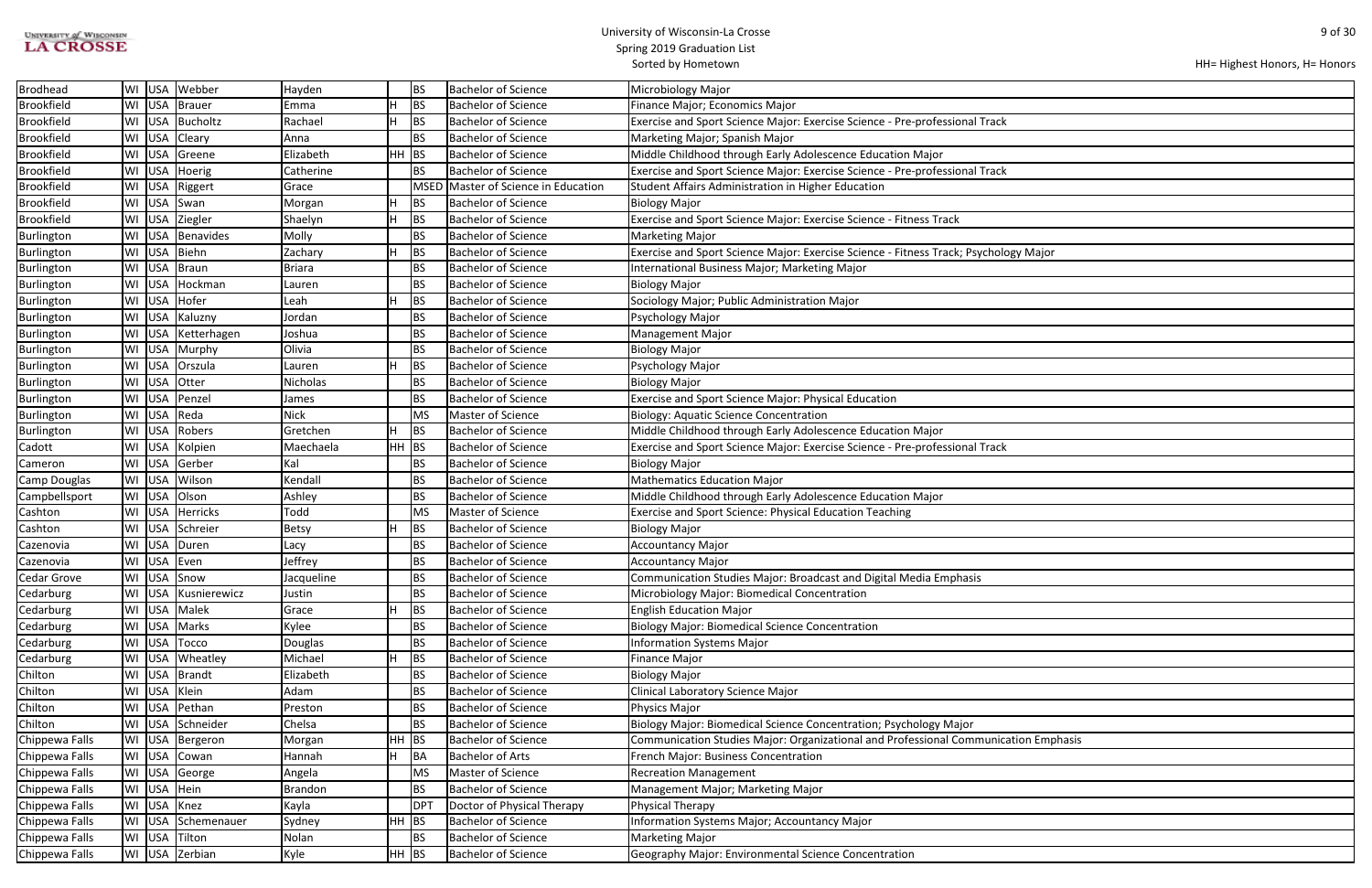| <b>UNIVERSITY of WISCONSIN</b> |  |
|--------------------------------|--|
| <b>LA CROSSE</b>               |  |

```
HH= Highest Honors, H= Honors
```

| $\overline{\phantom{0}}$       |  |
|--------------------------------|--|
|                                |  |
|                                |  |
|                                |  |
|                                |  |
|                                |  |
|                                |  |
|                                |  |
|                                |  |
|                                |  |
|                                |  |
|                                |  |
|                                |  |
|                                |  |
|                                |  |
|                                |  |
|                                |  |
| k                              |  |
|                                |  |
|                                |  |
|                                |  |
|                                |  |
|                                |  |
|                                |  |
|                                |  |
|                                |  |
|                                |  |
|                                |  |
|                                |  |
| $\checkmark$                   |  |
|                                |  |
|                                |  |
|                                |  |
|                                |  |
|                                |  |
|                                |  |
|                                |  |
|                                |  |
|                                |  |
|                                |  |
|                                |  |
| $\checkmark$                   |  |
|                                |  |
|                                |  |
| Biology (ASBMB) Certification  |  |
|                                |  |
| cation Emphasis; Spanish Major |  |
|                                |  |

| Cleveland            | WI | <b>USA</b> | Wallstead         | Allison   | $HH$ BS |                 | <b>Bachelor of Science</b>     | Early Childhood through Middle Childhood Education Major                                            |
|----------------------|----|------------|-------------------|-----------|---------|-----------------|--------------------------------|-----------------------------------------------------------------------------------------------------|
| Clintonville         | WI | USA        | <b>Betz</b>       | Chrissy   | HH BS   |                 | <b>Bachelor of Science</b>     | Exercise and Sport Science Major: Exercise Science - Pre-professional Track                         |
| Clintonville         | WI | <b>USA</b> | Miller            | Thomas    | $HH$ BS |                 | <b>Bachelor of Science</b>     | <b>Management Major</b>                                                                             |
| Clintonville         |    | WI USA     | Morse             | Aaron     |         | <b>BA</b>       | <b>Bachelor of Arts</b>        | Communication Studies Major: Broadcast and Digital Media Emphasis                                   |
| Columbus             | WI | USA        | Clark             | Leah      | HH BS   |                 | <b>Bachelor of Science</b>     | Physics Major                                                                                       |
| Coon Valley          |    | WI USA     | Hansen            | Samantha  | HH  BS  |                 | <b>Bachelor of Science</b>     | Early Childhood through Middle Childhood Education Major                                            |
| <b>Cottage Grove</b> | WI | USA        | <b>Beck</b>       | Daniel    |         | BS              | <b>Bachelor of Science</b>     | <b>Finance Major</b>                                                                                |
| <b>Cottage Grove</b> |    | WI USA     | Davis             | Haley     |         | BS              | <b>Bachelor of Science</b>     | <b>Management Major</b>                                                                             |
| <b>Cottage Grove</b> | WI | USA        | Gaber             | Easton    |         | BS              | <b>Bachelor of Science</b>     | <b>Management Major</b>                                                                             |
| Crandon              | WI | USA        | Perry             | Brianna   |         | BS              | <b>Bachelor of Science</b>     | Psychology Major                                                                                    |
| <b>Cross Plains</b>  |    | WI USA     | Robson            | Kelli     |         | BS              | <b>Bachelor of Science</b>     | International Business Major; Spanish Major                                                         |
| <b>Cross Plains</b>  |    | WI USA     | Wheeler           | Eric      |         |                 |                                | MEPD Master of Education - Professional (Professional Development: Learning Community Emphasis      |
| Cuba City            |    | WI USA     | Tashner           | Brittany  |         | BS              | <b>Bachelor of Science</b>     | <b>Therapeutic Recreation Major</b>                                                                 |
| Darlington           | WI | USA        | Bergeson          | Savannah  |         | BS              | <b>Bachelor of Science</b>     | <b>English Education Major</b>                                                                      |
| Darlington           | WI | USA        | Schultz           | Thomas    | $HH$ BS |                 | <b>Bachelor of Science</b>     | Biology Major: Biomedical Science Concentration                                                     |
| De Forest            | WI | USA        | Mayer             | Anna      |         | BS              | <b>Bachelor of Science</b>     | Biology Major: Environmental Science Concentration                                                  |
| De Forest            | WI |            | USA Onsager       | Jessica   |         | DP <sup>-</sup> | Doctor of Physical Therapy     | <b>Physical Therapy</b>                                                                             |
| De Pere              | WI | USA        | Abid              | Reedan    |         | BS              | <b>Bachelor of Science</b>     | <b>Finance Major</b>                                                                                |
| De Pere              | WI | <b>USA</b> | <b>Barta</b>      | Alan      |         | BS              | <b>Bachelor of Science</b>     | Exercise and Sport Science Major: Exercise Science - Pre-professional Track                         |
| De Pere              | WI | USA        | Herman            | Ciara     |         | BS              | <b>Bachelor of Science</b>     | Microbiology Major; Archaeological Studies Major: Cultu                                             |
| De Pere              | WI | <b>USA</b> | Mannering         | Brock     |         | BS              | <b>Bachelor of Science</b>     | Psychology Major                                                                                    |
| De Pere              | WI | USA        | Peterman          | Laura     |         | BS              | <b>Bachelor of Science</b>     | Undergrad Enrolled In Graduate                                                                      |
| De Pere              |    | WI USA     | Rosio             | Elizabeth |         | <b>BA</b>       | <b>Bachelor of Arts</b>        | Archaeological Studies Major                                                                        |
| De Pere              | WI | USA        | Simonson          | Riley     | HH BS   |                 | <b>Bachelor of Science</b>     | Nuclear Medicine Technology Major                                                                   |
| De Pere              | WI | USA        | Weyers            | Benjamin  |         | BS              | <b>Bachelor of Science</b>     | Management Major; Marketing Major                                                                   |
| De Soto              | WI | USA        | Grimsled          | Ericka    |         | BS              | <b>Bachelor of Science</b>     | Early Childhood through Middle Childhood Education Major                                            |
| Deerbrook            | WI | <b>USA</b> | Wittmann          | Joseph    |         | BS              | <b>Bachelor of Science</b>     | <b>Athletic Training Major</b>                                                                      |
| Delafield            | WI | USA        | Bley              | Elyse     | $HH$ BS |                 | <b>Bachelor of Science</b>     | Early Childhood through Middle Childhood Education Major                                            |
| Delafield            |    |            | WI USA Dombrowski | Vincent   |         | BS              | <b>Bachelor of Science</b>     | Accountancy Major; Finance Major                                                                    |
| Delafield            | WI |            | USA Marsalli      | Parker    |         | BS              | <b>Bachelor of Science</b>     | Finance Major: Risk, Insurance and Financial Planning Concentration                                 |
| Delafield            |    |            | WI USA Periman    | Abagail   | HH BS   |                 | <b>Bachelor of Science</b>     | Exercise and Sport Science Major: Exercise Science - Pre-professional Track                         |
| Delafield            |    |            | WI USA Persch     | Justin    |         | BS              | <b>Bachelor of Science</b>     | <b>Finance Major</b>                                                                                |
| Dickeyville          | WI | USA        | Kieler            | Paige     |         | MSED            | Master of Science in Education | Student Affairs Administration in Higher Education                                                  |
| Dodgeville           | WI | USA        | <b>Bramlett</b>   | Timothy   |         | <b>BS</b>       | <b>Bachelor of Science</b>     | Exercise and Sport Science Major: Exercise Science - Fitness Track                                  |
| Dorchester           | WI | USA        | <b>Baker</b>      | Breanna   |         | BS              | <b>Bachelor of Science</b>     | Biology Major: Cellular and Molecular Biology Concentration                                         |
| Dousman              | WI | <b>USA</b> | Bishop            | Sadie     |         | BS              | <b>Bachelor of Science</b>     | <b>Management Major</b>                                                                             |
| Dousman              |    | WI USA     | Connell           | Sophia    |         | <b>AA</b>       | Associate of Arts              | Liberal Arts                                                                                        |
| Dousman              | WI | <b>USA</b> | Gorde             | Robert    |         | BS              | <b>Bachelor of Science</b>     | Philosophy Major                                                                                    |
| Eagle River          |    | WI USA     | <b>Borlick</b>    | Keith     |         | BS              | <b>Bachelor of Science</b>     | <b>Finance Major</b>                                                                                |
| Eagle River          | WI | USA        | Kolinski          | Thomas    |         | <b>BA</b>       | <b>Bachelor of Arts</b>        | <b>English Major: Writing and Rhetoric Emphasis</b>                                                 |
| East Troy            | WI | USA        | Barr              | Nicole    |         | BS              | <b>Bachelor of Science</b>     | <b>Marketing Major</b>                                                                              |
| <b>East Troy</b>     | WI | USA        | Casper            | Brianna   |         | <b>BS</b>       | <b>Bachelor of Science</b>     | Exercise and Sport Science Major: Exercise Science - Pre-professional Track                         |
| <b>East Troy</b>     | WI | <b>USA</b> | Gultch            | Clarise   |         | BS              | <b>Bachelor of Science</b>     | <b>Marketing Major</b>                                                                              |
| East Troy            | WI | USA        | Mitchell          | Alexandra | HH BA   |                 | <b>Bachelor of Arts</b>        | Theatre Arts Major: Design / Technical Emphasis                                                     |
| East Troy            | WI | USA        | Soens             | Ross      | HH BS   |                 | <b>Bachelor of Science</b>     | Biochemistry Major with American Society for Biochemistry & Molecular Biology (ASBMB) Certification |
| Eau Claire           | WI | USA        | Akindolire-King   | Khadel    |         | BS              | <b>Bachelor of Science</b>     | Clinical Laboratory Science Major                                                                   |
| Eau Claire           | WI | <b>USA</b> | <b>Buss</b>       | Emma      | HH  BA  |                 | <b>Bachelor of Arts</b>        | Communication Studies Major: Organizational and Professional Communication Emphasis; Spanish Major  |
| Eau Claire           |    |            | WI USA Dolezel    | Kayla     |         | <b>BS</b>       | <b>Bachelor of Science</b>     | <b>Biology Education Major</b>                                                                      |
|                      |    |            |                   |           |         |                 |                                |                                                                                                     |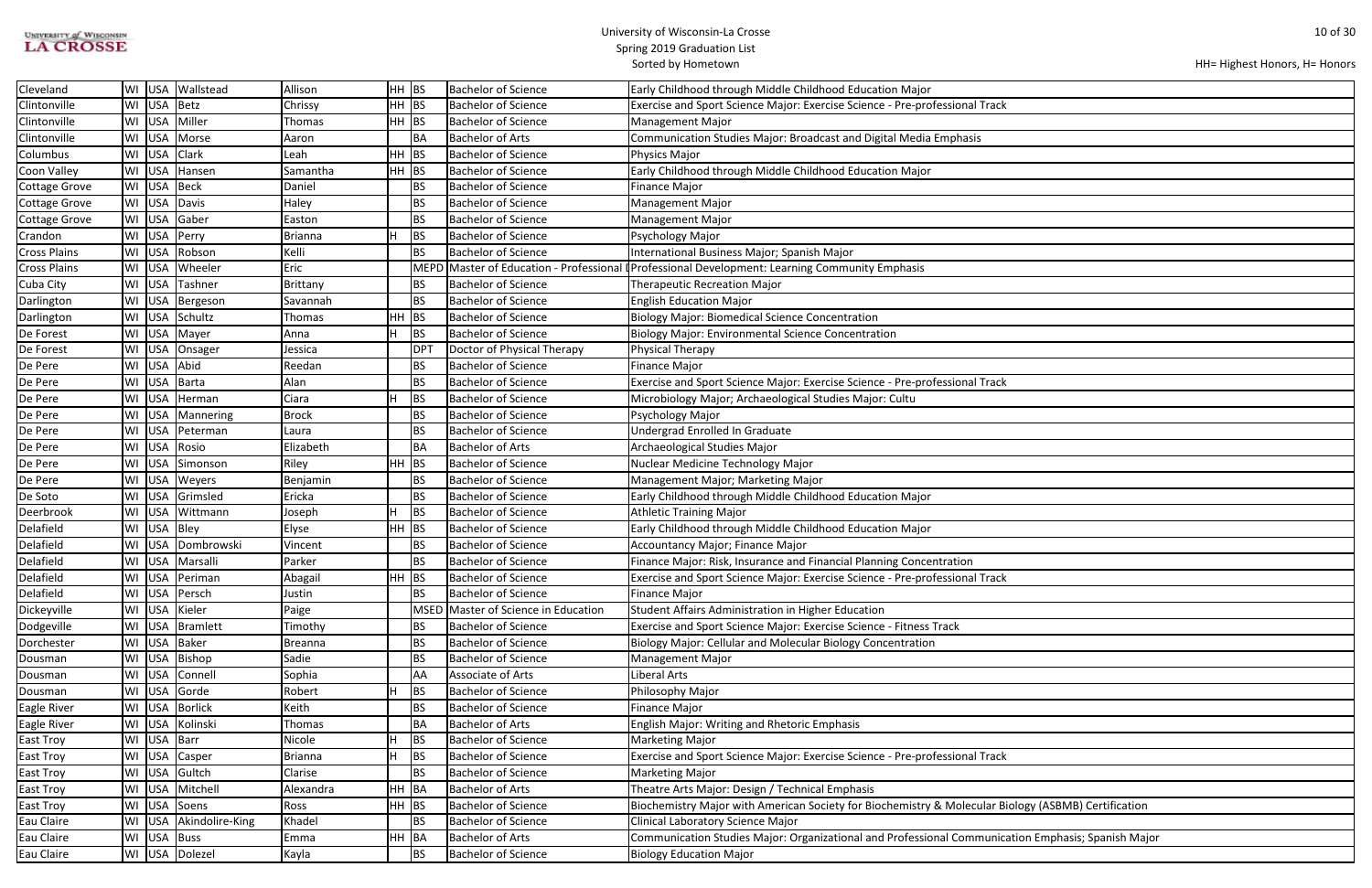| <b>UNIVERSITY of WISCONSIN</b> |  |
|--------------------------------|--|
| <b>LA CROSSE</b>               |  |

```
HH= Highest Honors, H= Honors
```

| cation Emphasis                  |
|----------------------------------|
|                                  |
|                                  |
|                                  |
|                                  |
|                                  |
|                                  |
|                                  |
|                                  |
|                                  |
|                                  |
|                                  |
| Biology (ASBMB) Certification    |
|                                  |
|                                  |
|                                  |
|                                  |
|                                  |
| cation Emphasis; Sociology Major |
|                                  |
|                                  |
|                                  |
|                                  |
|                                  |
|                                  |
|                                  |
|                                  |
|                                  |
|                                  |
|                                  |
| $\checkmark$                     |
|                                  |
|                                  |
|                                  |
|                                  |

| Eau Claire          |    |              | WI USA Edmondson   | Tyler         |       |             |                                | MEPD Master of Education - Professional I Professional Development: Learning Community Emphasis      |
|---------------------|----|--------------|--------------------|---------------|-------|-------------|--------------------------------|------------------------------------------------------------------------------------------------------|
| Eau Claire          |    |              | WI USA Faanes      | Sarah         |       | <b>BS</b>   | <b>Bachelor of Science</b>     | <b>Biology Major</b>                                                                                 |
| Eau Claire          | WI |              | USA Jennings       | Danielle      |       | <b>MSED</b> | Master of Science in Education | Student Affairs Administration in Higher Education                                                   |
| Eau Claire          | WI | <b>USA</b>   | Kirchman           | Megan         |       | BS.         | <b>Bachelor of Science</b>     | Recreation Management Major: Outdoor Recreation Emphasis                                             |
| Eau Claire          |    | WI USA       | McRae              | Meagan        | HH    | <b>BS</b>   | <b>Bachelor of Science</b>     | <b>Biology Major</b>                                                                                 |
| Eau Claire          | WI | <b>USA</b>   | Prissel            | Samuel        | HH    | <b>BS</b>   | <b>Bachelor of Science</b>     | <b>Biology Major: Biomedical Science Concentration</b>                                               |
| Eau Claire          | WI | <b>USA</b>   | Reinsch            | Anika         | Iн    | BS          | <b>Bachelor of Science</b>     | Public Health and Community Health Education Major                                                   |
| Eau Claire          | WI |              | USA Rubeck         | Kelsa         |       | DPT         | Doctor of Physical Therapy     | <b>Physical Therapy</b>                                                                              |
| Eau Claire          | WI |              | USA Sigurdson      | Megan         |       | <b>BS</b>   | <b>Bachelor of Science</b>     | <b>Management Major</b>                                                                              |
| Eau Claire          | WI |              | USA Wogahn         | Kyle          |       | <b>BS</b>   | <b>Bachelor of Science</b>     | <b>Marketing Major</b>                                                                               |
| Edgerton            | WI |              | USA Luiting        | Aragorn       |       | <b>BS</b>   | <b>Bachelor of Science</b>     | Exercise and Sport Science Major: Exercise Science - Fitness Track                                   |
| Edgerton            |    |              | WI USA O'Brien     | Kevin         |       | <b>BS</b>   | <b>Bachelor of Science</b>     | <b>Accountancy Major</b>                                                                             |
| Edgerton            | WI | USA Ray      |                    | Dalton        |       | <b>BS</b>   | <b>Bachelor of Science</b>     | Communication Studies Major: Organizational and Professional Communication Emphasis                  |
| Eldorado            |    |              | WI USA Schneider   | Craig         |       | <b>BS</b>   | <b>Bachelor of Science</b>     | <b>Finance Major</b>                                                                                 |
| Eleva               | WI |              | USA Beaudrie       | Brittany      | HH BS |             | <b>Bachelor of Science</b>     | <b>Biology Major: Biomedical Science Concentration</b>                                               |
| Elk Mound           | WI | <b>USA</b>   | Ausman             | Jacob         | HH BA |             | <b>Bachelor of Arts</b>        | Communication Studies Major: Interpersonal Communication Emphasis                                    |
| <b>Elk Mound</b>    | WI | USA Yang     |                    | John          |       | BS          | <b>Bachelor of Science</b>     | Clinical Laboratory Science Major                                                                    |
| Elkhorn             |    |              | WI USA Anderson    | Rachel        |       | <b>BS</b>   | <b>Bachelor of Science</b>     | Psychology Major                                                                                     |
| Elkhorn             |    |              | WI USA Ledford     | Morgan        |       | <b>BS</b>   | <b>Bachelor of Science</b>     | Public Health and Community Health Education Major                                                   |
| Ellsworth           | WI |              | USA Bjorkman       | Payton        | HH BS |             | <b>Bachelor of Science</b>     | <b>Biology Major: Biomedical Science Concentration</b>                                               |
| Ellsworth           | WI |              | USA Campbell       | Shannon       |       | <b>DPT</b>  | Doctor of Physical Therapy     | Physical Therapy                                                                                     |
| Ellsworth           | WI | <b>USA</b>   | Ristow             | Abbigail      |       | DPT         | Doctor of Physical Therapy     | Physical Therapy                                                                                     |
| Ellsworth           | WI |              | USA Schuster       | Ellie         | HH    | <b>BS</b>   | <b>Bachelor of Science</b>     | <b>Biology Major</b>                                                                                 |
| Elm Grove           |    |              | WI USA Brefka      | Ali           | HH.   | <b>BS</b>   | <b>Bachelor of Science</b>     | Early Childhood through Middle Childhood Education Major                                             |
| Elmwood             | WI |              | USA VandenBerge    | Janessa       |       | <b>MPH</b>  | Master of Public Health        | Community Health Education: Public Health                                                            |
| <b>Elmwood Park</b> |    |              | WI USA Cook        | Joshua        |       | <b>BS</b>   | <b>Bachelor of Science</b>     | Biochemistry Major with American Society for Biochemistry & Molecular Biology (ASBMB) Certification  |
| Elroy               | WI |              | USA Brandt         | Charles       |       | <b>BS</b>   | <b>Bachelor of Science</b>     | <b>Management Major</b>                                                                              |
| Elroy               | WI | <b>USA</b>   | Vaassen            | Kody          |       | <b>DPT</b>  | Doctor of Physical Therapy     | Physical Therapy                                                                                     |
| Endeavor            | WI | <b>USA</b>   | Weiss              | Sandra        |       | BS          | <b>Bachelor of Science</b>     | Archaeological Studies Major                                                                         |
| Ettrick             | WI | <b>USA</b>   | Tenneson           | Marissa       |       | <b>BS</b>   | <b>Bachelor of Science</b>     | <b>Biology Major</b>                                                                                 |
| Evansville          |    |              | WI USA Cruse       | Nichole       |       | <b>DPT</b>  | Doctor of Physical Therapy     | Physical Therapy                                                                                     |
| <b>Fall Creek</b>   |    | WI USA lives |                    | Jenna         |       | BA          | Bachelor of Arts               | Communication Studies Major: Organizational and Professional Communication Emphasis; Sociology Major |
| <b>Fall Creek</b>   |    |              | WI USA Jaeger      | <b>Brooke</b> |       | <b>BS</b>   | <b>Bachelor of Science</b>     | <b>Clinical Laboratory Science Major</b>                                                             |
| <b>Fall Creek</b>   |    |              | WI USA Santos      | Ryan          |       | <b>BS</b>   | <b>Bachelor of Science</b>     | <b>Biology Major: Biomedical Science Concentration</b>                                               |
| <b>Fall River</b>   |    | WI USA Yuds  |                    | Lindsey       |       | <b>BS</b>   | <b>Bachelor of Science</b>     | <b>Marketing Major</b>                                                                               |
| Ferryville          |    |              | WI USA Forde       | Paige         | HH.   | BS          | <b>Bachelor of Science</b>     | <b>Marketing Major</b>                                                                               |
| Fitchburg           |    |              | WI USA Grelle      | Heather       |       | DPT         | Doctor of Physical Therapy     | Physical Therapy                                                                                     |
| <b>Fitchburg</b>    |    |              | WI USA Ludwig      | Jack          |       | <b>BS</b>   | <b>Bachelor of Science</b>     | <b>Finance Major</b>                                                                                 |
| Fitchburg           |    |              | WI USA Seymour     | Samantha      | Iн.   | BA          | <b>Bachelor of Arts</b>        | Spanish Major                                                                                        |
| Fitchburg           |    |              | WI   USA   Sweeney | Logan         |       | BS.         | <b>Bachelor of Science</b>     | Exercise and Sport Science Major: Exercise Science - Fitness Track                                   |
| Fitchburg           |    |              | WI USA Watzke      | Taylor        |       | <b>BS</b>   | <b>Bachelor of Science</b>     | Information Systems Major                                                                            |
| Fond du Lac         |    |              | WI USA Bestul      | Kimberly      |       | BS.         | <b>Bachelor of Science</b>     | Public Health and Community Health Education Major                                                   |
| Fond du Lac         |    |              | WI USA Cleveland   | Mitchell      |       | BS          | <b>Bachelor of Science</b>     | <b>Biology Major</b>                                                                                 |
| Fond du Lac         |    |              | WI USA Duley       | Allison       | HH BS |             | <b>Bachelor of Science</b>     | Exercise and Sport Science Major: Exercise Science - Pre-professional Track                          |
| Fond du Lac         |    |              | WI USA Nejedlo     | John          |       | <b>BS</b>   | <b>Bachelor of Science</b>     | Accountancy Major; Finance Major                                                                     |
| Fond du Lac         | WI |              | USA Ronca          | Kamryn        |       | <b>BS</b>   | <b>Bachelor of Science</b>     | <b>Marketing Major</b>                                                                               |
| Fond du Lac         | WI |              | USA Terbilcox      | Morgan        |       | <b>BS</b>   | <b>Bachelor of Science</b>     | Psychology Major                                                                                     |
| Fontana             |    |              | WI USA Zukauskas   | Domas         |       | BS          | <b>Bachelor of Science</b>     | Finance Major                                                                                        |
|                     |    |              |                    |               |       |             |                                |                                                                                                      |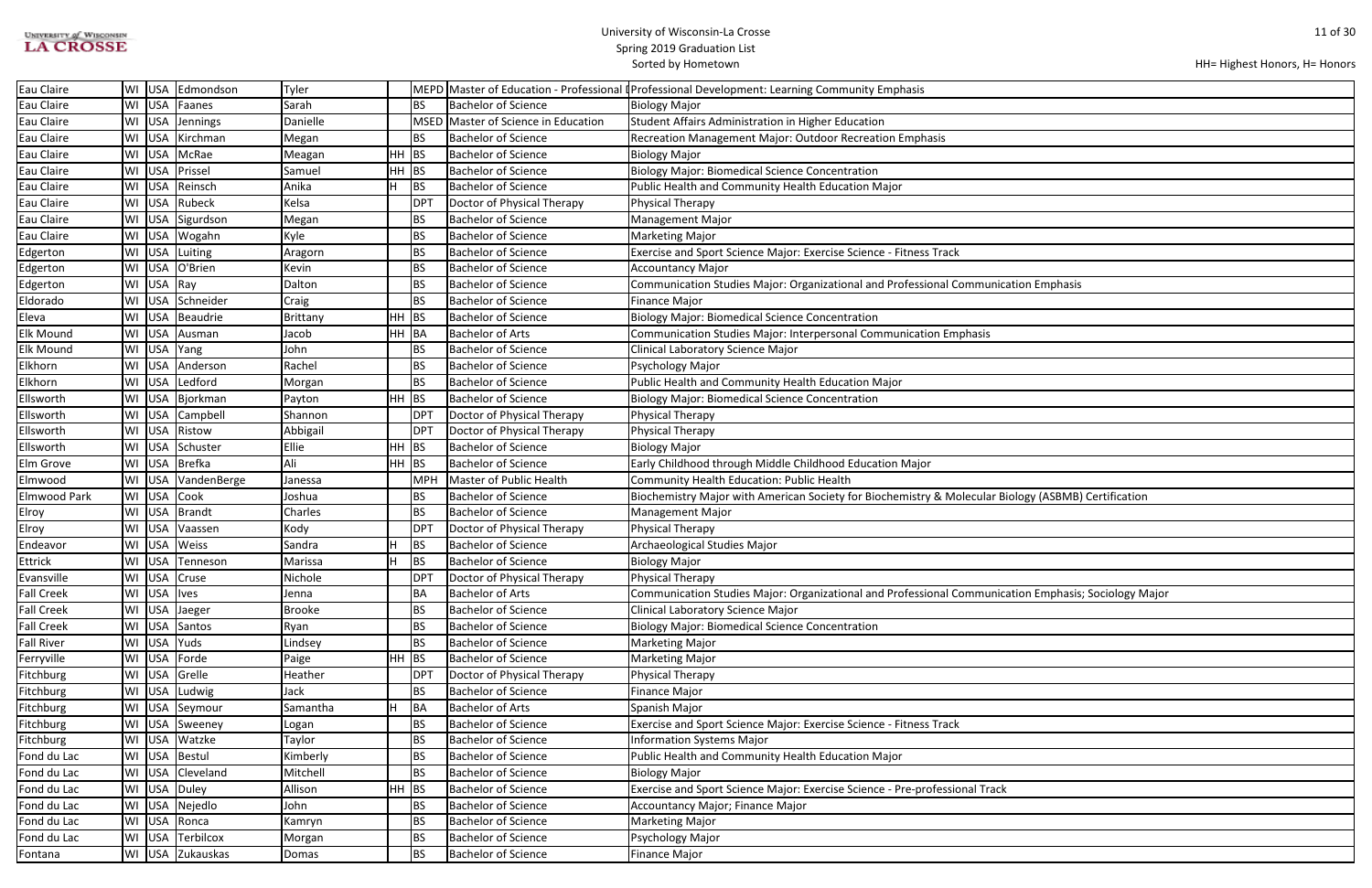| <b>UNIVERSITY of WISCONSIN</b> |  |
|--------------------------------|--|
| <b>LA CROSSE</b>               |  |

## University of Wisconsin-La Crosse Spring 2019 Graduation List

Sorted by Hometown

| and Writing    |  |
|----------------|--|
|                |  |
|                |  |
|                |  |
|                |  |
|                |  |
|                |  |
|                |  |
|                |  |
|                |  |
|                |  |
|                |  |
|                |  |
|                |  |
|                |  |
|                |  |
|                |  |
|                |  |
|                |  |
|                |  |
|                |  |
|                |  |
|                |  |
|                |  |
|                |  |
|                |  |
|                |  |
|                |  |
|                |  |
|                |  |
|                |  |
|                |  |
|                |  |
|                |  |
|                |  |
|                |  |
|                |  |
|                |  |
| ation Emphasis |  |
|                |  |
|                |  |

| Fort Atkinson        | WI |            | USA Armstrong          | Brittany       |         | <b>BS</b>       | Bachelor of Science                 | <b>Management Major</b>                                                                        |
|----------------------|----|------------|------------------------|----------------|---------|-----------------|-------------------------------------|------------------------------------------------------------------------------------------------|
| Fort Atkinson        | WI | USA        | Wiesmann               | Ashley         |         | BS              | <b>Bachelor of Science</b>          | <b>Biology Major</b>                                                                           |
| Fox Lake             | WI | USA        | Marthaler              | Jonathan       |         | <b>BS</b>       | <b>Bachelor of Science</b>          | Communication Studies Major: Broadcast and Digital Media Emphasis                              |
| <b>Fox Point</b>     | WI | USA        | Williams               | Bennett        |         | <b>BS</b>       | <b>Bachelor of Science</b>          | <b>Marketing Major</b>                                                                         |
| Foxboro              | WI | <b>USA</b> | Slama                  | Kaitlin        |         | <b>BS</b>       | <b>Bachelor of Science</b>          | <b>Finance Major</b>                                                                           |
| Franklin             | WI | USA Alt    |                        | Kelsey         |         | MS              | Master of Science                   | <b>Physician Assistant Studies</b>                                                             |
| Franklin             | WI | USA        | Covert                 | Alexandra      | $HH$ BS |                 | <b>Bachelor of Science</b>          | <b>Therapeutic Recreation Major</b>                                                            |
| Franklin             | WI | <b>USA</b> | Jurecki                | Haley          |         | <b>BS</b>       | <b>Bachelor of Science</b>          | Geography Major: Environmental Science Concentration; Spanish Major                            |
| Franklin             | WI |            | USA Schutte            | Matthew        | $HH$ BS |                 | <b>Bachelor of Science</b>          | Clinical Laboratory Science Major                                                              |
| Franklin             | WI | USA        | Wheeler                | Sean           |         | <b>BS</b>       | <b>Bachelor of Science</b>          | Psychology Major; Spanish Major                                                                |
| Franksville          | WI | <b>USA</b> | Janusiak               | Madisyn        |         | <b>BS</b>       | <b>Bachelor of Science</b>          | <b>Mathematics Major</b>                                                                       |
| Franksville          | WI | <b>USA</b> | Miller                 | Sienna         |         | <b>BS</b>       | <b>Bachelor of Science</b>          | Biology Major: Biomedical Science Concentration; English Major: Rhetoric and Writing           |
| Franksville          | WI |            | USA Schatzman          | Alison         | H       | BA              | <b>Bachelor of Arts</b>             | Communication Studies Major: Broadcast and Digital Media Emphasis                              |
| Fredonia             | WI |            | USA Wengel             | Jessica        |         | <b>BS</b>       | <b>Bachelor of Science</b>          | Microbiology Major: Biomedical Concentration                                                   |
| Freedom              | WI | <b>USA</b> | Atchison               | Cait           |         | <b>BS</b>       | <b>Bachelor of Science</b>          | Exercise and Sport Science Major: Exercise Science - Pre-professional Track                    |
| Freedom              | WI | <b>USA</b> | Grosskopf              | <b>Bayly</b>   |         | <b>BS</b>       | <b>Bachelor of Science</b>          | Psychology Major                                                                               |
| Freedom              | WI | <b>USA</b> | Zwiers                 | Jessica        | HH.     | BA              | <b>Bachelor of Arts</b>             | Psychology Major                                                                               |
| Fremont              | WI | USA        | Thelen                 | Jenna          | $HH$ BS |                 | Bachelor of Science                 | Public Health and Community Health Education Major                                             |
| Friendship           | WI | <b>USA</b> | Pellett                | Jordan         | $HH$ BS |                 | <b>Bachelor of Science</b>          | <b>Mathematics Major</b>                                                                       |
| Galesville           | WI | <b>USA</b> | Booth                  | Jessie         | $HH$ BS |                 | <b>Bachelor of Science</b>          | <b>Finance Major</b>                                                                           |
| Galesville           | WI | <b>USA</b> | Lawry                  | Dawn           |         | <b>BS</b>       | <b>Bachelor of Science</b>          | Nuclear Medicine Technology Major                                                              |
| Galesville           | WI | <b>USA</b> | Low                    | Erik           |         | <b>BS</b>       | <b>Bachelor of Science</b>          | <b>Physics Major</b>                                                                           |
| Germantown           | WI |            | USA Breunig            | Alexander      |         | <b>BS</b>       | <b>Bachelor of Science</b>          | Economics Major; Finance Major                                                                 |
| Germantown           | WI | USA        | Hubrich                | Monica         |         | BS              | <b>Bachelor of Science</b>          | Finance Major; Economics Major                                                                 |
| Germantown           | WI | <b>USA</b> | Huettel                | Ellie          |         | <b>BS</b>       | <b>Bachelor of Science</b>          | Microbiology Major: Biomedical Concentration                                                   |
| Germantown           | WI | <b>USA</b> | Kemmel                 | Cassandra      |         | <b>BS</b>       | <b>Bachelor of Science</b>          | Psychology Major                                                                               |
| Germantown           | WI | <b>USA</b> | Lopata                 | Kyle           |         | <b>BS</b>       | <b>Bachelor of Science</b>          | Archaeological Studies Major                                                                   |
| Germantown           | WI | USA        | Martin                 | Joann          |         |                 | MSED Master of Science in Education | Student Affairs Administration in Higher Education                                             |
| Germantown           | WI |            | USA Milmoe             | Stephanie      |         |                 |                                     | MEPD Master of Education - Professional (Professional Development: Learning Community Emphasis |
| Germantown           | WI |            | USA <i>Okruszynski</i> | April          |         | DPT             | Doctor of Physical Therapy          | <b>Physical Therapy</b>                                                                        |
| Gilman               |    |            | WI USA Hartzell        | Shantel        | HH      | <b>BS</b>       | <b>Bachelor of Science</b>          | Accountancy Major; Finance Major                                                               |
| Glen Haven           |    |            | WI   USA   Kirschbaum  | Luke           |         | <b>BS</b>       | <b>Bachelor of Science</b>          | <b>Marketing Major</b>                                                                         |
| <b>Glenwood City</b> |    |            | WI USA Steinberger     | Hannah         |         | <b>BS</b>       | <b>Bachelor of Science</b>          | <b>Finance Major</b>                                                                           |
| Grafton              |    | WI USA     | Fischer                | Katie          |         | <b>MSED</b>     | Master of Science in Education      | <b>School Psychology</b>                                                                       |
| Grafton              | WI |            | USA McKelvey           | Michael        |         | BS              | <b>Bachelor of Science</b>          | Microbiology Major                                                                             |
| <b>Grand Marsh</b>   | WI | USA        | McChesney              | Mark           |         | <b>BS</b>       | <b>Bachelor of Science</b>          | <b>Marketing Major</b>                                                                         |
| Grantsburg           | WI |            | USA Myers              | Carolyn        | HH.     | BS              | <b>Bachelor of Science</b>          | <b>Art Education Major</b>                                                                     |
| Green Bay            | WI | USA        | Dekeyser               | Nic            |         | <b>BS</b>       | <b>Bachelor of Science</b>          | Psychology Major                                                                               |
| Green Bay            | WI |            | USA Delwiche           | Joel           |         |                 | MSED Master of Science in Education | School Psychology                                                                              |
| Green Bay            |    |            | WI USA Duchateau       | McKenzie       |         | <b>BS</b>       | <b>Bachelor of Science</b>          | <b>Biology Major: Biomedical Science Concentration</b>                                         |
| Green Bay            |    |            | WI USA Dworak          | Marshall       |         | <b>BS</b>       | <b>Bachelor of Science</b>          | Psychology Major                                                                               |
| Green Bay            |    |            | WI USA Ehlinger        | <b>Brianna</b> |         | BS              | <b>Bachelor of Science</b>          | Psychology Major                                                                               |
| <b>Green Bay</b>     | WI | <b>USA</b> | Gierczak               | Michael        |         | <b>BS</b>       | <b>Bachelor of Science</b>          | <b>Economics Major</b>                                                                         |
| Green Bay            | WI | USA        | Gittens                | Kati           |         | DP <sub>1</sub> | Doctor of Physical Therapy          | Physical Therapy                                                                               |
| Green Bay            | WI | <b>USA</b> | Janco                  | Nicholas       |         | <b>BS</b>       | <b>Bachelor of Science</b>          | <b>Marketing Major</b>                                                                         |
| Green Bay            | WI | USA        | Moumblow               | Kali           |         | BS              | <b>Bachelor of Science</b>          | Communication Studies Major: Organizational and Professional Communication Emphasis            |
| Green Bay            | WI | USA Nash   |                        | Marshall       |         | <b>BS</b>       | <b>Bachelor of Science</b>          | <b>Exercise and Sport Science Major: Sport Management</b>                                      |
| Green Bay            |    |            | WI USA Paplham         | Alec           |         | <b>BS</b>       | <b>Bachelor of Science</b>          | Finance Major                                                                                  |
|                      |    |            |                        |                |         |                 |                                     |                                                                                                |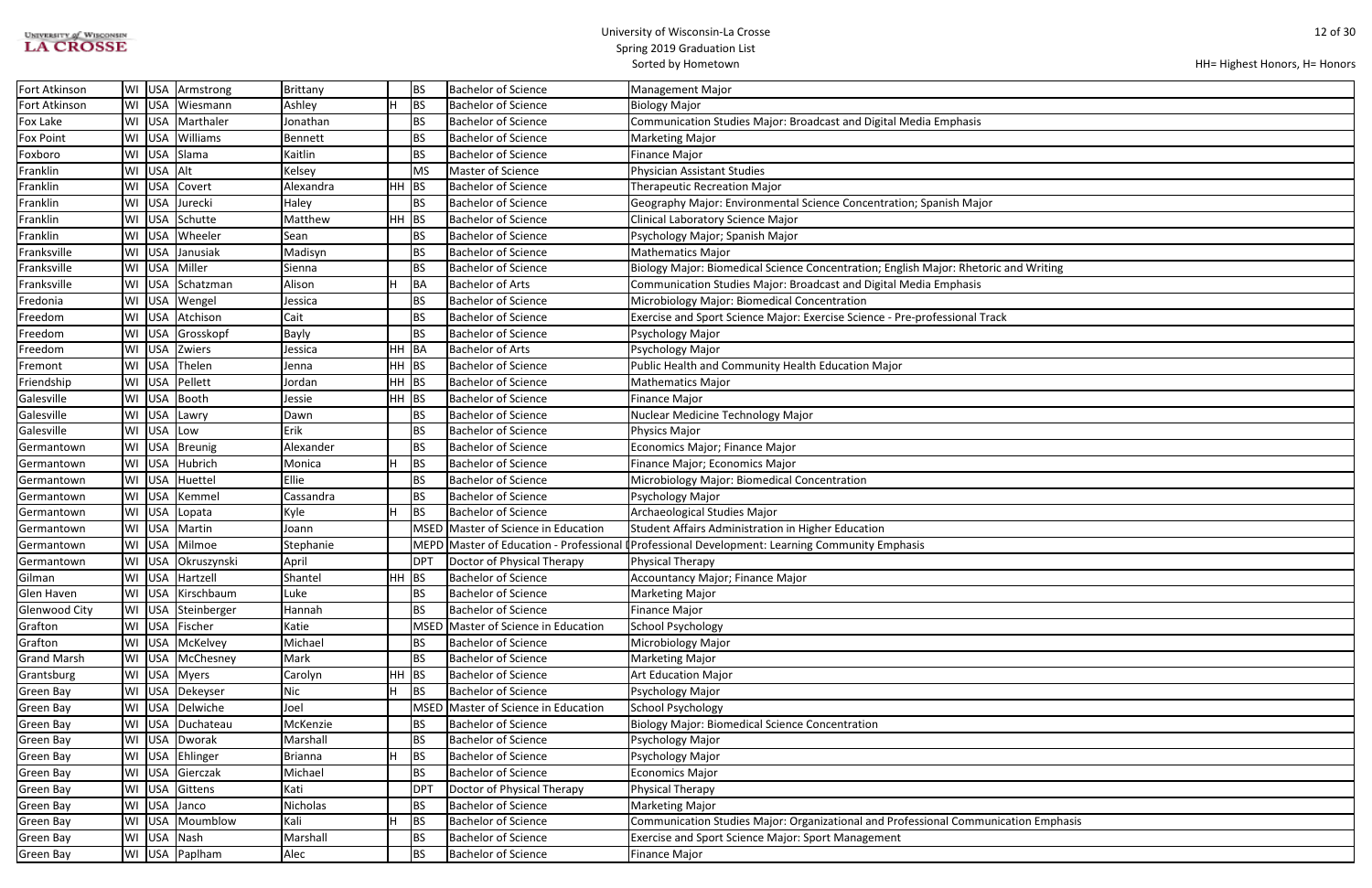| <b>UNIVERSITY of WISCONSIN</b> |  |
|--------------------------------|--|
| <b>LA CROSSE</b>               |  |

|  | HH= Highest Honors, H= Honors |
|--|-------------------------------|
|--|-------------------------------|

| <b>Green Bay</b>     | WI | USA        | Radeke            | Carmen          | HH BS |           | <b>Bachelor of Science</b> | Microbiology Major                                                                        |
|----------------------|----|------------|-------------------|-----------------|-------|-----------|----------------------------|-------------------------------------------------------------------------------------------|
| <b>Green Bay</b>     | WI | <b>USA</b> | Rotzenberg        | Jeff            |       | <b>BS</b> | <b>Bachelor of Science</b> | <b>Therapeutic Recreation Major</b>                                                       |
| <b>Green Bay</b>     | WI |            | USA Schoppenhorst | Courtney        | HH    | <b>BS</b> | <b>Bachelor of Science</b> | Psychology Major                                                                          |
| Green Bay            | WI | <b>USA</b> | Schuurmans        | Nicole          |       | <b>BS</b> | <b>Bachelor of Science</b> | Accountancy Major; Economics Major                                                        |
| Green Bay            | WI | <b>USA</b> | Watzka            | Austin          | HH    | <b>BS</b> | <b>Bachelor of Science</b> | Exercise and Sport Science Major: Exercise Science - Pre-professional Track               |
| Green Bay            | WI | USA        | Whitstone         | Emily           |       | BS        | <b>Bachelor of Science</b> | Therapeutic Recreation Major; Spanish Major                                               |
| Green Bay            | WI | USA        | Williams          | <b>Nicholas</b> |       | <b>BS</b> | <b>Bachelor of Science</b> | <b>Computer Science Major</b>                                                             |
| <b>Green Lake</b>    | WI | USA        | Sandleback        | Beau            |       | BS        | <b>Bachelor of Science</b> | Exercise and Sport Science Major: Physical Education                                      |
| Greenfield           | WI | USA        | Bonin             | Steven          | lн    | <b>BS</b> | <b>Bachelor of Science</b> | History Major: World History Emphasis                                                     |
| Greenfield           | WI | USA        | Burch             | Jessica         | lН    | <b>BS</b> | <b>Bachelor of Science</b> | <b>Management Major</b>                                                                   |
| Greenfield           | WI | <b>USA</b> | Chianelli         | Josh            |       | <b>BS</b> | <b>Bachelor of Science</b> | Computer Science Major                                                                    |
| Greenfield           | WI | USA        | Lopez             | Anthony         |       | BS        | <b>Bachelor of Science</b> | <b>Biology Major</b>                                                                      |
| Greenfield           | WI | <b>USA</b> | McCann            | Cassidy         | HH    | BS        | <b>Bachelor of Science</b> | <b>Biology Major: Biomedical Science Concentration</b>                                    |
| Greenville           | WI | <b>USA</b> | Carlson           | Anders          |       | BA        | <b>Bachelor of Arts</b>    | Archaeological Studies Major                                                              |
| Greenville           | WI | USA        | Hemauer           | Sarah           |       | BS        | <b>Bachelor of Science</b> | <b>Statistics Major: Actuarial Science Concentration</b>                                  |
| Greenville           | WI | USA        | Tackman           | Austin          |       | BA        | <b>Bachelor of Arts</b>    | <b>English Major: Rhetoric and Writing Emphasis</b>                                       |
| Gresham              | WI | <b>USA</b> | Marquardt         | <b>Brianna</b>  | н     | <b>BS</b> | <b>Bachelor of Science</b> | Early Childhood through Middle Childhood Education Major                                  |
| <b>Hager City</b>    | WI | <b>USA</b> | Wilcziek          | Malia           | lн    | <b>BS</b> | <b>Bachelor of Science</b> | Middle Childhood through Early Adolescence Education Major                                |
| <b>Hales Corners</b> | WI | USA        | Pook              | Matthew         |       | BS        | <b>Bachelor of Science</b> | <b>Economics Major</b>                                                                    |
| <b>Hales Corners</b> | WI | <b>USA</b> | Rosenwald         | Kaitlyn         |       | BS        | <b>Bachelor of Science</b> | International Business Major; Accountancy Major                                           |
| <b>Hales Corners</b> | WI | USA        | Thompson          | Jack            |       | <b>BS</b> | <b>Bachelor of Science</b> | Middle Childhood through Early Adolescence Education Major                                |
| Hammond              | WI | <b>USA</b> | Lyksett           | Connor          | lн    | <b>BS</b> | <b>Bachelor of Science</b> | <b>Biology Major</b>                                                                      |
| Hartford             | WI | <b>USA</b> | Beine             | Allison         |       | BS        | <b>Bachelor of Science</b> | Nuclear Medicine Technology Major                                                         |
| Hartford             | W١ | <b>USA</b> | Clement           | Melissa         | HH    | <b>BS</b> | <b>Bachelor of Science</b> | Psychology Major                                                                          |
| Hartford             | WI | USA        | Jude              | Ethan           |       | <b>BS</b> | <b>Bachelor of Science</b> | <b>Marketing Major</b>                                                                    |
| Hartford             | WI | <b>USA</b> | Stoecklein        | Stacy           |       | MEPD      |                            | Master of Education - Professional [Professional Development: Learning Community Emphasis |
| Hartland             | WI | <b>USA</b> | Alexander         | Makayla         | HH    | <b>BS</b> | <b>Bachelor of Science</b> | <b>Biology Major: Biomedical Science Concentration</b>                                    |
| Hartland             | WI | USA        | Amann             | Alyssa          |       | <b>BS</b> | <b>Bachelor of Science</b> | <b>Marketing Major</b>                                                                    |
| Hartland             | WI | USA        | Baumgartner       | Anna            | н     | BA        | <b>Bachelor of Arts</b>    | Psychology Major                                                                          |
| Hartland             | WI |            | USA Brasington    | Lauren          | HH    | BS        | <b>Bachelor of Science</b> | <b>Political Science Major</b>                                                            |
| Hartland             | WI |            | USA Machajewski   | Robert          |       | BS        | <b>Bachelor of Science</b> | Physics Major                                                                             |
| Hartland             | WI | USA        | Middleton         | Mary            |       | BS        | <b>Bachelor of Science</b> | Accountancy Major; Finance Major                                                          |
| Hatley               | WI | <b>USA</b> | Walkush           | Skylar          |       | BA        | <b>Bachelor of Arts</b>    | Psychology Major                                                                          |
| Hayward              | WI | <b>USA</b> | Flynn             | Mackenzie       | lн    | <b>BS</b> | <b>Bachelor of Science</b> | <b>Women's Studies Major</b>                                                              |
| Hayward              | WI | <b>USA</b> | Nadelhoffer       | Faith           | HH    | BS        | <b>Bachelor of Science</b> | Exercise and Sport Science Major: Exercise Science - Fitness Track                        |
| Hayward              | WI | USA        | Scherer           | Ella            |       | BS        | <b>Bachelor of Science</b> | <b>Public Administration Major</b>                                                        |
| Hazelhurst           | WI | USA        | Peterson          | <b>Nick</b>     |       | BS        | <b>Bachelor of Science</b> | <b>Finance Major</b>                                                                      |
| Hewitt               | WI | USA        | Gilbertson        | Lauren          | HH    | BS        | <b>Bachelor of Science</b> | Sociology Major; Spanish Major                                                            |
| Hewitt               | WI | USA        | Putnam            | Amber           |       | MS        | Master of Science          | <b>Clinical Exercise Physiology</b>                                                       |
| Hobart               | WI | USA        | Mansker           | Mary            | HH    | <b>BS</b> | <b>Bachelor of Science</b> | Psychology Major                                                                          |
| Hobart               | WI | <b>USA</b> | Persinger         | Caitlyn         |       | DPT       | Doctor of Physical Therapy | Physical Therapy                                                                          |
| Holcombe             | WI | <b>USA</b> | Sime              | Alec            |       | MS        | Master of Science          | <b>Biology: Physiology Concentration</b>                                                  |
| Holmen               | WI | USA        | Bartelson         | Daniel          |       | BS        | <b>Bachelor of Science</b> | <b>Computer Science Major</b>                                                             |
| Holmen               | WI | <b>USA</b> | Brueggeman        | Maddy           |       | BS        | <b>Bachelor of Science</b> | Psychology Major                                                                          |
| Holmen               | WI | <b>USA</b> | Brunner           | <b>Brandon</b>  |       | BS        | <b>Bachelor of Science</b> | Physics Major: Applied Physics Emphasis                                                   |
| Holmen               | WI | USA        | Fonstad           | Ashlyn          |       | BS        | <b>Bachelor of Science</b> | <b>Management Major</b>                                                                   |
| Holmen               | WI | USA        | Gamoke            | Kyle            | lн    | BS        | <b>Bachelor of Science</b> | Exercise and Sport Science Major: Exercise Science - Pre-professional Track               |
| Holmen               | WI | USA        | Johnson           | Paul            |       | AA        | Associate of Arts          | Liberal Arts                                                                              |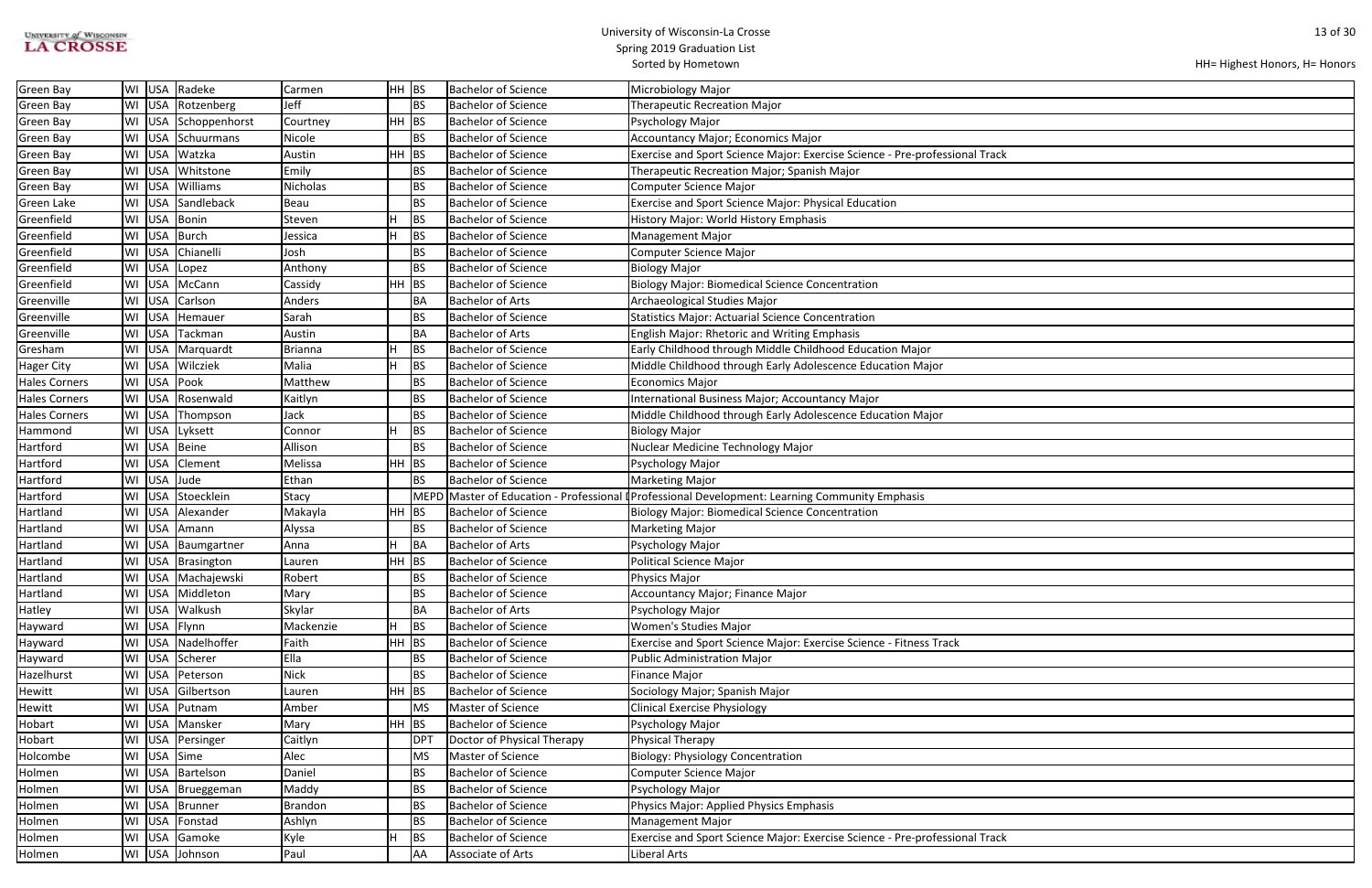| <b>UNIVERSITY of WISCONSIN</b> |
|--------------------------------|
| <b>LA CROSSE</b>               |

| ation Emphasis |
|----------------|
|                |
|                |
|                |
|                |
|                |
|                |
| ajor           |
| medical Conc   |
|                |
|                |
|                |
|                |
|                |
|                |
|                |
|                |
|                |
|                |
|                |
|                |
| ation Emphasis |
|                |
|                |
|                |
|                |
|                |
|                |
|                |
|                |
|                |
|                |
|                |
|                |
|                |
|                |
|                |
|                |
|                |
|                |
|                |
|                |
|                |

| Holmen               | WI |            | USA Johnson      | Rachel         | lH.     | <b>BS</b>       | <b>Bachelor of Science</b>          | <b>Political Science Major</b>                                                       |
|----------------------|----|------------|------------------|----------------|---------|-----------------|-------------------------------------|--------------------------------------------------------------------------------------|
| Holmen               | WI | <b>USA</b> | Koski            | Siiri          | H       | BA              | <b>Bachelor of Arts</b>             | Women's Studies Major; Music Major: Performance Emphasis                             |
| Holmen               | WI | <b>USA</b> | McCann           | Micah Marie    |         |                 | MSED Master of Science in Education | Student Affairs Administration in Higher Education                                   |
| Holmen               | WI | <b>USA</b> | Murphy           | <b>Baley</b>   | н       | <b>BS</b>       | <b>Bachelor of Science</b>          | Art Major                                                                            |
| Holmen               | WI | <b>USA</b> | Sharpe           | Troy           |         | <b>BS</b>       | <b>Bachelor of Science</b>          | Finance Major                                                                        |
| Holmen               | WI | <b>USA</b> | Skaer            | Kelly          |         | <b>BS</b>       | <b>Bachelor of Science</b>          | Exercise and Sport Science Major: Physical Education                                 |
| Holmen               | WI |            | USA Strauss      | Christian      |         | <b>BS</b>       | <b>Bachelor of Science</b>          | Computer Science Major                                                               |
| Holmen               | WI |            | USA Theobald     | Jamie          |         | <b>BS</b>       | <b>Bachelor of Science</b>          | Communication Studies Major: Organizational and Professional Communication Emphasis  |
| Holmen               | WI | <b>USA</b> | Yang             | Nancy          |         | <b>BS</b>       | <b>Bachelor of Science</b>          | Geography Major                                                                      |
| Holmen               | WI | <b>USA</b> | Yang             | Toua           |         | BA              | <b>Bachelor of Arts</b>             | Archaeological Studies Major                                                         |
| Horicon              | WI | <b>USA</b> | Appel            | Jordan         |         | <b>BS</b>       | <b>Bachelor of Science</b>          | <b>Biology Major</b>                                                                 |
| Horicon              | WI |            | USA   McDermott  | Kyle           |         | <b>BS</b>       | <b>Bachelor of Science</b>          | Biology Major                                                                        |
| Hortonville          | WI |            | USA Breyer       | Isabel         | $HH$ BS |                 | <b>Bachelor of Science</b>          | <b>Biology Major: Biomedical Science Concentration</b>                               |
| Hortonville          | WI |            | USA Kromenaker   | Kenneth        |         | AA              | Associate of Arts                   | <b>Liberal Arts</b>                                                                  |
| Hortonville          | WI | <b>USA</b> | Lichtfuss        | Erika          | HH.     | BS              | <b>Bachelor of Science</b>          | Social Studies Education Major (Broad Field Option A); History Education Major       |
| Hortonville          | WI | <b>USA</b> | Piper            | Zachariah      |         | <b>BS</b>       | <b>Bachelor of Science</b>          | Biology Major: Biomedical Science Concentration; Microbiology Major: Biomedical Conc |
| <b>Howards Grove</b> | WI |            | USA Beninghaus   | Trenton        |         | BS              | <b>Bachelor of Science</b>          | Economics Major; Finance Major                                                       |
| Hubertus             |    |            | WI USA Graczyk   | Micah          |         | <b>BS</b>       | <b>Bachelor of Science</b>          | Public Health and Community Health Education Major                                   |
| Hudson               | WI | <b>USA</b> | Asmus            | Katelyn        |         | BS              | <b>Bachelor of Science</b>          | Psychology Major                                                                     |
| Hudson               | WI | USA Ball   |                  | Dayna          | $HH$ BS |                 | <b>Bachelor of Science</b>          | <b>Economics Major</b>                                                               |
| Hudson               | WI |            | USA Barnabo      | Halle          |         | <b>BS</b>       | <b>Bachelor of Science</b>          | Nuclear Medicine Technology Major                                                    |
| Hudson               | WI | <b>USA</b> | Doherty          | Kayla          |         | <b>MSED</b>     | Master of Science in Education      | Student Affairs Administration in Higher Education                                   |
| Hudson               | WI | <b>USA</b> | Dux              | Adam           |         | <b>BS</b>       | <b>Bachelor of Science</b>          | Finance Major; Mathematics Major                                                     |
| Hudson               | WI | <b>USA</b> | Kirk             | Tyler          |         | <b>BS</b>       | <b>Bachelor of Science</b>          | <b>Finance Major</b>                                                                 |
| Hudson               | WI | <b>USA</b> | Massie           | Cheyanne       |         | BS              | <b>Bachelor of Science</b>          | Exercise and Sport Science Major: Exercise Science - Pre-professional Track          |
| Hudson               | WI | <b>USA</b> | Neiderhauser     | Jake           |         | <b>BS</b>       | <b>Bachelor of Science</b>          | <b>Marketing Major</b>                                                               |
| Hudson               | WI | <b>USA</b> | Potter           | Joseph         |         | <b>BS</b>       | <b>Bachelor of Science</b>          | Exercise and Sport Science Major: Exercise Science - Pre-professional Track          |
| Hudson               | WI | <b>USA</b> | Rossini          | Gabrielle      |         | <b>BS</b>       | <b>Bachelor of Science</b>          | Communication Studies Major: Organizational and Professional Communication Emphasis  |
| Hudson               | WI | <b>USA</b> | Tingblad         | Marina         |         | <b>BA</b>       | <b>Bachelor of Arts</b>             | Archaeological Studies Major                                                         |
| Hudson               | WI |            | USA Yang         | Taying         |         | <b>BS</b>       | <b>Bachelor of Science</b>          | <b>Biology Major</b>                                                                 |
| Hustisford           |    |            | WI USA Rinehart  | Megan          |         | BS              | <b>Bachelor of Science</b>          | Psychology Major                                                                     |
| Ixonia               | WI |            | USA Johnson      | Evan           |         | <b>BS</b>       | <b>Bachelor of Science</b>          | Computer Science Major                                                               |
| Jackson              | WI | USA Ley    |                  | Colin          | $HH$ BS |                 | Bachelor of Science                 | Exercise and Sport Science Major: Exercise Science - Pre-professional Track          |
| Jackson              | WI |            | USA Stapelfeldt  | Rachael        |         | <b>BS</b>       | <b>Bachelor of Science</b>          | Exercise and Sport Science Major: Exercise Science - Pre-professional Track          |
| Jackson              | WI |            | USA Zuern        | Megan          |         | BA              | <b>Bachelor of Arts</b>             | Sociology Major                                                                      |
| Janesville           | WI | USA        | Campbell         | <b>Brianna</b> |         | <b>BS</b>       | <b>Bachelor of Science</b>          | <b>Biology Major</b>                                                                 |
| Janesville           |    |            | WI USA Flynn     | James          |         | <b>BS</b>       | <b>Bachelor of Science</b>          | <b>Marketing Major</b>                                                               |
| Janesville           |    | WI USA     | Learn            | Megan          |         | BA              | <b>Bachelor of Arts</b>             | <b>Public Administration Major</b>                                                   |
| Janesville           |    | WI USA     | Lipker           | Lauren         |         | DP <sup>-</sup> | Doctor of Physical Therapy          | <b>Physical Therapy</b>                                                              |
| Janesville           | WI |            | USA Schleisner   | Candace        |         | <b>BS</b>       | <b>Bachelor of Science</b>          | <b>Management Major</b>                                                              |
| Janesville           | WI |            | USA Schneider    | Elizabeth      |         | <b>BS</b>       | <b>Bachelor of Science</b>          | <b>Economics Major</b>                                                               |
| Janesville           | WI |            | USA Smith        | Ross           |         | BS              | <b>Bachelor of Science</b>          | <b>Management Major</b>                                                              |
| Janesville           |    |            | WI USA Tracey    | Matthew        |         | BS              | <b>Bachelor of Science</b>          | <b>Marketing Major</b>                                                               |
| Janesville           |    |            | WI USA Worachek  | Morgan         |         | <b>BS</b>       | <b>Bachelor of Science</b>          | Public Health and Community Health Education Major                                   |
| Jefferson            | WI |            | USA Anfang       | Jenna          |         | <b>BS</b>       | <b>Bachelor of Science</b>          | Psychology Major                                                                     |
| Jefferson            | WI |            | USA Gehrmann     | Alissa         |         | BS              | <b>Bachelor of Science</b>          | Archaeological Studies Major                                                         |
| Jefferson            | WI |            | USA Volk         | Maddie         |         | <b>BS</b>       | <b>Bachelor of Science</b>          | Psychology Major                                                                     |
| Kaukauna             |    |            | WI USA Schroeder | Lucas          |         | <b>BS</b>       | <b>Bachelor of Science</b>          | <b>Marketing Major</b>                                                               |
|                      |    |            |                  |                |         |                 |                                     |                                                                                      |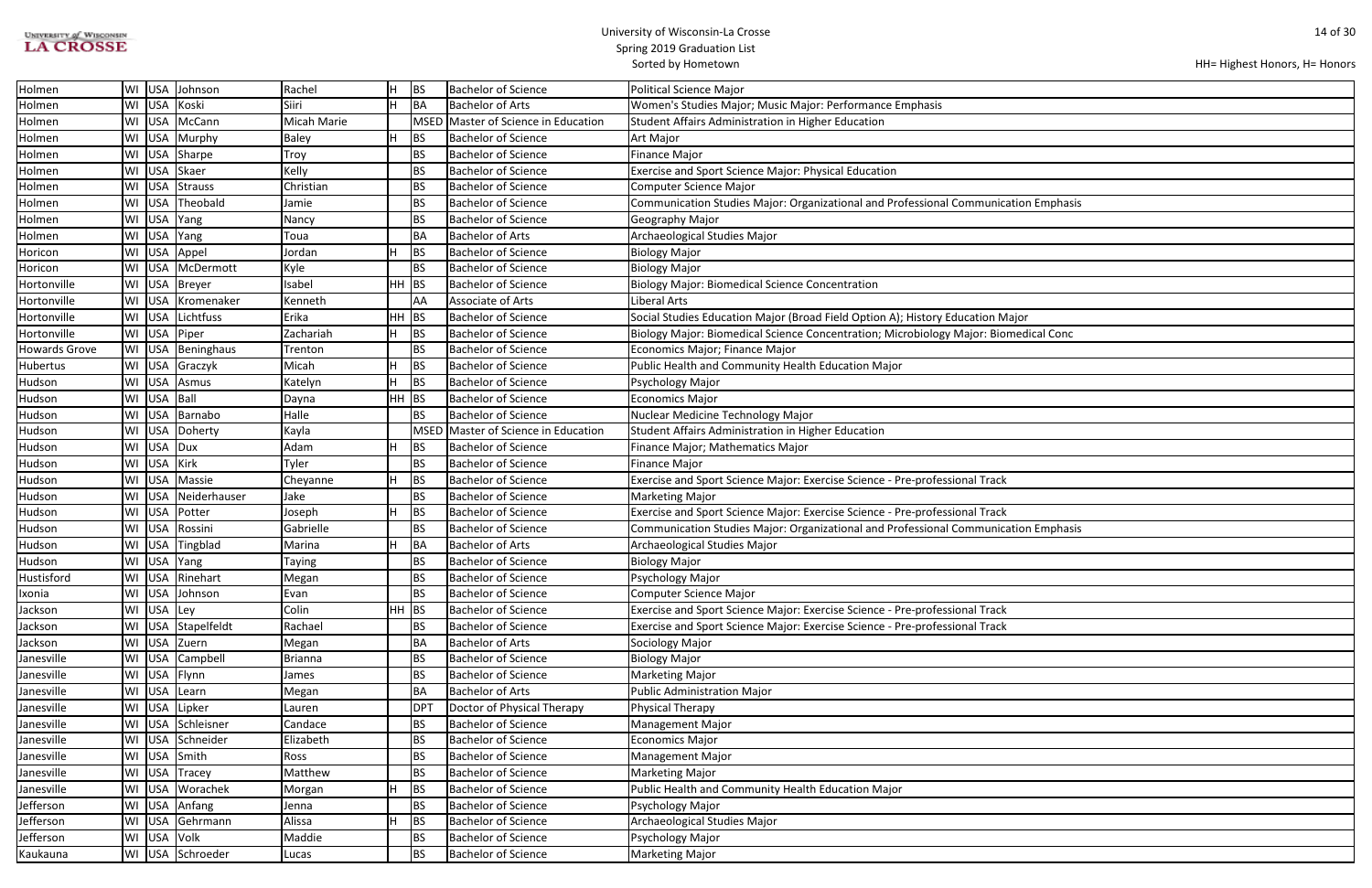| <b>UNIVERSITY of WISCONSIN</b> |  |
|--------------------------------|--|
| <b>LA CROSSE</b>               |  |

| lajor |  |
|-------|--|
|       |  |
|       |  |
|       |  |
|       |  |
|       |  |
|       |  |
|       |  |
|       |  |
|       |  |
|       |  |
|       |  |
|       |  |
|       |  |
|       |  |
|       |  |
|       |  |
|       |  |
|       |  |
|       |  |
|       |  |
|       |  |
|       |  |
|       |  |
|       |  |
|       |  |
|       |  |
|       |  |
|       |  |
|       |  |
|       |  |
|       |  |
|       |  |
|       |  |
|       |  |
|       |  |
|       |  |
|       |  |
|       |  |

| Kaukauna     | <b>USA</b><br>WI | Tilkens         | Lauren         |     | <b>BS</b>  | <b>Bachelor of Science</b>        | <b>Therapeutic Recreation Major</b>                                                            |
|--------------|------------------|-----------------|----------------|-----|------------|-----------------------------------|------------------------------------------------------------------------------------------------|
| Kaukauna     | <b>USA</b><br>WI | Tschimperle     | Samuel         |     | <b>BS</b>  | <b>Bachelor of Science</b>        | Public Health and Community Health Education Major                                             |
| Kaukauna     | USA<br>WI        | <b>Vils</b>     | Brittany       |     | <b>BS</b>  | <b>Bachelor of Science</b>        | <b>Biology Major: Aquatic Science Concentration</b>                                            |
| Kenosha      | WI USA           | Fabiano         | Stefano        |     | <b>BS</b>  | <b>Bachelor of Science</b>        | Public Administration Major; Political Science Major                                           |
| Kenosha      | <b>USA</b><br>WI | Hannes          | Carson         | HH. | <b>BS</b>  | <b>Bachelor of Science</b>        | Psychology Major                                                                               |
| Kenosha      | <b>USA</b><br>WI | Henry           | Ellen          |     | <b>BS</b>  | Bachelor of Science               | Public Health and Community Health Education Major                                             |
| Kenosha      | <b>USA</b><br>WI | Joling          | Jake           |     | <b>BS</b>  | <b>Bachelor of Science</b>        | Finance Major                                                                                  |
| Kenosha      | <b>USA</b><br>WI | Kammer          | Christopher    |     | BS         | <b>Bachelor of Science</b>        | <b>Marketing Major</b>                                                                         |
| Kenosha      | <b>USA</b><br>WI | Keefner         | Skylar         |     | BS         | <b>Bachelor of Science</b>        | Public Health and Community Health Education Major                                             |
| Kiel         | <b>USA</b><br>WI | Moritz          | Jay            |     | <b>BS</b>  | <b>Bachelor of Science</b>        | Marketing Major; Management Major                                                              |
| Kimberly     | USA<br>WI        | Anderson        | Sean           |     | <b>BS</b>  | <b>Bachelor of Science</b>        | Finance Major; Economics Major                                                                 |
| Knapp        | USA<br>WI        | Hackbarth       | Megan          |     | <b>BS</b>  | <b>Bachelor of Science</b>        | Social Studies Education Major (Broad Field Option A); History Education Major                 |
| Kohler       | <b>USA</b><br>WI | Scheuren        | Cameron        |     | <b>BS</b>  | <b>Bachelor of Science</b>        | <b>Marketing Major</b>                                                                         |
| Kronenwetter | <b>USA</b><br>WI | Mathson         | Lucas          | HH. | <b>BS</b>  | <b>Bachelor of Science</b>        | Biology Major: Biomedical Science Concentration                                                |
| La Crosse    | <b>USA</b><br>WI | Achterberg      | Leah           |     | <b>BS</b>  | <b>Bachelor of Science</b>        | Marketing Major                                                                                |
| La Crosse    | <b>USA</b><br>WI | Ahner           | <b>Brianna</b> |     | <b>BS</b>  | Bachelor of Science               | Exercise and Sport Science Major: Exercise Science - Pre-professional Track                    |
| La Crosse    | USA<br>WI        | Allard          | Mariah         |     | BA         | <b>Bachelor of Arts</b>           | Psychology Major                                                                               |
| La Crosse    | WI USA           | Andersen        | Deanne         |     | <b>MBA</b> | Master of Business Administration | Master of Business Administration                                                              |
| La Crosse    | <b>USA</b><br>WI | Barnard         | Charles        |     | BS         | <b>Bachelor of Science</b>        | Information Systems Major                                                                      |
| La Crosse    | <b>USA</b><br>WI | Bent            | Ruth           |     |            |                                   | MEPD Master of Education - Professional (Professional Development: Learning Community Emphasis |
| La Crosse    | <b>USA</b><br>WI | Beyer           | Katie          |     |            |                                   | MEPD Master of Education - Professional (Professional Development: Learning Community Emphasis |
| La Crosse    | WI<br>USA        | Boebel          | Stephanie      |     | BA         | <b>Bachelor of Arts</b>           | Political Science Major                                                                        |
| La Crosse    | USA<br>WI        | Bomesberger     | Leah           |     | MPH        | Master of Public Health           | Community Health Education: Public Health                                                      |
| La Crosse    | <b>USA</b><br>WI | Brant           | Melissa        |     | MSED       | Master of Science in Education    | School Psychology                                                                              |
| La Crosse    | WI USA           | Brennan         | Giorgia        |     | BS         | Bachelor of Science               | Psychology Major                                                                               |
| La Crosse    | <b>USA</b><br>WI | Brueggen        | <b>Becky</b>   |     | MEPD       |                                   | Master of Education - Professional [Professional Development: Learning Community Emphasis      |
| La Crosse    | <b>USA</b><br>WI | Buisman         | Nicholas       |     | BS         | <b>Bachelor of Science</b>        | International Business Major; Spanish Major                                                    |
| La Crosse    | <b>USA</b><br>WI | Cigich          | Zachary        |     | <b>BS</b>  | Bachelor of Science               | Undergraduate Special - Non Degree                                                             |
| La Crosse    | USA<br>WI        | $ C$ ox         | Carson         |     | <b>BS</b>  | <b>Bachelor of Science</b>        | Communication Studies Major: Interpersonal Communication Emphasis                              |
| La Crosse    | <b>USA</b><br>WI | <b>Crossley</b> | Alyssa         |     | BS         | Bachelor of Science               | Archaeological Studies Major                                                                   |
| La Crosse    |                  | WI USA Cummuta  | Gabrielle      |     | BS         | <b>Bachelor of Science</b>        | Psychology Major                                                                               |
| La Crosse    |                  | WI USA Desorcy  | Joshua         |     | <b>BS</b>  | <b>Bachelor of Science</b>        | <b>Political Science Major</b>                                                                 |
| La Crosse    | <b>USA</b><br>WI | Drievold        | Leevon         |     | <b>BS</b>  | <b>Bachelor of Science</b>        | International Business Major                                                                   |
| La Crosse    | USA<br>WI        | Dummer          | Isaiah         |     | <b>BS</b>  | <b>Bachelor of Science</b>        | Physics Major                                                                                  |
| La Crosse    | USA<br>WI        | Edelman         | Megan          |     | $HH$ BS    | <b>Bachelor of Science</b>        | Undergraduate Special - Non Degree                                                             |
| La Crosse    | WI               | USA Enderby     | Kelsey         |     | BA         | <b>Bachelor of Arts</b>           | Psychology Major                                                                               |
| La Crosse    | WI               | USA Feldkamp    | Alysha         |     |            |                                   | MEPD Master of Education - Professional (Professional Development: Learning Community Emphasis |
| La Crosse    | WI               | USA Fellegy     | McKenna        |     | BS         | Bachelor of Science               | Psychology Major                                                                               |
| La Crosse    |                  | WI USA Fleming  | Samantha       |     |            |                                   | MEPD Master of Education - Professional (Professional Development: Learning Community Emphasis |
| La Crosse    | WI               | USA Floerke     | Weston         |     | BS         | <b>Bachelor of Science</b>        | <b>Biology Major</b>                                                                           |
| La Crosse    | <b>USA</b><br>WI | Fries           | Katie          |     |            |                                   | MEPD Master of Education - Professional (Professional Development: Learning Community Emphasis |
| La Crosse    | <b>USA</b><br>WI | Froegel         | Julia          |     | <b>BS</b>  | <b>Bachelor of Science</b>        | Computer Science Major: Embedded Systems Emphasis                                              |
| La Crosse    | <b>USA</b><br>WI | Ganrude         | Christopher    |     | BS         | <b>Bachelor of Science</b>        | Art Major                                                                                      |
| La Crosse    | WI USA           | Gautam          | Jyoti          |     | <b>MS</b>  | Master of Science                 | <b>Physician Assistant Studies</b>                                                             |
| La Crosse    | <b>USA</b><br>WI | Gerke           | Kyle           |     | <b>BS</b>  | <b>Bachelor of Science</b>        | <b>Management Major</b>                                                                        |
| La Crosse    | <b>USA</b><br>WI | Gustin          | Cole           |     | <b>BS</b>  | <b>Bachelor of Science</b>        | International Business Major; Marketing Major                                                  |
| La Crosse    | USA<br>WI        | Hanney          | Caitlin        |     |            |                                   | MEPD Master of Education - Professional [Graduate Special - Continuing Education               |
| La Crosse    |                  | WI USA Hayes    | Hailey         |     | <b>BS</b>  | <b>Bachelor of Science</b>        | <b>Therapeutic Recreation Major</b>                                                            |
|              |                  |                 |                |     |            |                                   |                                                                                                |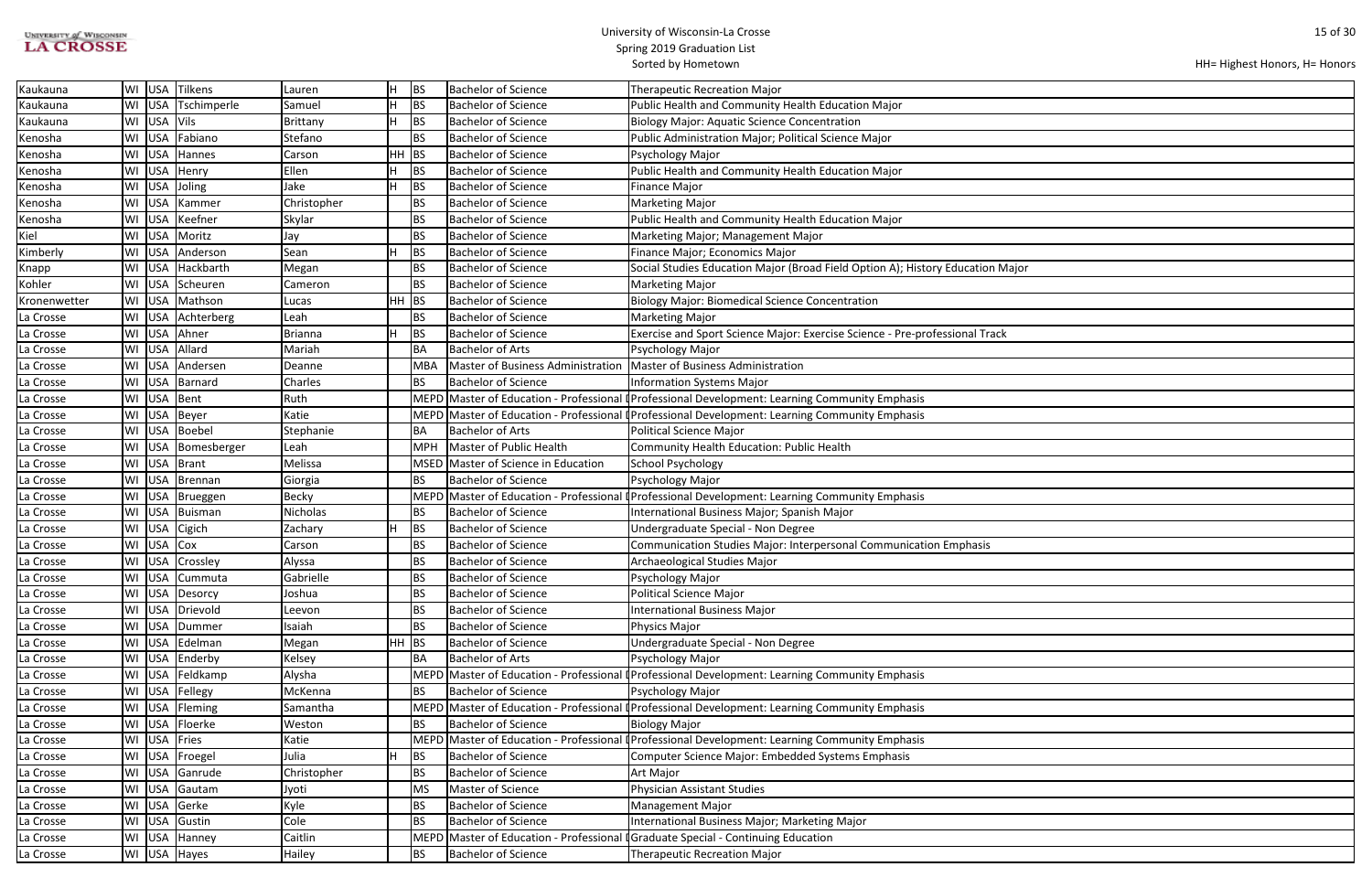| <b>UNIVERSITY of WISCONSIN</b> |  |
|--------------------------------|--|
| <b>LA CROSSE</b>               |  |

```
HH= Highest Honors, H= Honors
```

| ation Emphasis; Political Science Major |  |
|-----------------------------------------|--|
|                                         |  |
|                                         |  |
|                                         |  |
|                                         |  |
|                                         |  |
|                                         |  |
|                                         |  |
|                                         |  |
|                                         |  |
|                                         |  |
|                                         |  |
|                                         |  |
|                                         |  |
|                                         |  |
|                                         |  |
|                                         |  |
| ation Emphasis                          |  |
|                                         |  |
| ajor                                    |  |
|                                         |  |
|                                         |  |

| La Crosse |              | WI USA Henry           | Tyler        |         | IBS             | <b>Bachelor of Science</b>                                              | <b>Recreation Management Major: Generalist Emphasis</b>                                                      |
|-----------|--------------|------------------------|--------------|---------|-----------------|-------------------------------------------------------------------------|--------------------------------------------------------------------------------------------------------------|
| La Crosse |              | WI USA Huggett         | Christine    | HH BA   |                 | <b>Bachelor of Arts</b>                                                 | Psychology Major                                                                                             |
| La Crosse |              | WI   USA   Hunsberger  | Emily        |         | <b>BS</b>       | <b>Bachelor of Science</b>                                              | <b>Statistics Major: Actuarial Science Concentration</b>                                                     |
| La Crosse |              | WI USA Jacobson        | Jenny        |         | <b>BS</b>       | <b>Bachelor of Science</b>                                              | Middle Childhood through Early Adolescence Education Major                                                   |
| La Crosse |              | WI USA Jacobson        | Noah         |         | <b>BS</b>       | <b>Bachelor of Science</b>                                              | <b>Biology Major</b>                                                                                         |
| La Crosse |              | WI USA Jagusch         | Mary         |         | <b>MEPD</b>     |                                                                         | Master of Education - Professional (Professional Development: Learning Community Emphasis                    |
| La Crosse |              | WI USA James           | Riley        |         | BS              | <b>Bachelor of Science</b>                                              | Physics Major                                                                                                |
| La Crosse |              | WI USA Johnson         | Lucas        |         | BA              | <b>Bachelor of Arts</b>                                                 | English Major: Rhetoric and Writing Emphasis                                                                 |
| La Crosse |              | WI USA Justin          | Leah         |         |                 | MEPD Master of Education - Professional                                 | <b>I</b> Graduate Special - Continuing Education                                                             |
| La Crosse | WI USA Karo  |                        | Aaron        |         | MS              | Master of Science                                                       | <b>Biology: Physiology Concentration</b>                                                                     |
| La Crosse | WI USA Kiser |                        | William      |         | MS              | Master of Science                                                       | <b>Biology: Environmental Science Concentration</b>                                                          |
| La Crosse |              | WI USA Kuglitsch       | Jessica      |         | <b>BS</b>       | <b>Bachelor of Science</b>                                              | <b>Mathematics Education Major</b>                                                                           |
| La Crosse |              | WI USA Kutzke          | Kelsey       |         | <b>MEPD</b>     |                                                                         | Master of Education - Professional (Professional Development: Learning Community Emphasis                    |
| La Crosse |              | WI USA Lecheler        | Samuel       |         | <b>BS</b>       | <b>Bachelor of Science</b>                                              | Computer Science Major: Embedded Systems Emphasis                                                            |
| La Crosse |              | WI USA Lownds          | Kyle         |         | <b>MS</b>       | Master of Science                                                       | <b>Exercise and Sport Science: Human Performance</b>                                                         |
| La Crosse |              | WI USA Lukwitz         | Pari         |         | <b>BS</b>       | <b>Bachelor of Science</b>                                              | Physics Major                                                                                                |
| La Crosse |              | WI USA Mattes          | Andrew       |         | BS              | <b>Bachelor of Science</b>                                              | Exercise and Sport Science Major: Exercise Science - Pre-professional Track                                  |
| La Crosse |              | WI USA McKittrick      | Isaac        |         | <b>BS</b>       | <b>Bachelor of Science</b>                                              | Exercise and Sport Science Major: Exercise Science - Fitness Track                                           |
| La Crosse |              | WI USA McMahon         | Jennifer     |         | <b>MEPD</b>     | Master of Education - Professional                                      | Professional Development: Learning Community Emphasis                                                        |
| La Crosse |              | WI USA McNamara        | Claire       |         | <b>BS</b>       | <b>Bachelor of Science</b>                                              | Finance Major; Management Major                                                                              |
| La Crosse |              | WI USA Messer          | Abby         |         | BS              | <b>Bachelor of Science</b>                                              | Psychology Major                                                                                             |
| La Crosse |              | WI USA Michener-Eckert | Anna         |         | <b>BS</b>       | <b>Bachelor of Science</b>                                              | Public Health and Community Health Education Major                                                           |
| La Crosse |              | WI USA Miller          | <b>Stacy</b> |         | AA              | Associate of Arts                                                       | Liberal Arts                                                                                                 |
| La Crosse |              | WI USA Mullen          | Kylie        | HH BA   |                 | <b>Bachelor of Arts</b>                                                 | <b>English Major: Rhetoric and Writing Emphasis</b>                                                          |
| La Crosse |              | WI USA Nicholas        | Luke         |         | <b>BS</b>       | <b>Bachelor of Science</b>                                              | Finance Major; Economics Major                                                                               |
| La Crosse |              | WI USA Noethe Wolford  | April        | $HH$ BS |                 | <b>Bachelor of Science</b>                                              | <b>English Education Major</b>                                                                               |
| La Crosse |              | WI USA Nutzmann        | Mackinzie    |         | <b>BS</b>       | <b>Bachelor of Science</b>                                              | <b>Marketing Major</b>                                                                                       |
| La Crosse |              | WI USA Olson           | Courtney     |         | <b>MSED</b>     | Master of Science in Education                                          | Student Affairs Administration in Higher Education                                                           |
| La Crosse |              | WI USA Osorio          | Edith        |         | <b>BS</b>       | <b>Bachelor of Science</b>                                              | Psychology Major                                                                                             |
| La Crosse |              | WI USA Ostrem          | Israel       |         | BS              | <b>Bachelor of Science</b>                                              | <b>Mathematics Major</b>                                                                                     |
| La Crosse |              | WI USA Ostrovsky       | Abby         |         | <b>BS</b>       | <b>Bachelor of Science</b>                                              | Psychology Major                                                                                             |
| La Crosse |              | WI USA Paget           | Jake         |         | <b>BS</b>       | <b>Bachelor of Science</b>                                              | <b>Biology Major</b>                                                                                         |
| La Crosse |              | WI USA Pelot           | Jared        |         | BS              | <b>Bachelor of Science</b>                                              | Finance Major: Risk, Insurance and Financial Planning Concentration                                          |
| La Crosse |              | WI USA Porter          | Chris        |         | BS              | <b>Bachelor of Science</b>                                              | Communication Studies Major: Organizational and Professional Communication Emphasis; Political Science Major |
| La Crosse |              | WI USA Preuss          | Bill         |         | <b>MEPD</b>     | Master of Education - Professional                                      | Professional Development: Learning Community Emphasis                                                        |
| La Crosse |              | WI USA Raabe           | Joshua       |         | BS              | <b>Bachelor of Science</b>                                              | <b>Finance Major</b>                                                                                         |
| La Crosse | WI USA Ricco |                        | Julia        |         | <b>BS</b>       | <b>Bachelor of Science</b>                                              | <b>Finance Major</b>                                                                                         |
| La Crosse | WI USA Ross  |                        | Matthew      |         | BS              | <b>Bachelor of Science</b>                                              | <b>Finance Major</b>                                                                                         |
| La Crosse |              | WI USA Schams          | Carly        |         | DP <sub>1</sub> | Doctor of Physical Therapy                                              | Physical Therapy                                                                                             |
| La Crosse |              | WI USA Scheevel        | Kayla        |         | MSED            | Master of Science in Education                                          | School Psychology                                                                                            |
| La Crosse |              | WI USA Schlimgen       | Roman        |         | BS              | <b>Bachelor of Science</b>                                              | Biology Major: Biomedical Science Concentration; Biochemistry Major                                          |
| La Crosse |              | WI USA Schmeiser       | Michael      |         | <b>BS</b>       | <b>Bachelor of Science</b>                                              | <b>Information Systems Major</b>                                                                             |
| La Crosse |              | WI USA Schwartz        | Samuel       |         | DP <sub>1</sub> | Doctor of Physical Therapy                                              | <b>Physical Therapy</b>                                                                                      |
| La Crosse |              | WI USA Servais         | Justin       |         | <b>BS</b>       | <b>Bachelor of Science</b>                                              | <b>Biology Major: Biomedical Science Concentration</b>                                                       |
| La Crosse |              | WI USA Shaffer         | Whitney      |         | BS              | <b>Bachelor of Science</b>                                              | Communication Studies Major: Organizational and Professional Communication Emphasis                          |
| La Crosse |              | WI USA Simon           | Zoe          |         |                 | MEPD Master of Education - Professional I Graduate Special - Non Degree |                                                                                                              |
| La Crosse |              | WI USA Smalley         | Jack         |         | <b>BS</b>       | <b>Bachelor of Science</b>                                              | Social Studies Education Major (Broad Field Option A); History Education Major                               |
| La Crosse |              | WI USA Steiner         | Payton       |         | <b>BS</b>       | <b>Bachelor of Science</b>                                              | Middle Childhood through Early Adolescence Education Major                                                   |
|           |              |                        |              |         |                 |                                                                         |                                                                                                              |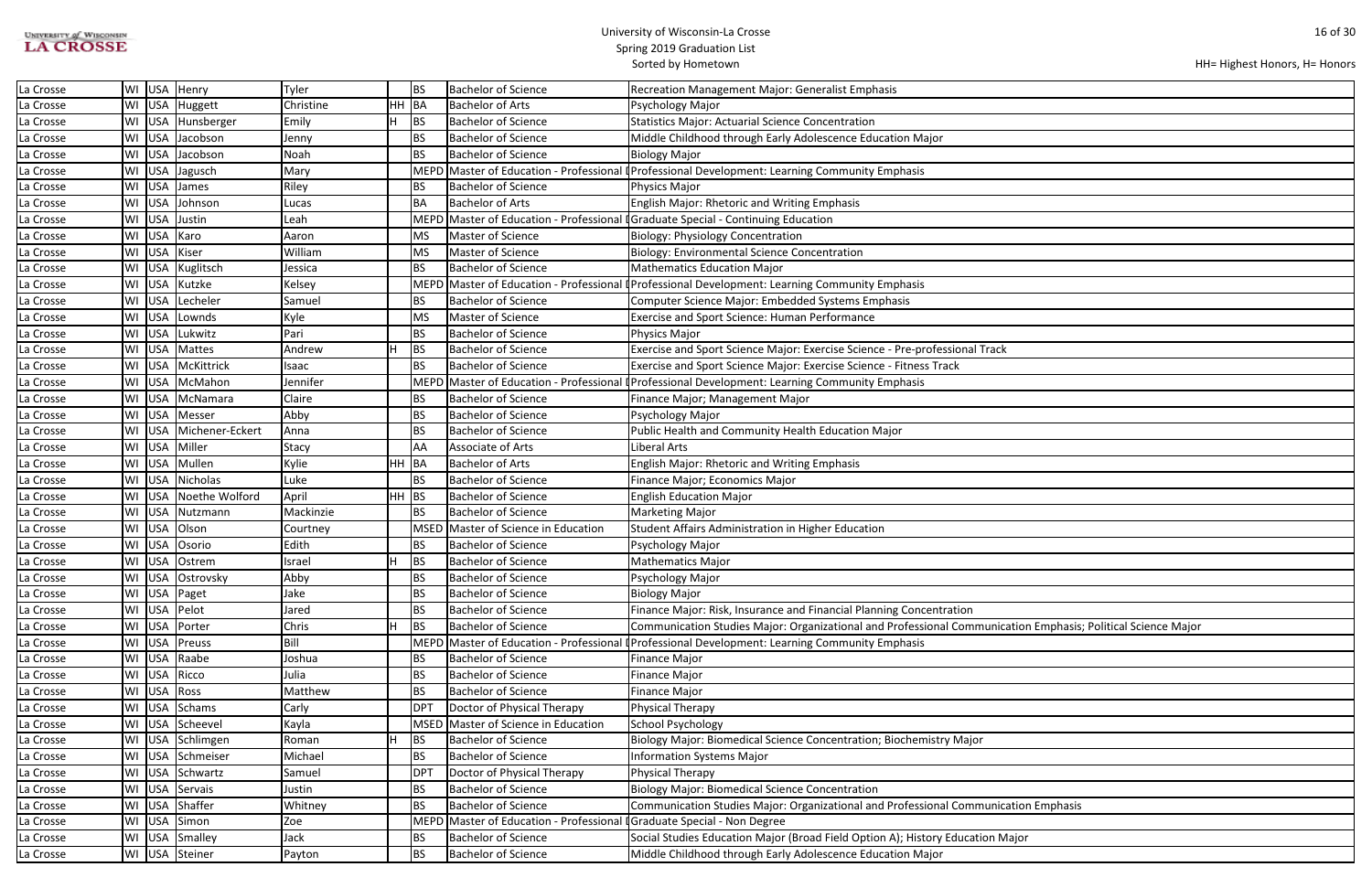| <b>UNIVERSITY of WISCONSIN</b> |  |
|--------------------------------|--|
| <b>LA CROSSE</b>               |  |

| ology (ASBMB) Certification |  |
|-----------------------------|--|
|                             |  |
|                             |  |
|                             |  |
|                             |  |
|                             |  |
|                             |  |
|                             |  |
|                             |  |
|                             |  |
|                             |  |
|                             |  |
|                             |  |
|                             |  |
|                             |  |
|                             |  |
|                             |  |
|                             |  |
|                             |  |
|                             |  |
|                             |  |
|                             |  |
|                             |  |
|                             |  |
|                             |  |
|                             |  |
|                             |  |
|                             |  |
|                             |  |
|                             |  |
|                             |  |
|                             |  |
|                             |  |
|                             |  |
|                             |  |

| La Crosse      |    |              | WI USA Stilwell     | Corey     |         | <b>BS</b>  | <b>Bachelor of Science</b>                                              | Psychology Major                                                                                     |
|----------------|----|--------------|---------------------|-----------|---------|------------|-------------------------------------------------------------------------|------------------------------------------------------------------------------------------------------|
| La Crosse      |    |              | WI USA Stout        | Samantha  |         |            |                                                                         | MEPD Master of Education - Professional (Professional Development: Learning Community Emphasis       |
| La Crosse      | WI |              | USA Stundahl        | Lisa      |         |            | MEPD Master of Education - Professional I Graduate Special - Non Degree |                                                                                                      |
| La Crosse      |    |              | WI USA Suardi       | Peter     |         | <b>BS</b>  | <b>Bachelor of Science</b>                                              | Theatre Arts Major: Design / Technical Emphasis                                                      |
| La Crosse      |    | WI USA Ulik  |                     | Simon     |         | <b>BS</b>  | Bachelor of Science                                                     | Physics Major: Optics Emphasis                                                                       |
| La Crosse      | WI |              | USA VandenAvond     | Jesse     |         | <b>BS</b>  | <b>Bachelor of Science</b>                                              | Sociology Major                                                                                      |
| La Crosse      |    | WI USA       | Vradenburg          | Julia     |         |            | MEPD Master of Education - Professional                                 | <b>I</b> Professional Development: Learning Community Emphasis                                       |
| La Crosse      | WI |              | USA   Walters       | Alexandra |         | BS         | <b>Bachelor of Science</b>                                              | Marketing Major; Management Major                                                                    |
| La Crosse      |    |              | WI USA Wanke        | Robyn     |         | <b>BS</b>  | <b>Bachelor of Science</b>                                              | Psychology Major                                                                                     |
| La Crosse      | WI |              | USA Weadge          | Cody      |         |            |                                                                         | MEPD Master of Education - Professional <i>Professional Development: Learning Community Emphasis</i> |
| La Crosse      | WI |              | USA Weber           | Laura     |         | <b>BS</b>  | <b>Bachelor of Science</b>                                              | Psychology Major                                                                                     |
| La Crosse      |    |              | WI USA Wedel        | Julia     | HH BA   |            | <b>Bachelor of Arts</b>                                                 | <b>English Major: Writing and Rhetoric Emphasis</b>                                                  |
| La Crosse      | WI |              | USA Weiler          | Heidi     |         | BS         | <b>Bachelor of Science</b>                                              | Recreation Management Major: Community-Based Recreation Emphasis                                     |
| La Crosse      |    |              | WI USA Wickman      | Kaylee    |         | <b>BS</b>  | <b>Bachelor of Science</b>                                              | Exercise and Sport Science Major: Exercise Science - Pre-professional Track                          |
| La Crosse      | WI | USA          | Yockey              | Peter     |         | <b>BS</b>  | <b>Bachelor of Science</b>                                              | <b>Biology Major</b>                                                                                 |
| La Crosse      |    |              | WI USA Zoellner     | Rebecca   |         | <b>MBA</b> | Master of Business Administration                                       | Master of Business Administration                                                                    |
| La Farge       |    | WI USA       | Heisel              | Tanner    |         | BS         | <b>Bachelor of Science</b>                                              | Biochemistry Major with American Society for Biochemistry & Molecular Biology (ASBMB) Certification  |
| La Valle       | WI |              | USA Fitzgerald      | Shelby    |         | <b>EDS</b> | <b>Education Specialist</b>                                             | <b>School Psychology</b>                                                                             |
| Lake Geneva    |    |              | WI USA Bogart-Falbo | Jasmine   |         | <b>BS</b>  | Bachelor of Science                                                     | <b>Marketing Major</b>                                                                               |
| Lake Geneva    |    |              | WI USA Sontag       | Christian |         | <b>BS</b>  | <b>Bachelor of Science</b>                                              | Marketing Major; Theatre Arts Major: Design / Techni                                                 |
| Lake Geneva    |    |              | WI USA Volbrecht    | Nicholas  |         | <b>BA</b>  | <b>Bachelor of Arts</b>                                                 | French Major                                                                                         |
| Lake Mills     |    | WI USA       | Converse            | Joseph    |         | <b>EDS</b> | <b>Education Specialist</b>                                             | <b>School Psychology</b>                                                                             |
| Lake Nebagamon |    |              | WI USA Ormston      | Carmen    |         | BS         | <b>Bachelor of Science</b>                                              | <b>Biology Major: Biomedical Science Concentration</b>                                               |
| Lancaster      |    |              | WI USA Budack       | Hunter    |         | <b>BS</b>  | <b>Bachelor of Science</b>                                              | <b>Finance Major</b>                                                                                 |
| Lancaster      | WI |              | USA Mezera          | Kyle      |         | <b>BS</b>  | <b>Bachelor of Science</b>                                              | Chemistry Major: ACS Certification                                                                   |
| Lancaster      |    | WI USA       | Wagner              | Sydney    |         | <b>BS</b>  | <b>Bachelor of Science</b>                                              | Middle Childhood through Early Adolescence Education Major                                           |
| Little Chute   |    |              | WI USA Driessen     | Malcolm   |         | <b>BS</b>  | <b>Bachelor of Science</b>                                              | <b>Athletic Training Major</b>                                                                       |
| Lodi           |    |              | WI USA Barreau      | Katherine |         | <b>BS</b>  | <b>Bachelor of Science</b>                                              | <b>Biology Major</b>                                                                                 |
| Lodi           |    |              | WI USA Neale        | Sydney    |         | <b>BS</b>  | <b>Bachelor of Science</b>                                              | Early Childhood through Middle Childhood Education Major                                             |
| Lodi           | WI |              | USA Padley          | Nichole   |         | BS         | <b>Bachelor of Science</b>                                              | Sociology Major                                                                                      |
| Lodi           |    |              | WI USA Zieser       | Emily     | $HH$ BS |            | <b>Bachelor of Science</b>                                              | Psychology Major                                                                                     |
| Loyal          |    | WI USA Orth  |                     | Kiersten  |         | BS         | Bachelor of Science                                                     | Biology Major: Cellular and Molecular Biology Concentration                                          |
| Luck           |    | WI USA Klatt |                     | Jillian   |         | BS         | <b>Bachelor of Science</b>                                              | Management Major; Accountancy Major                                                                  |
| Luxemburg      |    | WI USA Jadin |                     | Kelsey    |         | BS         | <b>Bachelor of Science</b>                                              | Psychology Major                                                                                     |
| Luxemburg      |    |              | WI USA Stock        | Nicole    |         | <b>BS</b>  | <b>Bachelor of Science</b>                                              | Middle Childhood through Early Adolescence Education Major                                           |
| Luxemburg      |    |              | WI USA Willems      | Caleb     |         | <b>BS</b>  | <b>Bachelor of Science</b>                                              | Exercise and Sport Science Major: Sport Management                                                   |
| Madison        |    |              | WI USA Becker       | Morgan    |         | BS         | <b>Bachelor of Science</b>                                              | Psychology Major                                                                                     |
| Madison        |    | WI USA Blair |                     | Angelia   |         | BS         | <b>Bachelor of Science</b>                                              | <b>Biology Major: Biomedical Science Concentration</b>                                               |
| Madison        |    | WI USA Day   |                     | Hanna     |         | <b>BS</b>  | <b>Bachelor of Science</b>                                              | Management Major; Psychology Major                                                                   |
| Madison        |    |              | WI USA Fallon       | Ellen     |         | <b>BS</b>  | <b>Bachelor of Science</b>                                              | <b>Marketing Major</b>                                                                               |
| Madison        |    |              | WI USA Fernandez    | David     |         | <b>BA</b>  | <b>Bachelor of Arts</b>                                                 | Political Science Major                                                                              |
| Madison        |    |              | WI USA Gashi        | Dren      |         | BS         | <b>Bachelor of Science</b>                                              | <b>Athletic Training Major</b>                                                                       |
| Madison        |    |              | WI   USA   Hampton  | Nicholas  |         | MEPD       |                                                                         | Master of Education - Professional I Graduate Special - Continuing Education                         |
| Madison        |    | WI USA Hart  |                     | Harold    |         | BS         | <b>Bachelor of Science</b>                                              | Physics Major                                                                                        |
| Madison        |    |              | WI USA Hutchison    | Peter     |         | <b>BS</b>  | <b>Bachelor of Science</b>                                              | Archaeological Studies Major                                                                         |
| Madison        |    |              | WI USA Lattimer     | Benjamin  |         | <b>BS</b>  | <b>Bachelor of Science</b>                                              | <b>Marketing Major</b>                                                                               |
| Madison        |    |              | WI USA Lemberger    | Megan     |         | <b>BS</b>  | <b>Bachelor of Science</b>                                              | Spanish Education Major (Early Childhood - Adolescence)                                              |
| Madison        |    |              | WI USA Maloney      | Gratia    |         | <b>BS</b>  | <b>Bachelor of Science</b>                                              | Early Childhood through Middle Childhood Education Major                                             |
|                |    |              |                     |           |         |            |                                                                         |                                                                                                      |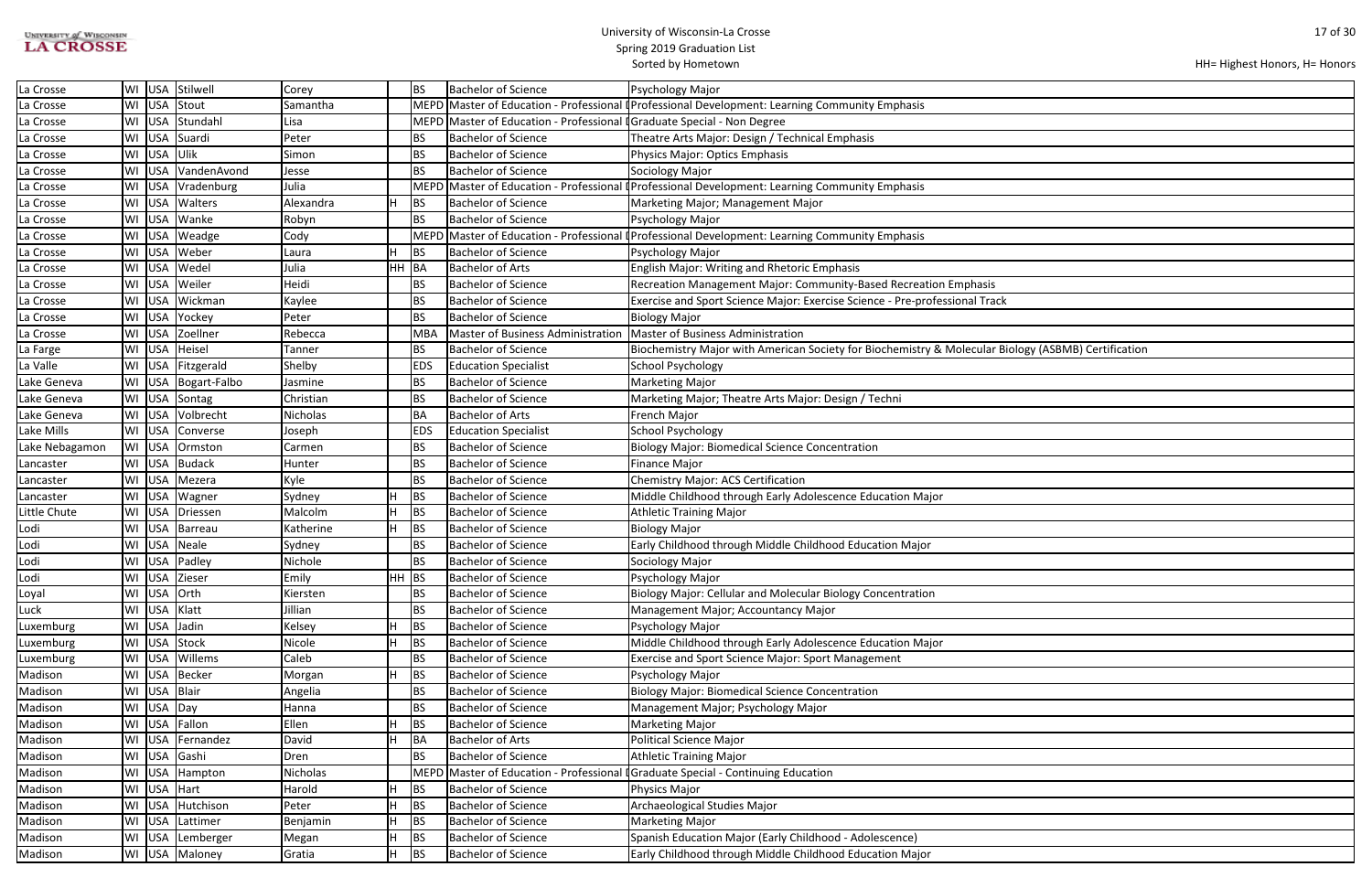| UNIVERSITY of WISCONSIN |
|-------------------------|
| <b>LA CROSSE</b>        |

| ation Emphasis                                                   |
|------------------------------------------------------------------|
|                                                                  |
| ology (ASBMB) Certification; Biology Major: Cellular and Molecul |
|                                                                  |
|                                                                  |
|                                                                  |
|                                                                  |
|                                                                  |
|                                                                  |
|                                                                  |
|                                                                  |
|                                                                  |
|                                                                  |
|                                                                  |
|                                                                  |
|                                                                  |
|                                                                  |
|                                                                  |
|                                                                  |
|                                                                  |
|                                                                  |
|                                                                  |
|                                                                  |
|                                                                  |
|                                                                  |
|                                                                  |
|                                                                  |
|                                                                  |
|                                                                  |
|                                                                  |
| lajor                                                            |
|                                                                  |
|                                                                  |
|                                                                  |

| Madison         | WI                         | USA Martine       | Steven         | IBS.        | <b>Bachelor of Science</b>         | Economics Major                                                                                                                         |
|-----------------|----------------------------|-------------------|----------------|-------------|------------------------------------|-----------------------------------------------------------------------------------------------------------------------------------------|
| Madison         | WI                         | USA Mielke        | Julia          | <b>BA</b>   | Bachelor of Arts                   | Art Major                                                                                                                               |
| Madison         | WI                         | USA Paul          | Matthew        | <b>MSE</b>  | Master of Software Engineering     | Software Engineering                                                                                                                    |
| Madison         | WI                         | USA Pfund         | Jacob          | HH BS       | Bachelor of Science                | Physics Major                                                                                                                           |
| Madison         | WI                         | USA Putnam        | Lucy           | <b>BS</b>   | <b>Bachelor of Science</b>         | Sociology Major; Computer Science Major                                                                                                 |
| Madison         |                            | WI USA Schleicher | Sydney         | <b>BS</b>   | <b>Bachelor of Science</b>         | Spanish Education Major (Early Childhood - Adolescence)                                                                                 |
| Madison         | WI                         | USA Smith         | Emily          | <b>BS</b>   | Bachelor of Science                | Sociology Major                                                                                                                         |
| Madison         | WI USA Steyer              |                   | Kassidy        | HH BS       | <b>Bachelor of Science</b>         | Marketing Major                                                                                                                         |
| Madison         | WI                         | USA Vander Sluis  | Melissa        | BA          | <b>Bachelor of Arts</b>            | <b>English Major: Writing and Rhetoric Emphasis</b>                                                                                     |
| Madison         | WI                         | USA Wendler       | Alexander      |             | <b>Bachelor of Science</b>         | Athletic Training Major                                                                                                                 |
| Madison         | WI                         | USA Whitmore      | <b>Brian</b>   | <b>MSED</b> | Master of Science in Education     | Student Affairs Administration in Higher Education                                                                                      |
| Madison         | WI USA Wood                |                   | Alexa          | BS          | <b>Bachelor of Science</b>         | Marketing Major                                                                                                                         |
| Madison         | WI USA Wood                |                   | Michela        | BS          | <b>Bachelor of Science</b>         | Marketing Major                                                                                                                         |
| Malone          | WI                         | USA Mack          | Kaitlyn        | <b>BS</b>   | <b>Bachelor of Science</b>         | Public Health and Community Health Education Major                                                                                      |
| Manitowoc       | WI                         | USA Becker        | Cole           | <b>BS</b>   | <b>Bachelor of Science</b>         | Psychology Major                                                                                                                        |
| Manitowoc       | WI                         | USA Seim          | Kristine       | MSED        | Master of Science in Education     | Student Affairs Administration in Higher Education                                                                                      |
| Marathon        | WI USA Polster             |                   | Takala         | IBS.        | <b>Bachelor of Science</b>         | Communication Studies Major: Organizational and Professional Communication Emphasis                                                     |
| Marathon        | WI USA Riehle              |                   | Sabrina        | IBS.        | <b>Bachelor of Science</b>         | Early Childhood through Middle Childhood Education Major                                                                                |
| Marathon        | WI USA Weber               |                   | Shanna         | BS          | Bachelor of Science                | Biochemistry Major with American Society for Biochemistry & Molecular Biology (ASBMB) Certification; Biology Major: Cellular and Molecu |
| Marathon        | WI USA Wirkus              |                   | <b>Brianna</b> | BS          | <b>Bachelor of Science</b>         | Nuclear Medicine Technology Major                                                                                                       |
| Marengo         | WI                         | USA Gingras       | MaryJo         | <b>MEPD</b> | Master of Education - Professional | I Professional Development: Learning Community Emphasis                                                                                 |
| Marion          | WI                         | USA Beil          | Julianna       |             | <b>Bachelor of Science</b>         | <b>Biology Major: Biomedical Science Concentration</b>                                                                                  |
| Marshfield      | WI                         | USA Brenner       | Morgan         | BS          | <b>Bachelor of Science</b>         | Exercise and Sport Science Major: Exercise Science - Fitness Track                                                                      |
| Marshfield      |                            | WI USA Herkert    | Sarah          | HH BA       | Bachelor of Arts                   | Theatre Arts Major: Design / Technical Emphasis                                                                                         |
| Marshfield      | WI USA Kizer               |                   | Ryan           | BS          | <b>Bachelor of Science</b>         | <b>English Education Major</b>                                                                                                          |
| Marshfield      | WI                         | USA Stratman      | Hannah         | <b>BS</b>   | <b>Bachelor of Science</b>         | Biology Major                                                                                                                           |
| Mc Farland      |                            | WI USA Hutson     | Abigail        | BS          | <b>Bachelor of Science</b>         | Public Health and Community Health Education Major                                                                                      |
| Mc Farland      | WI USA Jones               |                   | Valerie        | <b>BS</b>   | <b>Bachelor of Science</b>         | Economics Major; Finance Major: Risk, Insurance and                                                                                     |
| Mc Farland      | WI USA Kelm                |                   | Emily          | IBS.        | <b>Bachelor of Science</b>         | Exercise and Sport Science Major: Exercise Science - Pre-professional Track                                                             |
| Mc Farland      | WI USA Kopp                |                   | Joseph         | <b>BS</b>   | Bachelor of Science                | Athletic Training Major                                                                                                                 |
| Mc Farland      |                            | WI USA Semmann    | Kristin        | <b>BS</b>   | Bachelor of Science                | Exercise and Sport Science Major: Exercise Science - Pre-professional Track                                                             |
| Mc Farland      | WI USA Winer               |                   | Stevie         | <b>BS</b>   | <b>Bachelor of Science</b>         | International Business Major; Marketing Major                                                                                           |
| Medford         |                            | WI USA Helberg    | Corey          | <b>BS</b>   | Bachelor of Science                | Management Major                                                                                                                        |
| Medford         | WI USA Meyer               |                   | Chance         | <b>BS</b>   | <b>Bachelor of Science</b>         | Clinical Laboratory Science Major                                                                                                       |
| Medford         |                            | WI USA Peterson   | Samuel         | BS          | <b>Bachelor of Science</b>         | Archaeological Studies Major                                                                                                            |
| Mellen          | WI                         | USA Michel        | Shayla         | <b>BS</b>   | <b>Bachelor of Science</b>         | Biology Major; Spanish Major                                                                                                            |
| Melrose         | WI                         | USA Hertzfeldt    | Lee            | $HH$ BS     | Bachelor of Science                | Finance Major                                                                                                                           |
| Menasha         | WI USA Gresl               |                   | Megan          |             |                                    | MEPD Master of Education - Professional (Professional Development: Learning Community Emphasis                                          |
| Menasha         |                            | WI USA Holewinski | Ryan           | <b>DPT</b>  | Doctor of Physical Therapy         | Physical Therapy                                                                                                                        |
| Menasha         | WI                         | USA Mentzel       | <b>Brooke</b>  | <b>BS</b>   | Bachelor of Science                | Public Health and Community Health Education Major                                                                                      |
| Menasha         |                            | WI USA Schneider  | David          | <b>BS</b>   | <b>Bachelor of Science</b>         | Psychology Major                                                                                                                        |
| Menomonee Falls | WI USA Carini              |                   | Dominic        | <b>BS</b>   | Bachelor of Science                | Management Major; Marketing Major                                                                                                       |
| Menomonee Falls |                            | WI USA Jablonski  | Jessica        | BS          | <b>Bachelor of Science</b>         | Recreation Management Major: Outdoor Recreation Emphasis                                                                                |
| Menomonee Falls | WI USA Kuchta              |                   | Alexis         | <b>BS</b>   | <b>Bachelor of Science</b>         | Middle Childhood through Early Adolescence Education Major                                                                              |
| Menomonee Falls | WI                         | USA Meye          | Kaitlin        | HH BS       | <b>Bachelor of Science</b>         | Archaeological Studies Major: Cultural Anthropology Emphasis; Sociology Major                                                           |
| Menomonee Falls | WI                         | USA Murtos        | Morgan         | BS          | <b>Bachelor of Science</b>         | Middle Childhood through Early Adolescence Education Major                                                                              |
| Menomonee Falls |                            | USA Neale         | Jack           | BS          | <b>Bachelor of Science</b>         | Finance Major                                                                                                                           |
| Menomonee Falls | $\overline{\mathsf{I}}$ WI | USA Schneider     | Brady          | <b>BS</b>   | <b>Bachelor of Science</b>         | Finance Major                                                                                                                           |
|                 |                            |                   |                |             |                                    |                                                                                                                                         |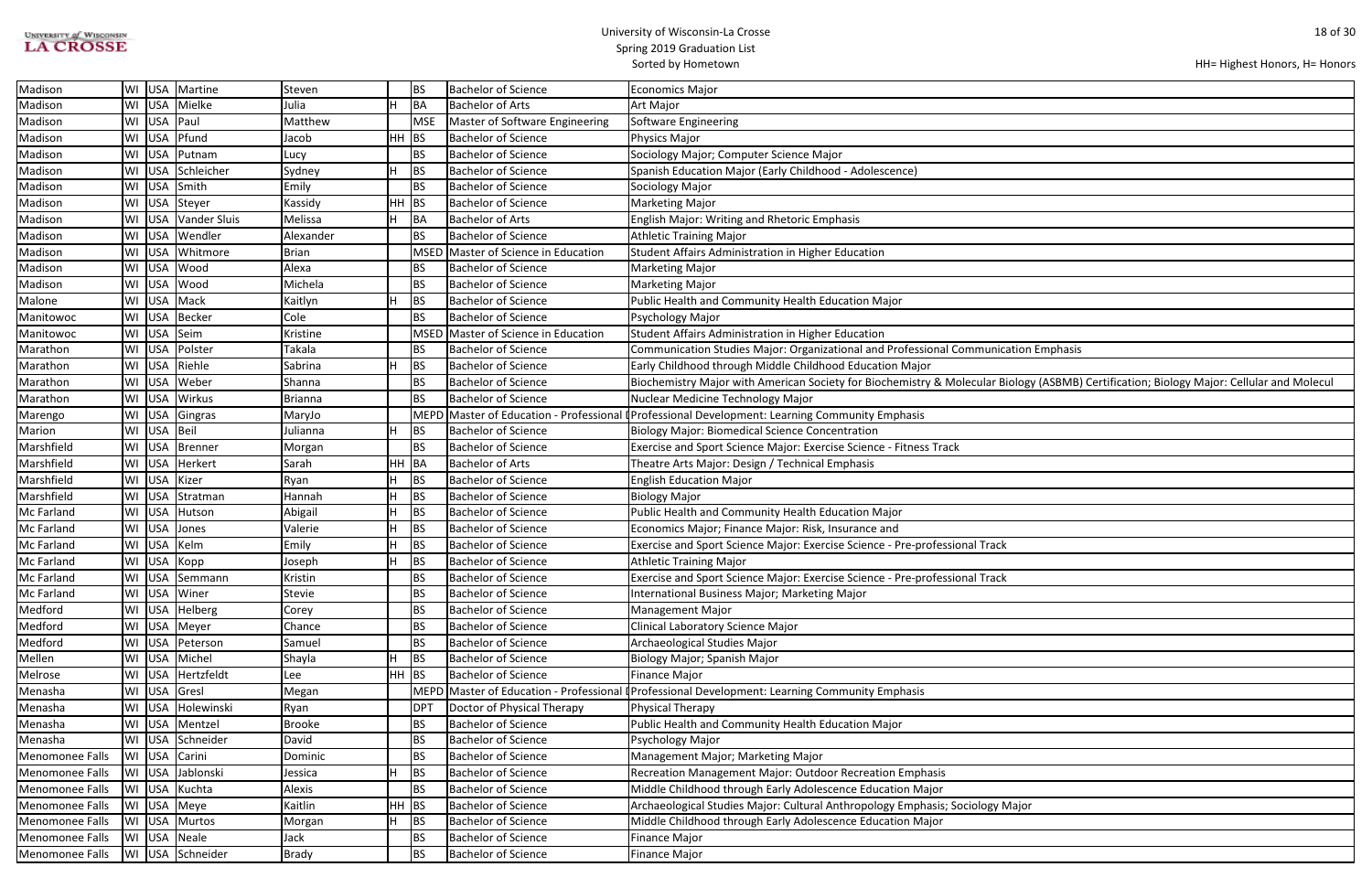| <b>UNIVERSITY of WISCONSIN</b> |
|--------------------------------|
| <b>LA CROSSE</b>               |

```
HH= Highest Honors, H= Honors
```

| ation Emphasis |  |
|----------------|--|
|                |  |
|                |  |
|                |  |
|                |  |
|                |  |
|                |  |
|                |  |
|                |  |
|                |  |
|                |  |
|                |  |
|                |  |
|                |  |
|                |  |
|                |  |
|                |  |
|                |  |
|                |  |
|                |  |
|                |  |
|                |  |
|                |  |
|                |  |
|                |  |
|                |  |
|                |  |
|                |  |
|                |  |
|                |  |
|                |  |
|                |  |
|                |  |
|                |  |
|                |  |
|                |  |
|                |  |
|                |  |
|                |  |
|                |  |
|                |  |
|                |  |
|                |  |
|                |  |
|                |  |
|                |  |
|                |  |
|                |  |
|                |  |
|                |  |
|                |  |
|                |  |
|                |  |
|                |  |
|                |  |
|                |  |
|                |  |
|                |  |
|                |  |
|                |  |

| Menomonee Falls        | WI USA | Travia               | Kayla           | lH.     | <b>BS</b>   | <b>Bachelor of Science</b>     | Finance Major                                                                       |  |  |
|------------------------|--------|----------------------|-----------------|---------|-------------|--------------------------------|-------------------------------------------------------------------------------------|--|--|
| <b>Menomonee Falls</b> | WI USA | Wirth                | Erin            |         | BS          | <b>Bachelor of Science</b>     | Early Childhood through Middle Childhood Education Major                            |  |  |
| Menomonie              | WI USA | Coss                 | Austin          |         | BS          | <b>Bachelor of Science</b>     | <b>Recreation Management Major: Generalist Emphasis</b>                             |  |  |
| Menomonie              | WI USA | Zertler              | Faustina        | HH      | BA          | <b>Bachelor of Arts</b>        | Spanish Major                                                                       |  |  |
| Mequon                 | WI USA | Caputa               | Monica          |         | <b>BS</b>   | <b>Bachelor of Science</b>     | Middle Childhood through Early Adolescence Education Major                          |  |  |
| Mequon                 | WI USA | Gehr                 | Allison         |         | BA          | <b>Bachelor of Arts</b>        | Communication Studies Major: Organizational and Professional Communication Emphasis |  |  |
| Mequon                 | WI USA | Kulaszewicz          | Olivia          |         | <b>BS</b>   | Bachelor of Science            | <b>Biology Major: Biomedical Science Concentration</b>                              |  |  |
| Mequon                 | WI USA | Kulkarni             | Shivani         |         | <b>BS</b>   | <b>Bachelor of Science</b>     | Biology Major: Biomedical Science Concentration; Spanish Major                      |  |  |
| Mequon                 | WI USA | Rzentkowski          | Erika           |         | <b>BS</b>   | <b>Bachelor of Science</b>     | <b>Therapeutic Recreation Major</b>                                                 |  |  |
| Mequon                 | WI USA | Simpson              | Cole            |         | <b>BS</b>   | <b>Bachelor of Science</b>     | <b>Management Major</b>                                                             |  |  |
| Mequon                 | WI USA | Waise                | Haley           |         | BS          | <b>Bachelor of Science</b>     | Exercise and Sport Science Major: Exercise Science - Pre-professional Track         |  |  |
| Merrill                | WI USA | Nowak                | Ashley          |         | <b>BS</b>   | Bachelor of Science            | Biology Major; Archaeological Studies Major                                         |  |  |
| Merrill                | WI USA | Vonderheid           | Amanda          |         | BS          | <b>Bachelor of Science</b>     | Athletic Training Major                                                             |  |  |
| Merrill                | WI USA | Waldburger           | Larry           |         | <b>BS</b>   | Bachelor of Science            | Finance Major                                                                       |  |  |
| Merrimac               | WI USA | Blau                 | Claire          |         | <b>BS</b>   | <b>Bachelor of Science</b>     | Psychology Major                                                                    |  |  |
| Middleton              | WI USA | Baran                | Jessica         |         | <b>MSED</b> | Master of Science in Education | Student Affairs Administration in Higher Education                                  |  |  |
| Middleton              | WI USA | Beckwith             | Kyle            |         | BS          | Bachelor of Science            | Political Science Major                                                             |  |  |
| Middleton              | WI USA | Bellissimo           | <b>Bridget</b>  |         | BS          | <b>Bachelor of Science</b>     | <b>Clinical Laboratory Science Major</b>                                            |  |  |
| Middleton              | WI USA | Chapman              | <b>Brian</b>    |         | <b>BS</b>   | <b>Bachelor of Science</b>     | Finance Major                                                                       |  |  |
| Middleton              | WI USA | Domanico             | <b>Nicholas</b> |         | <b>BS</b>   | <b>Bachelor of Science</b>     | Biology Major: Cellular and Molecular Biology Concentration                         |  |  |
| Middleton              | WI USA | Franzen              | Alexandra       |         | <b>BS</b>   | <b>Bachelor of Science</b>     | History Major: World History Emphasis                                               |  |  |
| Middleton              | WI USA | Handley              | Evan            |         | BS          | <b>Bachelor of Science</b>     | Physics Major                                                                       |  |  |
| Middleton              | WI USA | Mazur                | Allison         |         | <b>BS</b>   | <b>Bachelor of Science</b>     | <b>Marketing Major</b>                                                              |  |  |
| Middleton              | WI USA | McGrath              | Jake            |         | MS          | Master of Science              | Physician Assistant Studies                                                         |  |  |
| Middleton              | WI USA | Shoemaker-Allen      | Zachary         |         | BS          | <b>Bachelor of Science</b>     | Microbiology Major                                                                  |  |  |
| Middleton              | WI USA | Smith                | Alec            |         | BS          | Bachelor of Science            | Political Science Major; Public Administration Major                                |  |  |
| Milton                 | WI USA | Holcomb              | <b>Tallie</b>   |         | BS          | Bachelor of Science            | Finance Major: Risk, Insurance and Financial Planning Concentration                 |  |  |
| Milton                 | WI USA | Kraus                | Michelle        |         | BS          | <b>Bachelor of Science</b>     | Exercise and Sport Science Major: Exercise Science - Pre-professional Track         |  |  |
| Milwaukee              | WI USA | Anderson             | Alex            |         | BS          | <b>Bachelor of Science</b>     | Nuclear Medicine Technology Major                                                   |  |  |
| Milwaukee              |        | WI USA Barrett       | McKenna         |         | BA          | <b>Bachelor of Arts</b>        | Spanish Major                                                                       |  |  |
| Milwaukee              |        | WI USA Berendt       | Madeline        |         | BS          | <b>Bachelor of Science</b>     | Microbiology Major: Biomedical Concentration                                        |  |  |
| Milwaukee              |        | WI   USA   Borchardt | Morgan          |         | <b>BS</b>   | Bachelor of Science            | Psychology Major                                                                    |  |  |
| Milwaukee              |        | WI USA Burzynski     | Quinn           |         | BS          | <b>Bachelor of Science</b>     | Mathematics Major                                                                   |  |  |
| Milwaukee              |        | WI USA Devorkin      | Isabel          |         | <b>BS</b>   | <b>Bachelor of Science</b>     | Psychology Major                                                                    |  |  |
| Milwaukee              | WI USA | Ferentchak           | David           |         | <b>BS</b>   | <b>Bachelor of Science</b>     | Computer Science Major                                                              |  |  |
| Milwaukee              | WI USA | Frescura             | Sanya           |         | BA          | Bachelor of Arts               | Sociology Major                                                                     |  |  |
| Milwaukee              | WI USA | Gorecki              | Madeline        |         | <b>BS</b>   | <b>Bachelor of Science</b>     | Exercise and Sport Science Major: Exercise Science - Pre-professional Track         |  |  |
| Milwaukee              | WI USA | Hodges               | Malik           |         | BA          | Bachelor of Arts               | Communication Studies Major: Interpersonal Communication Emphasis                   |  |  |
| Milwaukee              | WI USA | Loehr                | Maggie          |         | <b>BS</b>   | <b>Bachelor of Science</b>     | <b>CSH Foundation</b>                                                               |  |  |
| Milwaukee              | WI USA | McSwain              | Mikhail         |         | <b>BS</b>   | <b>Bachelor of Science</b>     | <b>Exercise and Sport Science Major: Sport Management</b>                           |  |  |
| Milwaukee              | WI USA | Middlebrook          | Mitchell        |         | <b>BS</b>   | <b>Bachelor of Science</b>     | Economics Major                                                                     |  |  |
| Milwaukee              | WI USA | Pucel                | Joseph          |         | <b>BS</b>   | <b>Bachelor of Science</b>     | Communication Studies Major: Interpersonal Communication Emphasis                   |  |  |
| Milwaukee              | WI USA | Reina                | Thomas          |         | BS          | <b>Bachelor of Science</b>     | Physics Major: Biomedical Concentration                                             |  |  |
| Milwaukee              | WI USA | Reis                 | Rachael         |         | <b>BS</b>   | <b>Bachelor of Science</b>     | Physics Major                                                                       |  |  |
| Milwaukee              | WI USA | Robinson             | Kimberly        |         | <b>BS</b>   | <b>Bachelor of Science</b>     | Archaeological Studies Major                                                        |  |  |
| Milwaukee              | WI USA | Scott                | Anna            | $HH$ BS |             | <b>Bachelor of Science</b>     | <b>Therapeutic Recreation Major</b>                                                 |  |  |
| Milwaukee              | WI USA | Seib                 | Emily           |         | BS          | <b>Bachelor of Science</b>     | Nuclear Medicine Technology Major                                                   |  |  |
| Milwaukee              |        | WI USA Surwillo      | Michael         |         | BS          | <b>Bachelor of Science</b>     | Computer Science Major                                                              |  |  |
|                        |        |                      |                 |         |             |                                |                                                                                     |  |  |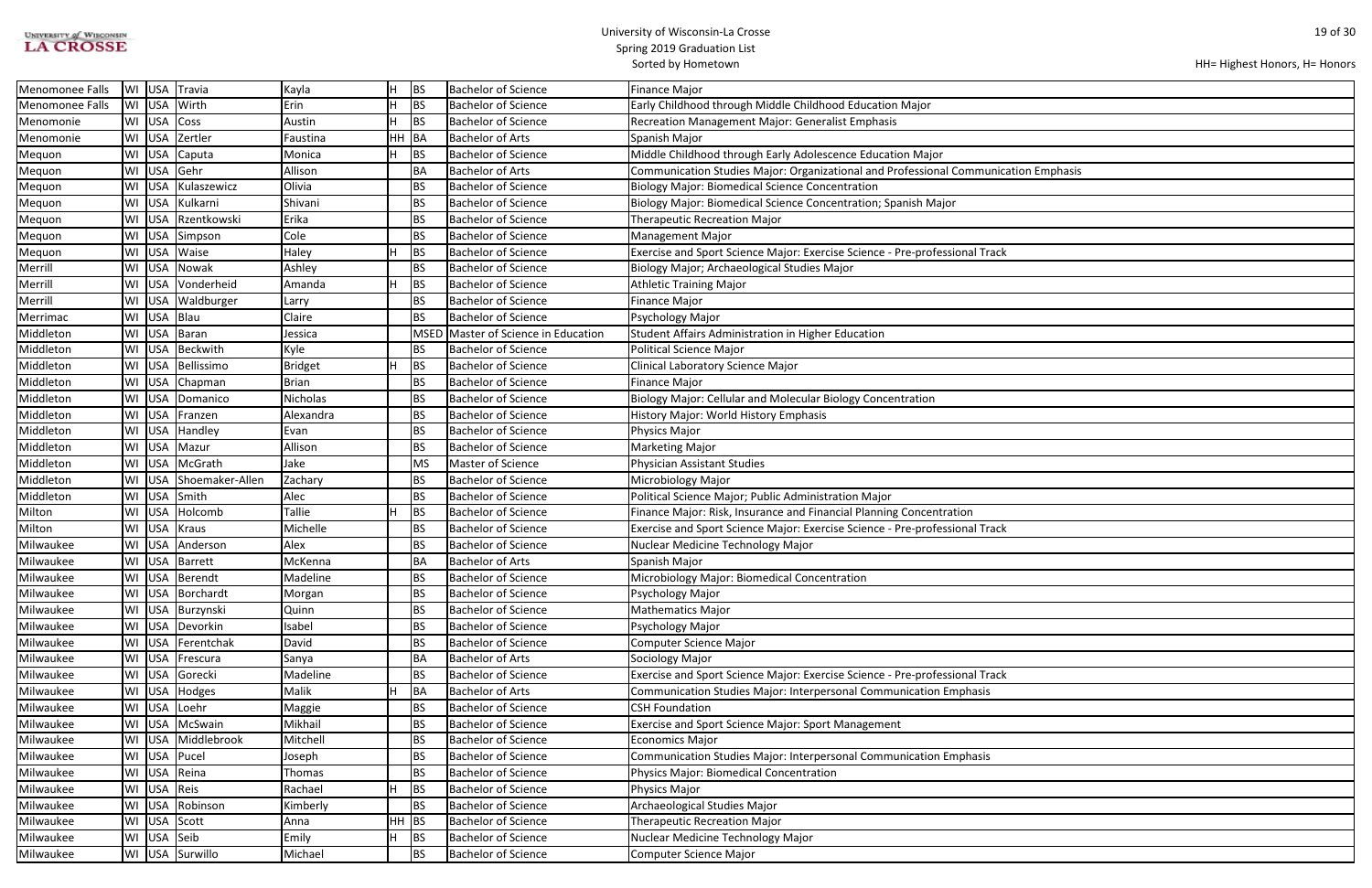| <b>UNIVERSITY of WISCONSIN</b> |  |
|--------------------------------|--|
| <b>LA CROSSE</b>               |  |

| HH= Highest Honors, H= Honors |  |  |  |
|-------------------------------|--|--|--|
|-------------------------------|--|--|--|

| ation Emphasis |
|----------------|
|                |
|                |
|                |
|                |
|                |
|                |
|                |
|                |
|                |
|                |
|                |
|                |
|                |
|                |
|                |
|                |
|                |
|                |
|                |
|                |
|                |
|                |
|                |
|                |
|                |
|                |
|                |
|                |
|                |
|                |
|                |
|                |
|                |
|                |
|                |
|                |
|                |
|                |
|                |
| ation Emphasis |
|                |
|                |
|                |
|                |
|                |
|                |
|                |
|                |
|                |

| Milwaukee             |           | WI USA Vu    |                      | Lang          |         | <b>BS</b>       | <b>Bachelor of Science</b>     | <b>Marketing Major</b>                                                                               |
|-----------------------|-----------|--------------|----------------------|---------------|---------|-----------------|--------------------------------|------------------------------------------------------------------------------------------------------|
| Milwaukee             | WI        |              | USA Wimmer           | Andrew        |         | <b>BS</b>       | Bachelor of Science            | <b>Mathematics Major</b>                                                                             |
| Mindoro               | WI I      |              | USA Montalvo         | Garrett       | HН      | BS              | <b>Bachelor of Science</b>     | <b>International Business Major</b>                                                                  |
| Mindoro               | WI        | <b>USA</b>   | Montalvo             | Garrett       | $HH$ BS |                 | <b>Bachelor of Science</b>     | International Business Major; Finance Major                                                          |
| <b>Mineral Point</b>  | WI        | <b>USA</b>   | Powers               | Elise         |         | BA              | <b>Bachelor of Arts</b>        | Psychology Major                                                                                     |
| <b>Mineral Point</b>  | WI        |              | USA Stephenson       | Lee           |         | <b>BS</b>       | Bachelor of Science            | <b>Management Major</b>                                                                              |
| <b>Mineral Point</b>  |           | WI USA Wells |                      | Makenzie      |         | <b>BS</b>       | <b>Bachelor of Science</b>     | <b>Marketing Major</b>                                                                               |
| Minocqua              | WI        | USA Weis     |                      | Ashly         |         | BA              | <b>Bachelor of Arts</b>        | <b>English Major: Rhetoric and Writing Emphasis</b>                                                  |
| Mondovi               | WI        | <b>USA</b>   | Gruber               | McKenna       |         | <b>MS</b>       | Master of Science              | Physician Assistant Studies                                                                          |
| Mondovi               | WI        | <b>USA</b>   | Yealey               | Brittany      |         | <b>BS</b>       | <b>Bachelor of Science</b>     | Communication Studies Major: Organizational and Professional Communication Emphasis                  |
| Monona                | WI        | <b>USA</b>   | Besch                | Matthew       |         | DP <sub>1</sub> | Doctor of Physical Therapy     | Physical Therapy                                                                                     |
| Monroe                | WI        |              | USA   Miller         | Jeremy        |         | <b>BS</b>       | <b>Bachelor of Science</b>     | Marketing Major                                                                                      |
| Monroe                |           |              | WI USA Rindy         | <b>Braden</b> |         |                 |                                | MEPD Master of Education - Professional (Professional Development: Learning Community Emphasis       |
| Monroe                | WI        |              | USA Seagreaves       | <b>Brenda</b> |         |                 |                                | MEPD Master of Education - Professional Professional Development: Learning Community Emphasis        |
| Monroe                | WI        |              | USA Strunz           | Ryan          |         |                 |                                | MEPD Master of Education - Professional I Professional Development: Learning Community Emphasis      |
| Monroe                | WI        |              | USA Tibodeau         | Claire        |         |                 |                                | MEPD Master of Education - Professional <i>Professional Development: Learning Community Emphasis</i> |
| Mosinee               | WI        |              | USA Hilgemann        | Andrew        |         | <b>BS</b>       | <b>Bachelor of Science</b>     | <b>Finance Major</b>                                                                                 |
| Mosinee               | WI        |              | USA Kaiser           | Elizabeth     |         | <b>BS</b>       | Bachelor of Science            | Middle Childhood through Early Adolescence Education Major                                           |
| Mosinee               | WI        |              | USA Wilke            | Allison       |         | AA              | Associate of Arts              | Liberal Arts                                                                                         |
| Mount Horeb           |           |              | WI USA Alesch        | Alistair      |         | <b>BS</b>       | <b>Bachelor of Science</b>     | <b>Biology Major</b>                                                                                 |
| Mount Horeb           | <b>WI</b> |              | USA Banfield         | Nichole       |         | <b>BS</b>       | Bachelor of Science            | <b>Biology Major</b>                                                                                 |
| Mount Horeb           | WI        | <b>USA</b>   | Berg                 | Nicholas      | HH.     | BS              | <b>Bachelor of Science</b>     | <b>Biology Major: Biomedical Science Concentration</b>                                               |
| <b>Mount Horeb</b>    | WI        | <b>USA</b>   | Bollig               | <b>Bre</b>    | HH BS   |                 | <b>Bachelor of Science</b>     | Psychology Major; Political Science Major                                                            |
| <b>Mount Horeb</b>    | WI        | <b>USA</b>   | Coon                 | Riley         |         | <b>BS</b>       | <b>Bachelor of Science</b>     | <b>Biology Major: Biomedical Science Concentration</b>                                               |
| Mount Horeb           |           |              | WI   USA   Kittleson | Mason         | $HH$ BS |                 | <b>Bachelor of Science</b>     | Social Studies Education Major (Broad Field Option B)                                                |
| Mount Horeb           | WI        |              | USA Mataya           | Hunter        |         | <b>BS</b>       | <b>Bachelor of Science</b>     | <b>Economics Major</b>                                                                               |
| Mount Horeb           |           |              | WI USA Yanna         | Maria         |         | <b>BS</b>       | <b>Bachelor of Science</b>     | Accountancy Major                                                                                    |
| <b>Mount Pleasant</b> | WI        | <b>USA</b>   | Kozenski             | Christopher   |         | <b>BS</b>       | <b>Bachelor of Science</b>     | <b>Chemistry Major: ACS Certification</b>                                                            |
| Mount Pleasant        | WI        |              | USA Lemke            | Samantha      |         | <b>BS</b>       | Bachelor of Science            | <b>Marketing Major</b>                                                                               |
| Mukwonago             | WI        |              | USA Bergasse         | Devin         |         | <b>BS</b>       | Bachelor of Science            | <b>Exercise and Sport Science Major: Sport Management</b>                                            |
| Mukwonago             |           |              | WI USA Conley        | Nate          | Н       | BS              | Bachelor of Science            | <b>Biology Major</b>                                                                                 |
| Mukwonago             |           | WI USA Fix   |                      | Jacob         | H.      | <b>BS</b>       | <b>Bachelor of Science</b>     | Finance Major                                                                                        |
| Mukwonago             |           | WI USA Fleck |                      | Kayla         |         | <b>EDS</b>      | <b>Education Specialist</b>    | School Psychology                                                                                    |
| Mukwonago             | WI        | <b>USA</b>   | Howard               | Kayla         |         | <b>BS</b>       | <b>Bachelor of Science</b>     | <b>Therapeutic Recreation Major</b>                                                                  |
| Mukwonago             | WI        | USA King     |                      | Sarah         |         | <b>BS</b>       | <b>Bachelor of Science</b>     | Middle Childhood through Early Adolescence Education Major                                           |
| Mukwonago             | WI        | <b>USA</b>   | Lloyd                | Courtney      |         | <b>MSED</b>     | Master of Science in Education | School Psychology                                                                                    |
| Mukwonago             | WI        | <b>USA</b>   | Nowak                | Emma          |         | <b>BS</b>       | <b>Bachelor of Science</b>     | Marketing Major                                                                                      |
| Mukwonago             | <b>WI</b> |              | USA Schulte          | Katherine     |         | <b>BS</b>       | Bachelor of Science            | Psychology Major                                                                                     |
| Mukwonago             |           |              | WI USA Van Helden    | Allison       |         | BS              | <b>Bachelor of Science</b>     | Early Childhood through Middle Childhood Education Major                                             |
| Mukwonago             | WI        |              | USA VanWinkle        | Samuel        |         | <b>BS</b>       | <b>Bachelor of Science</b>     | Microbiology Major: Biomedical Concentration                                                         |
| Muskego               | WI        | <b>USA</b>   | Colbert              | Ashley        |         | BA              | <b>Bachelor of Arts</b>        | Communication Studies Major: Organizational and Professional Communication Emphasis                  |
| Muskego               | WI        | <b>USA</b>   | Doern                | Sarah         |         | <b>BS</b>       | <b>Bachelor of Science</b>     | <b>Marketing Major</b>                                                                               |
| Muskego               | WI        |              | USA Drayna           | Madeline      |         | BA              | <b>Bachelor of Arts</b>        | English Major: Rhetoric and Writing Emphasis; Philosophy Major                                       |
| Muskego               | WI        |              | USA Kurth            | Ellen         |         | <b>BS</b>       | <b>Bachelor of Science</b>     | <b>Biology Major: Biomedical Science Concentration</b>                                               |
| Muskego               | WI        |              | USA Politoski        | Taylor        | н       | <b>BS</b>       | <b>Bachelor of Science</b>     | Public Health and Community Health Education Major                                                   |
| Muskego               | WI        |              | USA Schneider        | Mitchell      |         | <b>BS</b>       | <b>Bachelor of Science</b>     | <b>Finance Major</b>                                                                                 |
| Nashotah              | WI        | USA Beth     |                      | Kiley         |         | <b>BA</b>       | <b>Bachelor of Arts</b>        | Communication Studies Major: Interpersonal Communication Emphasis                                    |
| Neenah                |           |              | WI USA Baumann       | Ander         |         | <b>BS</b>       | <b>Bachelor of Science</b>     | Physics Major                                                                                        |
|                       |           |              |                      |               |         |                 |                                |                                                                                                      |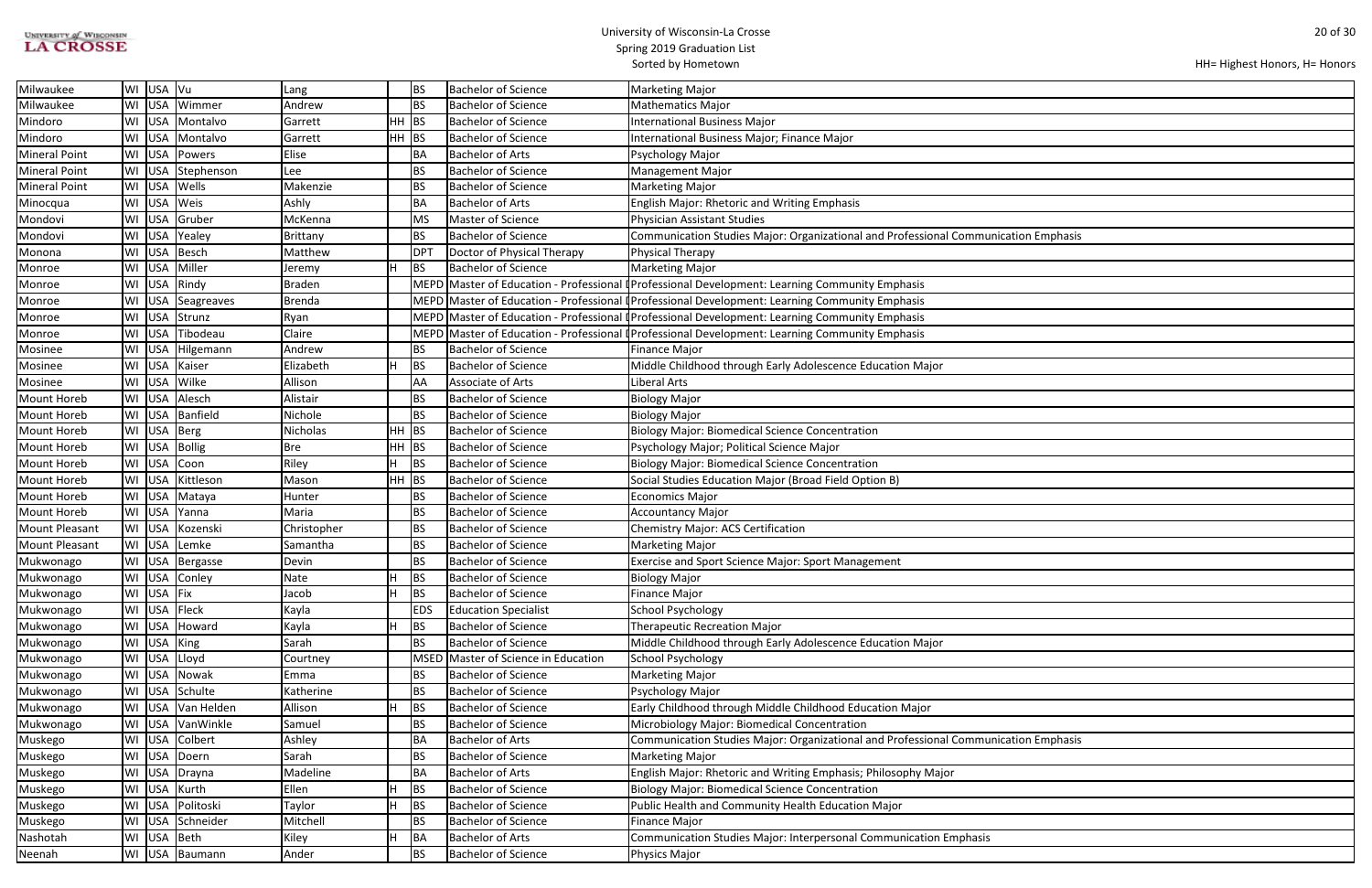| <b>UNIVERSITY of WISCONSIN</b> |  |
|--------------------------------|--|
| <b>LA CROSSE</b>               |  |

| HH= Highest Honors, H= Honors |  |  |  |
|-------------------------------|--|--|--|
|-------------------------------|--|--|--|

| ation Emphasis                   |
|----------------------------------|
|                                  |
|                                  |
|                                  |
|                                  |
|                                  |
|                                  |
|                                  |
|                                  |
|                                  |
|                                  |
|                                  |
| ology (ASBMB) Certification      |
| atre Arts Major: Performance Emp |
|                                  |
|                                  |
|                                  |
|                                  |
|                                  |
|                                  |
|                                  |
|                                  |
|                                  |
|                                  |
|                                  |
|                                  |
|                                  |
|                                  |
|                                  |
|                                  |
|                                  |
|                                  |
|                                  |
|                                  |
|                                  |
|                                  |
|                                  |
|                                  |
|                                  |
|                                  |
|                                  |
|                                  |
| ation Emphasis                   |
|                                  |
|                                  |
|                                  |

| Neenah            |    |            | WI   USA   Gagne    | Carter        |       | <b>BS</b> | <b>Bachelor of Science</b> | Exercise and Sport Science Major: Physical Education                                                   |
|-------------------|----|------------|---------------------|---------------|-------|-----------|----------------------------|--------------------------------------------------------------------------------------------------------|
| Neenah            |    | WI USA     | Judnic              | Megan         | H     | <b>BS</b> | <b>Bachelor of Science</b> | Middle Childhood through Early Adolescence Education Major                                             |
| Neenah            |    |            | WI USA Kaul         | Allyson       |       | BS        | <b>Bachelor of Science</b> | <b>Marketing Major</b>                                                                                 |
| Neenah            |    | WI USA     | King                | Anna          |       | <b>MS</b> | Master of Science          | <b>Physician Assistant Studies</b>                                                                     |
| Neenah            |    |            | WI USA Kramp        | Laura         | HH BA |           | <b>Bachelor of Arts</b>    | Psychology Major                                                                                       |
| Neenah            |    |            | WI USA Mueller      | Sarah         |       | <b>BS</b> | <b>Bachelor of Science</b> | Communication Studies Major: Organizational and Professional Communication Emphasis                    |
| Neenah            | WI | <b>USA</b> | Peterson            | Kevin         |       | BS        | <b>Bachelor of Science</b> | Art Major                                                                                              |
| Neenah            |    |            | WI USA Robers       | Carly         |       | <b>BS</b> | <b>Bachelor of Science</b> | <b>Physics Education Major</b>                                                                         |
| Neenah            |    | WI USA     | Sutheimer           | Nathan        | H     | <b>BS</b> | <b>Bachelor of Science</b> | <b>Public Administration Major</b>                                                                     |
| Neenah            |    |            | WI USA Waters       | Malena        |       | BS        | <b>Bachelor of Science</b> | <b>Clinical Laboratory Science Major</b>                                                               |
| Nekoosa           |    |            | WI USA Faivre       | Emily         |       | BS.       | <b>Bachelor of Science</b> | Psychology Major                                                                                       |
| Nekoosa           | WI |            | USA Linzmeier       | Owen          |       | <b>BS</b> | <b>Bachelor of Science</b> | <b>Computer Science Major</b>                                                                          |
| Nekoosa           | WI |            | USA Peckham         | Aaron         |       | <b>BS</b> | <b>Bachelor of Science</b> | Recreation Management Major: Generalist Emphasis                                                       |
| Neshkoro          | WI | USA        | Milbrandt           | Josh          |       | MS        | Master of Science          | <b>Recreation Management</b>                                                                           |
| New Berlin        |    |            | WI USA Bruno        | Anthony       |       | BS        | <b>Bachelor of Science</b> | <b>Finance Major</b>                                                                                   |
| New Berlin        |    | WI USA     | Chung               | Jodi          | HH BS |           | <b>Bachelor of Science</b> | Sociology Major                                                                                        |
| New Berlin        |    |            | WI USA Dettlaff     | Christopher   |       | BS        | <b>Bachelor of Science</b> | Biochemistry Major with American Society for Biochemistry & Molecular Biology (ASBMB) Certification    |
| New Berlin        |    |            | WI USA Farebrother  | Emily         |       | BA        | <b>Bachelor of Arts</b>    | Communication Studies Major: Broadcast and Digital Media Emphasis; Theatre Arts Major: Performance Emp |
| New Berlin        |    |            | WI USA Gasper       | David         | H     | BS        | <b>Bachelor of Science</b> | Communication Studies Major: Broadcast and Digital Media Emphasis                                      |
| New Berlin        |    |            | WI USA Kaminski     | Hannah        |       | BA        | <b>Bachelor of Arts</b>    | Psychology Major                                                                                       |
| New Berlin        |    | WI USA     | Kritter             | Holly         |       | <b>BS</b> | <b>Bachelor of Science</b> | Public Health and Community Health Education Major                                                     |
| New Berlin        |    |            | WI USA Lichtfuss    | Keri          |       | BS        | <b>Bachelor of Science</b> | <b>Management Major</b>                                                                                |
| New Berlin        |    |            | WI USA May          | Rachael       |       | <b>BS</b> | <b>Bachelor of Science</b> | <b>Biology Major: Biomedical Science Concentration</b>                                                 |
| New Berlin        |    |            | WI USA McKeon       | <b>Travis</b> |       | <b>BS</b> | <b>Bachelor of Science</b> | Economics Major; Philosophy Major                                                                      |
| New Berlin        |    |            | WI USA Nordstrom    | Zachary       |       | <b>BS</b> | <b>Bachelor of Science</b> | Physics Major                                                                                          |
| New Berlin        | WI | USA        | Olson               | Nicole        |       | <b>BS</b> | <b>Bachelor of Science</b> | <b>Marketing Major</b>                                                                                 |
| <b>New Berlin</b> |    |            | WI USA Poellinger   | Nicole        | H     | BS        | <b>Bachelor of Science</b> | Public Health and Community Health Education Major                                                     |
| New Berlin        |    | WI USA     | Seebruch            | Kaitlin       |       | <b>BS</b> | <b>Bachelor of Science</b> | <b>Biology Major: Biomedical Science Concentration</b>                                                 |
| <b>New Berlin</b> |    |            | WI USA Shaw         | Kellie        |       | BS        | <b>Bachelor of Science</b> | Nuclear Medicine Technology Major                                                                      |
| New Berlin        |    |            | WI   USA   Thompson | Kelsey        | H     | <b>BS</b> | <b>Bachelor of Science</b> | <b>Therapeutic Recreation Major</b>                                                                    |
| New Berlin        |    |            | WI USA Wesling      | Thomas        |       | <b>BS</b> | <b>Bachelor of Science</b> | <b>Accountancy Major</b>                                                                               |
| New Franken       |    |            | WI   USA   DeGroot  | Taylor        |       | <b>BS</b> | <b>Bachelor of Science</b> | <b>Athletic Training Major</b>                                                                         |
| <b>New Glarus</b> |    | WI USA     | Larson              | Kyle          | H.    | BA        | <b>Bachelor of Arts</b>    | Communication Studies Major: Broadcast and Digital Media Emphasis                                      |
| <b>New Glarus</b> |    |            | WI USA Schultz      | Carolyn       |       | IMEPD     |                            | Master of Education - Professional I Professional Development: Learning Community Emphasis             |
| <b>New Glarus</b> |    |            | WI   USA   Severson | Casey         |       | <b>BS</b> | <b>Bachelor of Science</b> | Marketing Major; Economics Major                                                                       |
| New Holstein      |    |            | WI USA Pitzen       | Rachel        | H.    | <b>BS</b> | <b>Bachelor of Science</b> | Psychology Major                                                                                       |
| New Lisbon        |    |            | WI USA Bunker       | Emma          |       | BS        | <b>Bachelor of Science</b> | <b>Management Major</b>                                                                                |
| New London        |    |            | WI USA Schweitzer   | Kaylee        | H.    | <b>BS</b> | <b>Bachelor of Science</b> | <b>Therapeutic Recreation Major</b>                                                                    |
| New London        |    |            | WI USA Steffens     | Angela        |       | BA        | <b>Bachelor of Arts</b>    | Sociology Major                                                                                        |
| New London        |    |            | WI USA Waldrop      | Matthew       | HH BS |           | <b>Bachelor of Science</b> | Exercise and Sport Science Major: Exercise Science - Pre-professional Track                            |
| New London        |    |            | WI USA Wickman      | Annika        | HH BS |           | <b>Bachelor of Science</b> | Early Childhood through Middle Childhood Education Major                                               |
| New London        |    | WI USA     | Yorkson             | Aaron         |       | BS        | <b>Bachelor of Science</b> | <b>Finance Major</b>                                                                                   |
| New Richmond      |    |            | WI USA Kannel       | Sydney        | H.    | <b>BS</b> | <b>Bachelor of Science</b> | Middle Childhood through Early Adolescence Education Major                                             |
| New Richmond      |    |            | WI USA Kilibarda    | Isabella      |       | BA        | <b>Bachelor of Arts</b>    | <b>Political Science Major</b>                                                                         |
| New Richmond      |    | WI USA     | L'Allier            | Nicole        |       | <b>BS</b> | <b>Bachelor of Science</b> | Communication Studies Major: Organizational and Professional Communication Emphasis                    |
| New Richmond      |    |            | WI USA Neumann      | Caleb         |       | BS        | <b>Bachelor of Science</b> | <b>Biology Major</b>                                                                                   |
| North Prairie     |    |            | WI USA Hackman      | Jack          |       | <b>BA</b> | <b>Bachelor of Arts</b>    | <b>English Major: Rhetoric and Writing Emphasis</b>                                                    |
| North Prairie     |    |            | WI USA Warren       | Kelsey        | HH BS |           | <b>Bachelor of Science</b> | Recreation Management Major: Tourism Emphasis; Spanish Major                                           |
|                   |    |            |                     |               |       |           |                            |                                                                                                        |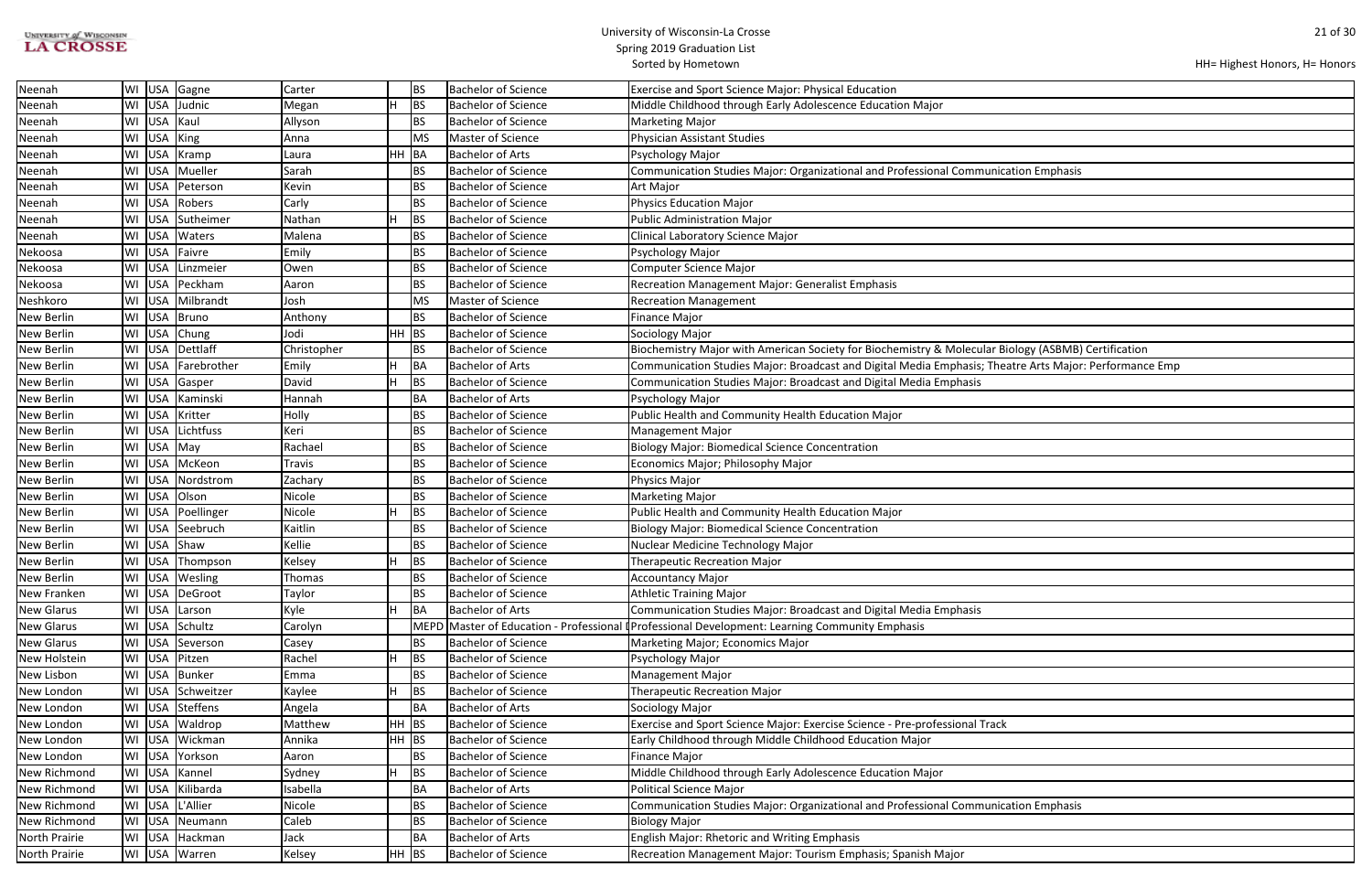| UNIVERSITY of WISCONSIN |  |
|-------------------------|--|
| <b>LA CROSSE</b>        |  |

| ation Emphasis                              |
|---------------------------------------------|
|                                             |
|                                             |
|                                             |
|                                             |
|                                             |
|                                             |
| iology (ASBMB) Certification; Biology Major |
|                                             |
|                                             |
|                                             |
|                                             |
|                                             |
| iology (ASBMB) Certification                |
|                                             |
|                                             |
|                                             |
|                                             |
|                                             |
|                                             |
|                                             |
|                                             |
|                                             |
|                                             |
|                                             |
|                                             |
|                                             |
|                                             |
| iology (ASBMB) Certification                |
|                                             |

| Norwalk          |             | WI   USA   Berendes | Morgan         | HH BS |             | <b>Bachelor of Science</b>                                              | Middle Childhood through Early Adolescence Education Major                                                         |
|------------------|-------------|---------------------|----------------|-------|-------------|-------------------------------------------------------------------------|--------------------------------------------------------------------------------------------------------------------|
| <b>Oak Creek</b> |             | WI USA Fiete        | Brittany       |       | <b>BS</b>   | <b>Bachelor of Science</b>                                              | <b>Biology Major</b>                                                                                               |
| Oak Creek        |             | WI USA Guzikowski   | Lauren         | lH.   | <b>BS</b>   | <b>Bachelor of Science</b>                                              | Early Childhood through Middle Childhood Education Major                                                           |
| Oak Creek        |             | WI USA Kraemer      | Holly          |       | <b>BS</b>   | <b>Bachelor of Science</b>                                              | <b>Biology Major</b>                                                                                               |
| Oak Creek        |             | WI USA Schlueter    | Gabrielle      |       | <b>BS</b>   | <b>Bachelor of Science</b>                                              | Psychology Major                                                                                                   |
| Oak Creek        |             | WI USA Zajkowski    | Austin         |       | <b>BS</b>   | <b>Bachelor of Science</b>                                              | Early Childhood through Middle Childhood Education Major                                                           |
| Oak Creek        |             | WI USA Zerbel       | Jenna          | HH.   | BA          | <b>Bachelor of Arts</b>                                                 | <b>English Major: Rhetoric and Writing Emphasis</b>                                                                |
| Oakfield         |             | WI USA Lisko        | Hunter         | HH.   | <b>BS</b>   | <b>Bachelor of Science</b>                                              | <b>Political Science Major</b>                                                                                     |
| Oconomowoc       |             | WI USA Brown        | Jacob          |       | BS.         | <b>Bachelor of Science</b>                                              | <b>Statistics Major: Actuarial Science Concentration</b>                                                           |
| Oconomowoc       |             | WI USA Challoner    | Jennifer       |       | <b>BS</b>   | <b>Bachelor of Science</b>                                              | <b>Marketing Major</b>                                                                                             |
| Oconomowoc       |             | WI USA Docter       | Stephanie      | HH BS |             | <b>Bachelor of Science</b>                                              | Middle Childhood through Early Adolescence Education Major                                                         |
| Oconomowoc       |             | WI USA Gorrill      | Holly          |       | BA          | <b>Bachelor of Arts</b>                                                 | French Major: Business Concentration                                                                               |
| Oconomowoc       |             | WI USA Habeck       | Michael        |       | <b>BS</b>   | <b>Bachelor of Science</b>                                              | <b>Finance Major</b>                                                                                               |
| Oconomowoc       |             | WI USA Hecht        | Sarah          | HH    | BS          | <b>Bachelor of Science</b>                                              | Early Childhood through Middle Childhood Education Major                                                           |
| Oconomowoc       |             | WI USA Manders      | Robert         | H     | IBS.        | <b>Bachelor of Science</b>                                              | <b>Political Science Major</b>                                                                                     |
| Oconomowoc       |             | WI   USA   McKandes | <b>Brandon</b> |       | <b>BS</b>   | <b>Bachelor of Science</b>                                              | Exercise and Sport Science Major: Exercise Science - Pre-professional Track                                        |
| Oconomowoc       |             | WI USA Powell       | Reed           | HH BS |             | <b>Bachelor of Science</b>                                              | <b>Marketing Major</b>                                                                                             |
| Oconomowoc       |             | WI USA Rutta        | Ryan           |       | BS          | <b>Bachelor of Science</b>                                              | Clinical Laboratory Science Major; Biology Major: Biomedical Science C                                             |
| Oconomowoc       |             | WI USA Sukovich     | Matthew        | Iн    | BA          | <b>Bachelor of Arts</b>                                                 | <b>Political Science Major</b>                                                                                     |
| Oconomowoc       |             | WI USA Thiel        | Sarah          |       | BS          | <b>Bachelor of Science</b>                                              | Early Childhood through Middle Childhood Education Major                                                           |
| Oconto Falls     |             | WI USA Michalko     | <b>Bradley</b> |       | DPT         | Doctor of Physical Therapy                                              | Physical Therapy                                                                                                   |
| Ogema            |             | WI USA Quednow      | Jeffrey        |       | DPT         | Doctor of Physical Therapy                                              | Physical Therapy                                                                                                   |
| Omro             |             | WI USA Peters       | Jamie          | lH.   | BA          | <b>Bachelor of Arts</b>                                                 | Communication Studies Major: Organizational and Professional Communication Emphasis                                |
| Onalaska         |             | WI USA Appel        | Doug           |       | MS          | Master of Science                                                       | <b>Biology: Aquatic Science Concentration</b>                                                                      |
| Onalaska         |             | WI USA Balfanz      | Sarah          |       | <b>BS</b>   | <b>Bachelor of Science</b>                                              | Communication Studies Major: Interpersonal Communication Emphasis                                                  |
| Onalaska         |             | WI USA Baumgart     | Jackson        |       | <b>MEPD</b> |                                                                         | Master of Education - Professional (Professional Development: Learning Community Emphasis                          |
| Onalaska         |             | WI USA Colbert      | Delaney        | H.    | BS.         | <b>Bachelor of Science</b>                                              | Early Childhood through Middle Childhood Education Major                                                           |
| Onalaska         |             | WI USA DeGroot      | Benjamin       | IH.   | BS.         | <b>Bachelor of Science</b>                                              | <b>Accountancy Major</b>                                                                                           |
| Onalaska         |             | WI USA Good         | Zoey           | HH.   | <b>BS</b>   | <b>Bachelor of Science</b>                                              | Biochemistry Major with American Society for Biochemistry & Molecular Biology (ASBMB) Certification; Biology Major |
| Onalaska         |             | WI USA Haeuser      | Mitchell       |       | <b>BS</b>   | <b>Bachelor of Science</b>                                              | <b>Mathematics Major</b>                                                                                           |
| Onalaska         |             | WI USA Hickey       | Molly          |       | <b>BS</b>   | <b>Bachelor of Science</b>                                              | Psychology Major                                                                                                   |
| Onalaska         |             | WI USA Hunter       | Kelly          |       | <b>DPT</b>  | Doctor of Physical Therapy                                              | Physical Therapy                                                                                                   |
| Onalaska         |             | WI USA Jaszczyk     | Aleksandra     |       | <b>BS</b>   | <b>Bachelor of Science</b>                                              | <b>Finance Major</b>                                                                                               |
| Onalaska         |             | WI USA Jensen       | Joshua         |       | BS.         | <b>Bachelor of Science</b>                                              | Biochemistry Major with American Society for Biochemistry & Molecular Biology (ASBMB) Certification                |
| Onalaska         |             | WI USA Keding       | Logan          |       | <b>MS</b>   | Master of Science                                                       | <b>Biology: Physiology Concentration</b>                                                                           |
| Onalaska         |             | WI USA Krause       | Jordyn         |       | <b>BS</b>   | <b>Bachelor of Science</b>                                              | <b>Biology Major: Biomedical Science Concentration</b>                                                             |
| Onalaska         | WI USA Lee  |                     | Rachel         |       |             | MEPD Master of Education - Professional I Graduate Special - Non Degree |                                                                                                                    |
| Onalaska         |             | WI USA Loeffelholz  | Lydia          | HH BS |             | <b>Bachelor of Science</b>                                              | Clinical Laboratory Science Major                                                                                  |
| Onalaska         |             | WI USA McKee        | Mark           |       | BS          | <b>Bachelor of Science</b>                                              | <b>Information Systems Major</b>                                                                                   |
| Onalaska         |             | WI USA Meyer        | Amy            |       |             |                                                                         | MEPD Master of Education - Professional (Professional Development: Learning Community Emphasis                     |
| Onalaska         |             | WI USA Nagy         | Connor         |       | BS.         | <b>Bachelor of Science</b>                                              | <b>Political Science Major</b>                                                                                     |
| Onalaska         |             | WI USA Radloff      | Lisa           |       | MEPD        |                                                                         | Master of Education - Professional Professional Development: Learning Community Emphasis                           |
| Onalaska         | WI USA Ring |                     | Scott          |       | <b>BS</b>   | <b>Bachelor of Science</b>                                              | Economics Major; Finance Major                                                                                     |
| Onalaska         |             | WI USA Robbert      | Cameron        |       | <b>BS</b>   | <b>Bachelor of Science</b>                                              | Recreation Management Major: Community-Based Recreation Emphasis                                                   |
| Onalaska         |             | WI USA Schauer      | Elizabeth      |       | <b>MEPD</b> |                                                                         | Master of Education - Professional I Graduate Special - Continuing Education                                       |
| Onalaska         |             | WI USA Schmidt      | Talyah         |       | BS.         | <b>Bachelor of Science</b>                                              | Computer Science Major                                                                                             |
| Onalaska         |             | WI USA Stevens      | Isabelle       | н     | <b>BS</b>   | <b>Bachelor of Science</b>                                              | Psychology Major                                                                                                   |
| Onalaska         |             | WI USA Stuttgen     | Gage           | HH BS |             | <b>Bachelor of Science</b>                                              | Biochemistry Major with American Society for Biochemistry & Molecular Biology (ASBMB) Certification                |
|                  |             |                     |                |       |             |                                                                         |                                                                                                                    |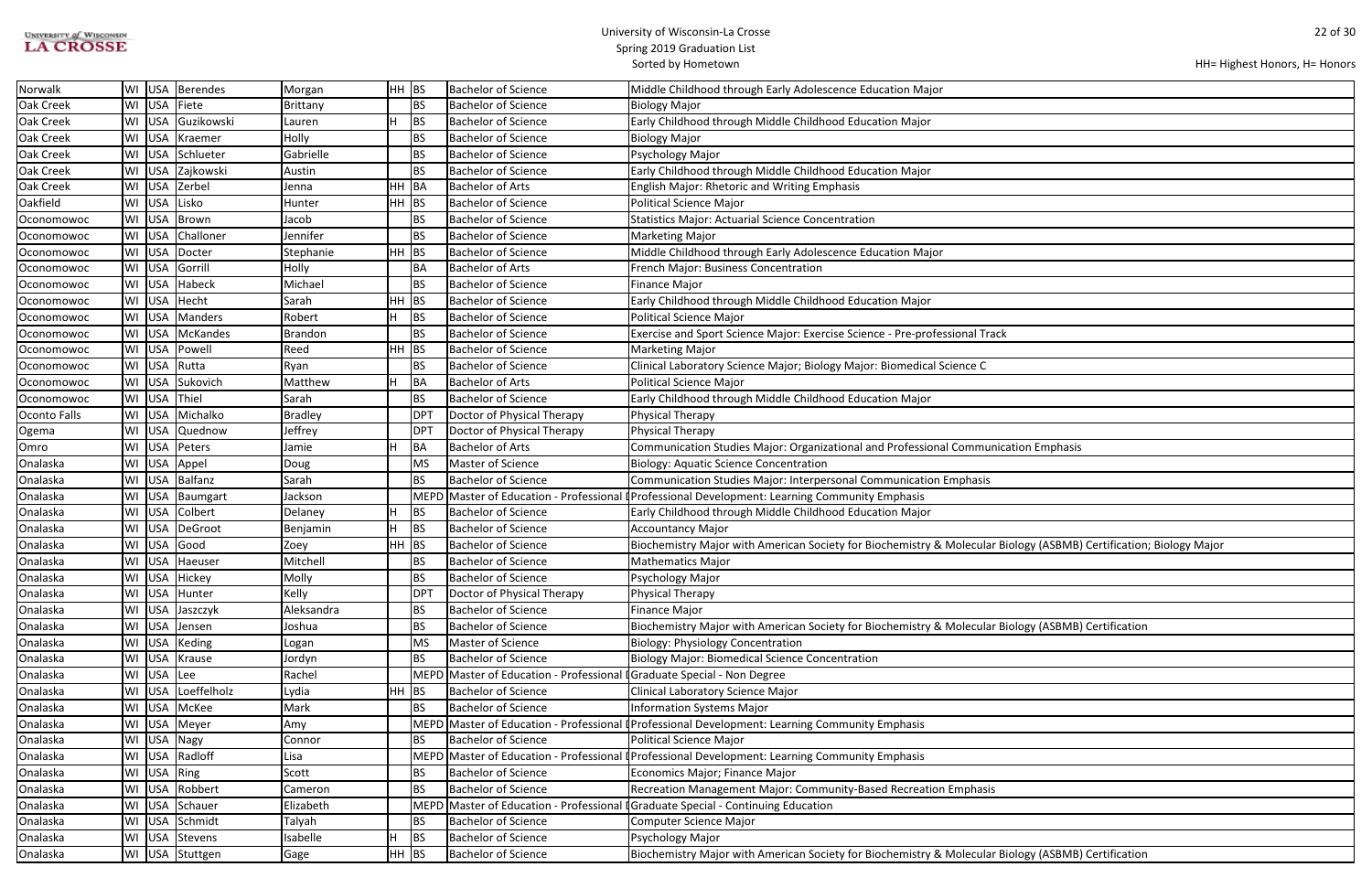| <b>UNIVERSITY of WISCONSIN</b> |  |
|--------------------------------|--|
| <b>LA CROSSE</b>               |  |

| HH= Highest Honors, H= Honors |  |
|-------------------------------|--|
|-------------------------------|--|

| American So                  |
|------------------------------|
|                              |
|                              |
|                              |
|                              |
|                              |
|                              |
|                              |
|                              |
|                              |
|                              |
|                              |
|                              |
|                              |
|                              |
|                              |
|                              |
|                              |
|                              |
|                              |
|                              |
|                              |
|                              |
|                              |
|                              |
|                              |
|                              |
|                              |
|                              |
|                              |
| iology (ASBMB) Certification |
|                              |
|                              |
|                              |
|                              |
|                              |
|                              |
|                              |
|                              |
|                              |
|                              |
|                              |

| Onalaska    | l WI |              | USA Williams     | Ryan     |         | BS          | <b>Bachelor of Science</b> | Finance Major; Management Major                                                                       |
|-------------|------|--------------|------------------|----------|---------|-------------|----------------------------|-------------------------------------------------------------------------------------------------------|
| Oostburg    |      |              | WI USA Daane     | Megan    | HH BS   |             | <b>Bachelor of Science</b> | Early Childhood through Middle Childhood Education Major                                              |
| Oregon      | WI   |              | USA Boley        | Jessica  |         | BS          | <b>Bachelor of Science</b> | Early Childhood through Middle Childhood Education Major                                              |
| Oregon      | WI   |              | USA Christensen  | Joshua   | HH BS   |             | <b>Bachelor of Science</b> | Biology Major: Biomedical Science Concentration; Biochemistry Major with American So                  |
| Oregon      | WI   |              | USA Gresens      | Sydney   |         | <b>BS</b>   | <b>Bachelor of Science</b> | <b>Biology Major</b>                                                                                  |
| Oregon      | WI   |              | USA Hagen        | Shelbey  | $HH$ BS |             | <b>Bachelor of Science</b> | Public Health and Community Health Education Major                                                    |
| Oregon      | WI   |              | USA Tervort      | Raegan   | H.      | BS          | <b>Bachelor of Science</b> | <b>Athletic Training Major</b>                                                                        |
| Oregon      | WI   | USA Vogt     |                  | Benjamin |         | <b>BS</b>   | <b>Bachelor of Science</b> | <b>Marketing Major</b>                                                                                |
| Oregon      | WI   |              | USA Witwen       | Samantha |         | <b>BS</b>   | <b>Bachelor of Science</b> | <b>Biology Major: Biomedical Science Concentration</b>                                                |
| Orfordville | WI   | USA          | Drasch           | Ashley   |         | <b>MEPD</b> |                            | Master of Education - Professional <sup>[</sup> Professional Development: Learning Community Emphasis |
| Orfordville | WI   |              | USA Peterson     | Derek    | $HH$ BS |             | <b>Bachelor of Science</b> | Finance Major: Risk, Insurance and Financial Planning Concentration                                   |
| Osceola     | WI   |              | USA Anderson     | Haley    |         | <b>BS</b>   | <b>Bachelor of Science</b> | <b>Marketing Major</b>                                                                                |
| Osceola     | WI   |              | USA McPherson    | Brennon  |         | <b>BS</b>   | <b>Bachelor of Science</b> | <b>Biology Major: Biomedical Science Concentration</b>                                                |
| Oshkosh     | WI   |              | USA Abrahamson   | Aubrey   |         | BS          | <b>Bachelor of Science</b> | Sociology Major                                                                                       |
| Oshkosh     | WI   |              | USA Anderson     | Abbie    |         | BS          | <b>Bachelor of Science</b> | Clinical Laboratory Science Major                                                                     |
| Oshkosh     |      |              | WI USA Combs     | Amber    |         | BS          | <b>Bachelor of Science</b> | Biology Major; Spanish Major                                                                          |
| Oshkosh     | WI   | <b>USA</b>   | Franklin         | Allie    |         | MS          | Master of Science          | <b>Therapeutic Recreation</b>                                                                         |
| Oshkosh     | WI   |              | USA Harris       | Grant    |         | MS          | Master of Science          | Data Science                                                                                          |
| Oshkosh     | WI   |              | USA Maldwin      | Milena   | $HH$ BS |             | Bachelor of Science        | <b>Biology Major: Biomedical Science Concentration</b>                                                |
| Oshkosh     | WI   |              | USA Otradovec    | Allison  |         | <b>BS</b>   | <b>Bachelor of Science</b> | Biology Major                                                                                         |
| Oshkosh     | WI   |              | USA Rheingans    | Jenna    |         | BS          | <b>Bachelor of Science</b> | Middle Childhood through Early Adolescence Education Major                                            |
| Oshkosh     | WI   | USA Rudd     |                  | Molly    |         | BS          | <b>Bachelor of Science</b> | <b>Marketing Major</b>                                                                                |
| Oshkosh     | WI   |              | USA Schulz       | Carson   |         | <b>BS</b>   | <b>Bachelor of Science</b> | <b>Management Major</b>                                                                               |
| Oshkosh     | WI   |              | USA Van Heuklon  | Maggie   |         | BS          | <b>Bachelor of Science</b> | Public Health and Community Health Education Major                                                    |
| Osseo       | WI   |              | USA Boettcher    | Laikyn   | $HH$ BS |             | <b>Bachelor of Science</b> | Undergrad Enrolled In Graduate                                                                        |
| Osseo       |      |              | WI USA Carlstrom | Cody     | $HH$ BS |             | <b>Bachelor of Science</b> | Exercise and Sport Science Major: Exercise Science - Pre-professional Track                           |
| Osseo       | WI   |              | USA Rongstad     | Jarvis   |         | <b>BS</b>   | <b>Bachelor of Science</b> | <b>Recreation Management Major: Tourism Emphasis</b>                                                  |
| Osseo       | WI   |              | USA Skoyen       | Kelsey   | HH BS   |             | <b>Bachelor of Science</b> | Clinical Laboratory Science Major                                                                     |
| Osseo       | WI   | USA Volk     |                  | Skye     |         | BS          | <b>Bachelor of Science</b> | <b>Biology Major</b>                                                                                  |
| Owen        | WI   |              | USA Kakes        | Joshuah  | $HH$ BS |             | <b>Bachelor of Science</b> | Psychology Major                                                                                      |
| Oxford      |      |              | WI USA Smith     | Andrew   | Н.      | <b>BS</b>   | <b>Bachelor of Science</b> | Computer Science Major                                                                                |
| Pardeeville |      |              | WI USA Johnson   | Lindsey  |         | <b>BS</b>   | Bachelor of Science        | Microbiology Major: Biomedical Concentration                                                          |
| Pardeeville |      | WI USA Riley |                  | Kaitlyn  |         | BS          | <b>Bachelor of Science</b> | <b>Clinical Laboratory Science Major</b>                                                              |
| Pardeeville |      | WI USA Wais  |                  | Robert   |         | BS          | <b>Bachelor of Science</b> | <b>Computer Science Major</b>                                                                         |
| Peshtigo    |      |              | WI USA Cording   | Alex     |         | BS          | <b>Bachelor of Science</b> | Exercise and Sport Science Major: Exercise Science - Pre-professional Track                           |
| Pewaukee    |      | WI USA Cho   |                  | Patrick  |         | <b>BS</b>   | <b>Bachelor of Science</b> | Biochemistry Major with American Society for Biochemistry & Molecular Biology (ASBMB) Certification   |
| Pewaukee    |      | WI USA Frey  |                  | Scott    |         | BS          | <b>Bachelor of Science</b> | <b>Marketing Major</b>                                                                                |
| Pewaukee    |      |              | WI USA Goulet    | Jenna    | HH BS   |             | <b>Bachelor of Science</b> | Microbiology Major: Biomedical Concentration                                                          |
| Pewaukee    |      | WI USA Lien  |                  | Kelsey   | н       | BS          | <b>Bachelor of Science</b> | Psychology Major                                                                                      |
| Pewaukee    |      | WI USA Wolf  |                  | Tanner   | HH BS   |             | <b>Bachelor of Science</b> | Physics Major                                                                                         |
| Phillips    |      |              | WI USA Eklund    | Shelby   |         | BS          | <b>Bachelor of Science</b> | Early Childhood through Middle Childhood Education Major                                              |
| Phillips    |      |              | WI USA Langfoss  | Riley    |         | <b>BS</b>   | <b>Bachelor of Science</b> | <b>History Education Major</b>                                                                        |
| Plain       |      |              | WI USA Kraemer   | Carly    |         | <b>BS</b>   | <b>Bachelor of Science</b> | <b>Athletic Training Major</b>                                                                        |
| Plainfield  |      |              | WI USA Klabunde  | Aaron    |         | BS          | <b>Bachelor of Science</b> | <b>Computer Science Major</b>                                                                         |
| Platteville |      |              | WI USA Carroll   | Nolan    |         | <b>BS</b>   | <b>Bachelor of Science</b> | Nuclear Medicine Technology Major                                                                     |
| Platteville |      |              | WI USA Geigle    | Regan    |         | BS          | <b>Bachelor of Science</b> | Undergraduate Special - Non Degree                                                                    |
| Platteville |      |              | WI USA McCarthy  | Halle    |         | BS          | <b>Bachelor of Science</b> | <b>Biology Major</b>                                                                                  |
| Platteville |      |              | WI USA Trentz    | Michael  | H       | <b>BS</b>   | <b>Bachelor of Science</b> | <b>Exercise and Sport Science Major: Sport Management</b>                                             |
|             |      |              |                  |          |         |             |                            |                                                                                                       |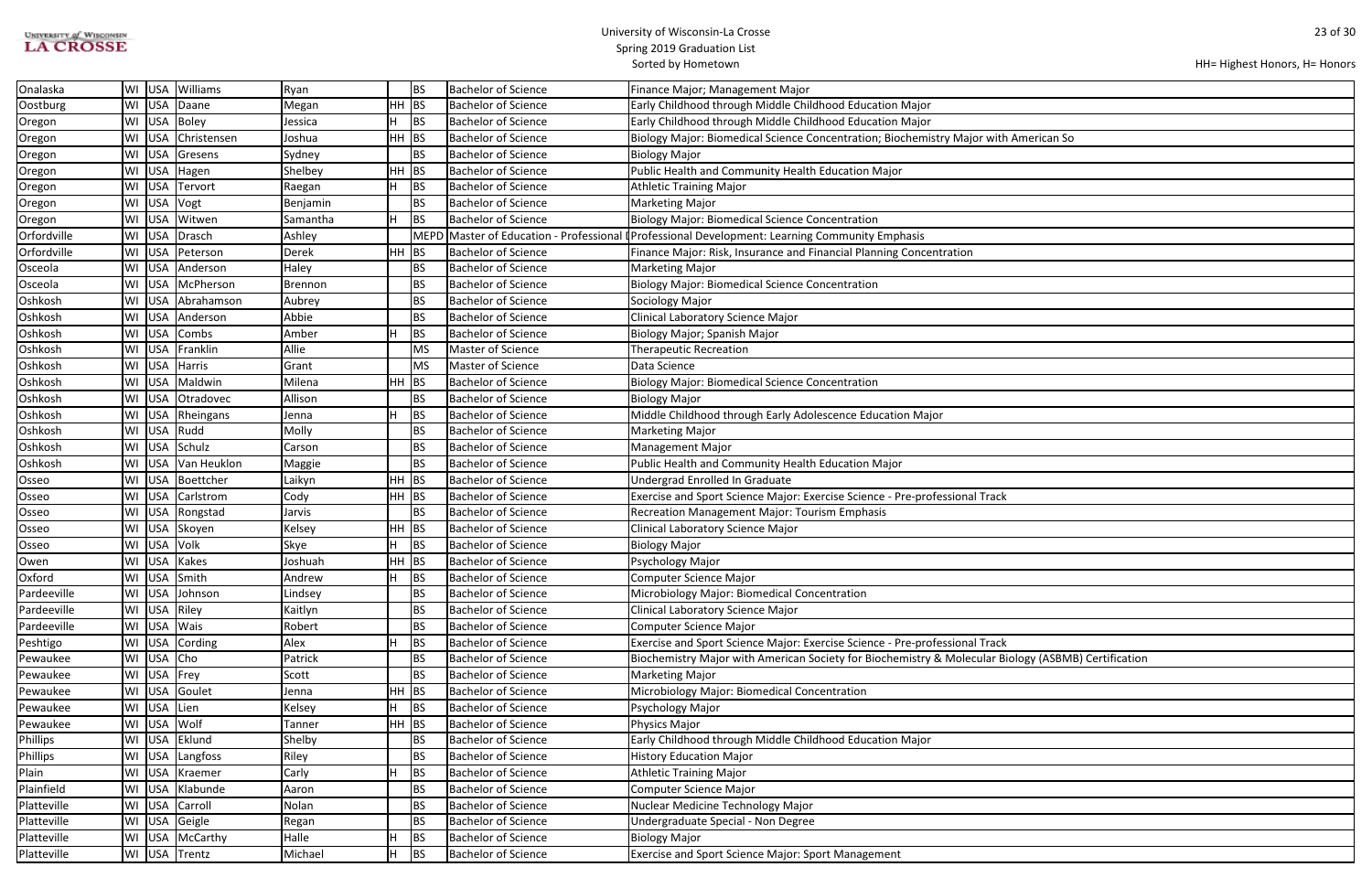| <b>UNIVERSITY of WISCONSIN</b> |  |
|--------------------------------|--|
| <b>LA CROSSE</b>               |  |

```
HH= Highest Honors, H= Honors
```

| Platteville             | WI | <b>USA</b>    | White            | Madelyn       |           | BS         | <b>Bachelor of Science</b>  | Psychology Major                                                            |
|-------------------------|----|---------------|------------------|---------------|-----------|------------|-----------------------------|-----------------------------------------------------------------------------|
| <b>Pleasant Prairie</b> | WI | USA           | Field            | Michael       |           | BA         | Bachelor of Arts            | <b>Communication Studies Major: Broadcast and Digital Media Emphasis</b>    |
| <b>Pleasant Prairie</b> | WI | <b>USA</b>    | Hettrick         | Margaret      | н         | BA         | Bachelor of Arts            | English Major: Writing and Rhetoric Emphasis; Art Major                     |
| <b>Pleasant Prairie</b> | WI | USA           | Hilderbrand      | Nicholas      |           | BS         | <b>Bachelor of Science</b>  | <b>Management Major</b>                                                     |
| <b>Pleasant Prairie</b> | WI | USA           | Maegaard         | Mitchell      |           | BS         | <b>Bachelor of Science</b>  | <b>Statistics Major: Actuarial Science Concentration</b>                    |
| <b>Pleasant Prairie</b> | WI | <b>USA</b>    | Murray           | Cullen        | н         | BS         | <b>Bachelor of Science</b>  | Exercise and Sport Science Major: Exercise Science - Pre-professional Track |
| Plover                  | WI | <b>USA</b>    | Barnes           | Jonathan      | н         | BS         | <b>Bachelor of Science</b>  | Accountancy Major                                                           |
| Plover                  | WI | <b>USA</b>    | Danielski        | Jordan        |           | BS         | <b>Bachelor of Science</b>  | Early Childhood through Middle Childhood Education Major                    |
| Plover                  | WI | <b>USA</b>    | Haas             | Austin        | HH        | BS         | <b>Bachelor of Science</b>  | Psychology Major                                                            |
| Plover                  | WI | <b>USA</b>    | Mancl            | Zach          | н         | BS         | <b>Bachelor of Science</b>  | <b>Biology Major</b>                                                        |
| Plover                  | WI | <b>USA</b>    | McGreaham        | Rachel        | <b>HH</b> | BS         | <b>Bachelor of Science</b>  | Communication Studies Major: Broadcast and Digital Media Emphasis           |
| Plover                  | WI | <b>USA</b>    | Thomas           | Paige         |           | BS         | <b>Bachelor of Science</b>  | <b>Biology Major</b>                                                        |
| Plymouth                | WI | <b>USA</b>    | Aukerman         | Kathryn       | н         | BS         | <b>Bachelor of Science</b>  | Psychology Major                                                            |
| Plymouth                | WI | <b>USA</b>    | Gambrell         | Zachary       | н         | BS         | <b>Bachelor of Science</b>  | Exercise and Sport Science Major: Exercise Science - Pre-professional Track |
| Plymouth                | WI | <b>USA</b>    | Grapentine       | <b>Brady</b>  | HH        | <b>BS</b>  | <b>Bachelor of Science</b>  | Philosophy Major                                                            |
| Plymouth                | WI | <b>USA</b>    | Heginbottom      | Madison       | н         | BA         | Bachelor of Arts            | Communication Studies Major: Broadcast and Digital Media Emphasis           |
| Plymouth                | WI | <b>USA</b>    | Karczewski       | Cole          | н         | BS         | <b>Bachelor of Science</b>  | <b>Finance Major</b>                                                        |
| Plymouth                | WI | <b>USA</b>    | Oostdyk          | Melanie       |           | DPT        | Doctor of Physical Therapy  | Physical Therapy                                                            |
| Plymouth                | WI | <b>USA</b>    | Paese            | Sarah         | н         | BS         | <b>Bachelor of Science</b>  | <b>Biology Major: Environmental Science Concentration</b>                   |
| Plymouth                | WI | <b>USA</b>    | Scherer          | Cailin        | н         | BS         | <b>Bachelor of Science</b>  | Middle Childhood through Early Adolescence Education Major                  |
| Port Washington         | WI | USA           | Becker           | Abigail       | н         | BA         | Bachelor of Arts            | <b>English Major: Writing and Rhetoric Emphasis</b>                         |
| Port Washington         | WI | <b>USA</b>    | Knowski          | Thomas        |           | BS         | <b>Bachelor of Science</b>  | <b>Biology Major</b>                                                        |
| Portage                 | WI | <b>USA</b>    | Anderson         | Laurens       |           | BS         | <b>Bachelor of Science</b>  | <b>Finance Major</b>                                                        |
| Portage                 | WI | <b>USA</b>    | <b>Harkins</b>   | Elizabeth     |           | BS         | <b>Bachelor of Science</b>  | <b>Marketing Major</b>                                                      |
| Portage                 | WI | <b>USA</b>    | Miles            | Jenna         |           | BA         | <b>Bachelor of Arts</b>     | Spanish Major                                                               |
| Portage                 | WI | <b>USA</b>    | <b>Nichols</b>   | Kaitlyn       |           | BS         | <b>Bachelor of Science</b>  | Biology Major; Sociology Major                                              |
| Poynette                | WI | <b>USA</b>    | Blochwitz        | Jordan        |           | BS         | <b>Bachelor of Science</b>  | <b>Biology Major: Biomedical Science Concentration</b>                      |
| Prairie du Chien        | WI | <b>USA</b>    | Fischer          | Hali          |           | BS         | <b>Bachelor of Science</b>  | Exercise and Sport Science Major: Physical Education                        |
| Prairie du Chien        | WI | USA           | Linder           | Jacob         |           | BS         | <b>Bachelor of Science</b>  | Marketing Major                                                             |
| Prairie du Chien        |    | WI USA        | Tippery          | Rachel        | HH        | BS         | <b>Bachelor of Science</b>  | <b>Mathematics Education Major</b>                                          |
| Prairie du Chien        |    |               | WI USA Wasechek  | Alex          |           | BS         | <b>Bachelor of Science</b>  | Exercise and Sport Science Major: Exercise Science - Fitness Track          |
| Prairie du Chien        | WI | <b>USA</b>    | Yager            | Timothy       |           | BS         | <b>Bachelor of Science</b>  | Physics Major                                                               |
| Prairie du Sac          | WI | USA           | Chrisler         | Mikayla       | н         | BS         | <b>Bachelor of Science</b>  | Middle Childhood through Early Adolescence Education Major                  |
| Prairie du Sac          | WI | <b>USA</b>    | Larson           | <b>Breana</b> |           | BS         | <b>Bachelor of Science</b>  | <b>Marketing Major</b>                                                      |
| Prairie du Sac          | WI | USA           | McCoy            | Kali          |           | BS         | <b>Bachelor of Science</b>  | <b>Therapeutic Recreation Major</b>                                         |
| Prairie du Sac          | WI | USA           | Reinke           | Julia         |           | BS         | <b>Bachelor of Science</b>  | Early Childhood through Middle Childhood Education Major                    |
| Prescott                | WI | <b>USA</b>    | Garvey           | <b>Myles</b>  |           | BS         | <b>Bachelor of Science</b>  | <b>Communication Studies Major: Broadcast and Digital Media Emphasis</b>    |
| Prescott                | WI |               | USA Hoopingarner | Sam           |           | BS         | <b>Bachelor of Science</b>  | Economics Major; Finance Major                                              |
| Prescott                | WI | <b>USA</b>    | Shirley          | Rebecca       |           | BS         | <b>Bachelor of Science</b>  | Public Health and Community Health Education Major                          |
| Princeton               | WI | <b>USA</b>    | Smith            | Chloe         |           | BS         | <b>Bachelor of Science</b>  | Psychology Major                                                            |
| Pulaski                 | WI | <b>USA</b>    | Figlinski        | Austin        |           | BS         | <b>Bachelor of Science</b>  | <b>Finance Major</b>                                                        |
| Pulaski                 | WI | <b>USA</b>    | Karcz            | Katelyn       |           | BS         | <b>Bachelor of Science</b>  | <b>Finance Major</b>                                                        |
| Racine                  | WI |               | USA Asiyanbi     | Hannah        |           | BS         | <b>Bachelor of Science</b>  | Mathematics Education Major                                                 |
| Racine                  | WI |               | USA   Brouillard | Matthew       |           | BS         | <b>Bachelor of Science</b>  | Clinical Laboratory Science Major                                           |
| Racine                  | WI | <b>USA</b>    | Clope            | Hayley        |           | BS         | <b>Bachelor of Science</b>  | <b>Statistics Major: Actuarial Science Concentration</b>                    |
| Racine                  | WI | <b>USA</b>    | Flynn            | Katelyn       |           | <b>EDS</b> | <b>Education Specialist</b> | <b>School Psychology</b>                                                    |
| Racine                  | WI | <b>USA</b>    | Franitza         | Mary          | HH.       | BA         | Bachelor of Arts            | Spanish Major; Women's Studies Major                                        |
| Racine                  |    | WI USA Gillis |                  | Caleb         |           | BS         | <b>Bachelor of Science</b>  | Accountancy Major                                                           |
|                         |    |               |                  |               |           |            |                             |                                                                             |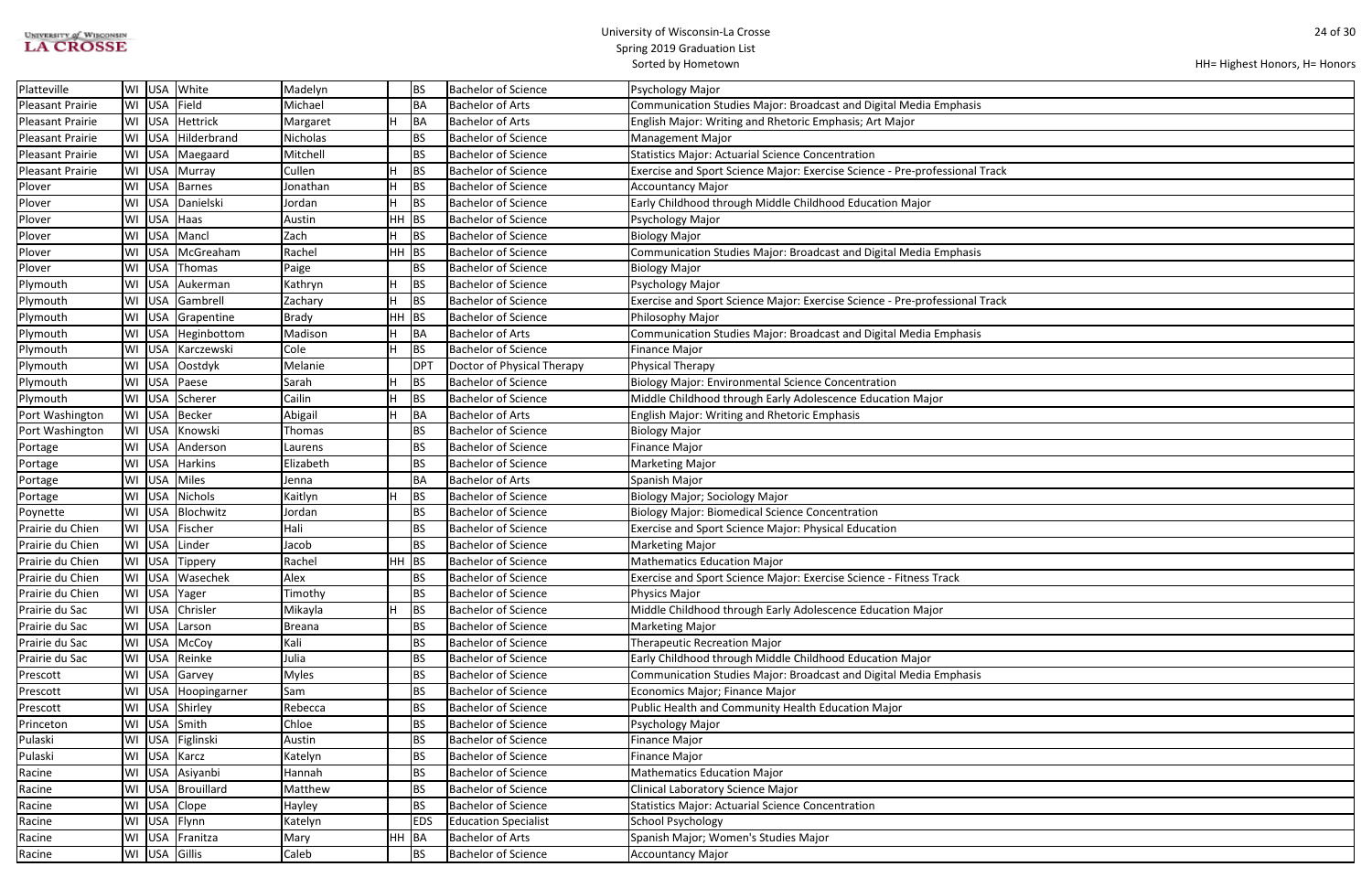| <b>UNIVERSITY of WISCONSIN</b> |
|--------------------------------|
| <b>LA CROSSE</b>               |

### University of Wisconsin-La Crosse Spring 2019 Graduation List

| HH= Highest Honors, H= Honors |  |  |  |
|-------------------------------|--|--|--|
|-------------------------------|--|--|--|

| ation Emphasis |  |
|----------------|--|
|                |  |
|                |  |
|                |  |
| lajor          |  |
|                |  |
|                |  |
|                |  |
|                |  |
|                |  |
|                |  |
|                |  |
|                |  |
|                |  |
|                |  |
|                |  |
|                |  |
|                |  |
|                |  |
|                |  |
|                |  |
|                |  |
|                |  |
|                |  |
|                |  |
|                |  |
|                |  |
|                |  |
|                |  |
|                |  |
|                |  |
|                |  |
|                |  |
|                |  |
|                |  |
|                |  |
|                |  |
|                |  |
|                |  |
|                |  |
|                |  |

|                        |        |                     |               |         |                 |                                         | Sorted by Hometown                                                                             |
|------------------------|--------|---------------------|---------------|---------|-----------------|-----------------------------------------|------------------------------------------------------------------------------------------------|
| Racine                 | WI USA | Iwinski             | Ashley        |         | BS              | <b>Bachelor of Science</b>              | Finance Major                                                                                  |
| Racine                 | WI USA | Kienzle             | Rebekah       |         | BA              | <b>Bachelor of Arts</b>                 | Art Major; Psychology Major                                                                    |
| Racine                 | WI USA | Patel               | Sarth         |         | BS              | <b>Bachelor of Science</b>              | <b>Biology Major</b>                                                                           |
| Racine                 | WI USA | <b>Tezak Bart</b>   | Hannah        |         | <b>BS</b>       | <b>Bachelor of Science</b>              | Psychology Major                                                                               |
| Racine                 | WI USA | Welch               | Daniel        |         | BS              | <b>Bachelor of Science</b>              | Marketing Major                                                                                |
| Reedsburg              | WI USA | Baker               | Courtney      |         | BS              | <b>Bachelor of Science</b>              | <b>Biology Major: Environmental Science Concentration</b>                                      |
| Reedsburg              | WI USA | Dregney             | Tyler         | HH BS   |                 | Bachelor of Science                     | <b>Exercise and Sport Science Major: Physical Education</b>                                    |
| Reedsburg              | WI USA | Jarog               | Timothy       |         | <b>BS</b>       | <b>Bachelor of Science</b>              | Economics Major                                                                                |
| Reedsburg              | WI USA | McMillen            | Allie         |         | <b>MEPD</b>     |                                         | Master of Education - Professional (Professional Development: Learning Community Emphasis      |
| Reedsburg              | WI USA | Schultz             | Eric          |         | <b>BS</b>       | Bachelor of Science                     | Music Major: Performance Emphasis                                                              |
| Reedsburg              | WI USA | Screnock            | Matthew       |         | <b>BS</b>       | <b>Bachelor of Science</b>              | Music Major: Performance Emphasis                                                              |
| Reedsburg              | WI USA | Steinhauer          | Natalie       |         | BA              | <b>Bachelor of Arts</b>                 | Communication Studies Major: Organizational and Professional Communication Emphasis            |
| Rewey                  | WI USA | McCracken           | Kaycie        |         | DP <sub>1</sub> | Doctor of Physical Therapy              | Physical Therapy                                                                               |
| Rewey                  | WI USA | Stanton             | <b>Brea</b>   | $HH$ BS |                 | <b>Bachelor of Science</b>              | <b>Athletic Training Major</b>                                                                 |
| Rhinelander            | WI USA | Hurlburt            | Joseph        |         | BS              | <b>Bachelor of Science</b>              | Psychology Major                                                                               |
| Rhinelander            | WI USA | Krueger             | Sara          | $HH$ BS |                 | <b>Bachelor of Science</b>              | Social Studies Education Major (Broad Field Option A); History Education Major                 |
| Rhinelander            |        | WI USA Reed-Thorsen | Marcus        |         | BS              | <b>Bachelor of Science</b>              | Philosophy Major                                                                               |
| Rhinelander            | WI USA | Thorsen             | Tyler         |         | DP <sub>1</sub> | Doctor of Physical Therapy              | Physical Therapy                                                                               |
| <b>Rice Lake</b>       | WI USA | Anderson            | Gavin         |         | <b>BS</b>       | Bachelor of Science                     | Middle Childhood through Early Adolescence Education Major                                     |
| <b>Rice Lake</b>       | WI USA | Bennett             | Tyler         |         | <b>BS</b>       | <b>Bachelor of Science</b>              | Psychology Major                                                                               |
| Rice Lake              | WI USA | Demers              | Tia           | $HH$ BS |                 | <b>Bachelor of Science</b>              | <b>Biology Major: Biomedical Science Concentration</b>                                         |
| <b>Rice Lake</b>       | WI USA | Stellpflug          | Megan         |         | DP <sub>1</sub> | Doctor of Physical Therapy              | Physical Therapy                                                                               |
| Richfield              | WI USA | Sawdey              | Samuel        |         | <b>BS</b>       | <b>Bachelor of Science</b>              | <b>Exercise and Sport Science Major: Physical Education</b>                                    |
| Richfield              | WI USA | Suprenand           | Kyle          |         |                 | MEPD Master of Education - Professional | <b>I</b> Professional Development: Learning Community Emphasis                                 |
| Richfield              | WI USA | Suprenand           | Laura         |         |                 |                                         | MEPD Master of Education - Professional (Professional Development: Learning Community Emphasis |
| <b>Richland Center</b> | WI USA | Peckham             | John          |         | <b>BS</b>       | <b>Bachelor of Science</b>              | Marketing Major; Music Major: Performance Emphasis                                             |
| Rio                    | WI USA | Valencia            | Corina        |         | <b>BS</b>       | <b>Bachelor of Science</b>              | Microbiology Major: Biomedical Concentration                                                   |
| Ripon                  | WI USA | <b>Oakes</b>        | <b>Brooke</b> |         | <b>BS</b>       | <b>Bachelor of Science</b>              | Marketing Major                                                                                |
| <b>River Falls</b>     |        | WI USA Bjork        | Frankie       |         | BS              | <b>Bachelor of Science</b>              | History Major: World History Emphasis                                                          |
| <b>River Falls</b>     |        | WI USA Drewiske     | Katherine     | HH BS   |                 | <b>Bachelor of Science</b>              | Public Health and Community Health Education Major                                             |
| <b>River Falls</b>     | WI USA | Friede              | Kallie        |         |                 | MSED Master of Science in Education     | Student Affairs Administration in Higher Education                                             |
| <b>River Falls</b>     | WI USA | Stern               | Sarah         |         | DPT             | Doctor of Physical Therapy              | Physical Therapy                                                                               |
| <b>River Falls</b>     | WI USA | Witt                | James         |         | <b>BS</b>       | <b>Bachelor of Science</b>              | <b>Exercise and Sport Science Major: Sport Management</b>                                      |
| <b>River Falls</b>     | WI USA | Xiong               | Ntxhee        |         |                 | MSED Master of Science in Education     | Student Affairs Administration in Higher Education                                             |
| Roberts                | WI USA | Scott               | Ella          |         | <b>BS</b>       | <b>Bachelor of Science</b>              | Exercise and Sport Science Major: Exercise Science - Pre-professional Track                    |
| Rubicon                | WI USA | Lindemann           | Courtney      |         | BS              | <b>Bachelor of Science</b>              | <b>Therapeutic Recreation Major</b>                                                            |
| Salem                  | WI USA | Grimm               | Noah          |         | <b>BA</b>       | <b>Bachelor of Arts</b>                 | Sociology Major                                                                                |
| Sauk City              | WI USA | Breunig             | Kelsey        | $HH$ BS |                 | Bachelor of Science                     | Marketing Major; Management Major                                                              |
| Sauk City              | WI USA | Chrisler            | Logan         |         | BS              | <b>Bachelor of Science</b>              | <b>Information Systems Major</b>                                                               |
| Sauk City              | WI USA | Kohlbeck            | Kelsey        |         | <b>EDS</b>      | <b>Education Specialist</b>             | School Psychology                                                                              |
| Saukville              | WI USA | Neitzel             | Cierra        |         | BS              | <b>Bachelor of Science</b>              | Recreation Management Major: Community-Based Recreation Emphasis                               |
| Seymour                | WI USA | Scheurer            | Leslie        |         | BS              | <b>Bachelor of Science</b>              | Chemistry Major: ACS Certification                                                             |
| Seymour                | WI USA | Shavlik             | Ryan          |         | BS              | <b>Bachelor of Science</b>              | Accountancy Major                                                                              |
| Shawano                | WI USA | McFarlane           | Erin          |         | MS              | Master of Science                       | <b>Exercise and Sport Science: Human Performance</b>                                           |
| Shawano                | WI USA | Schwecke            | Holly         |         | <b>BS</b>       | <b>Bachelor of Science</b>              | Exercise and Sport Science Major: Exercise Science - Fitness Track                             |
| Sheboygan              | WI USA | Darling             | Claire        | $HH$ BS |                 | <b>Bachelor of Science</b>              | <b>Therapeutic Recreation Major</b>                                                            |
| Sheboygan              | WI USA | Hetzel              | Keri          |         | BS              | <b>Bachelor of Science</b>              | Middle Childhood through Early Adolescence Education Major                                     |
| Sheboygan              |        | WI USA Schoessow    | Robyn         | H       | <b>BS</b>       | <b>Bachelor of Science</b>              | Middle Childhood through Early Adolescence Education Major                                     |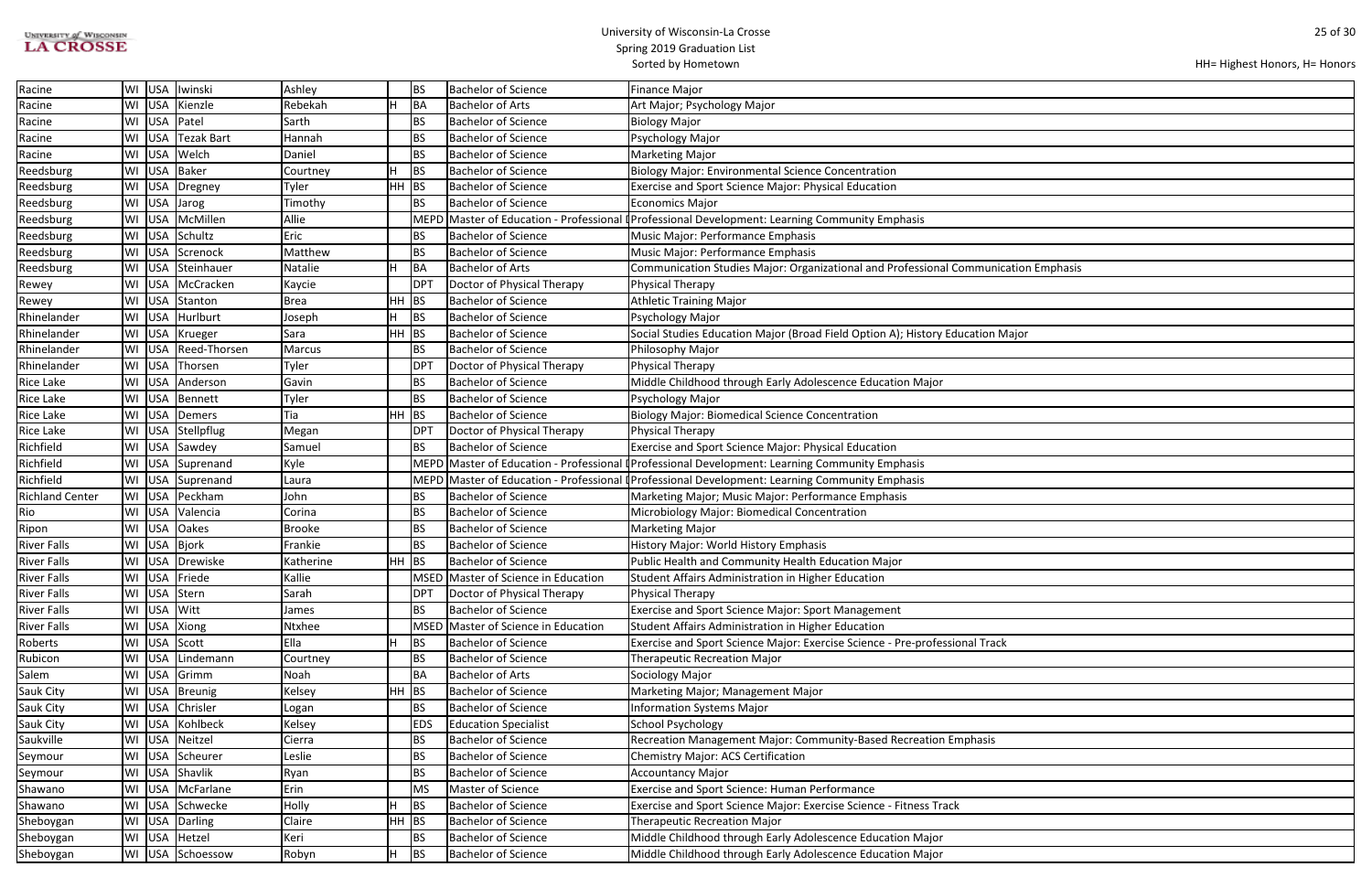| <b>UNIVERSITY of WISCONSIN</b> |  |
|--------------------------------|--|
| <b>LA CROSSE</b>               |  |

HH= Highest Honors, H= Honors

| mphasis                   |
|---------------------------|
|                           |
|                           |
|                           |
|                           |
|                           |
|                           |
|                           |
|                           |
|                           |
|                           |
|                           |
|                           |
|                           |
|                           |
|                           |
|                           |
| nology Major              |
|                           |
|                           |
| (ASBMB) Certification     |
| (ASBMB) Certification     |
|                           |
|                           |
|                           |
|                           |
|                           |
|                           |
|                           |
|                           |
| ; Political Science Major |
|                           |
|                           |
|                           |
|                           |
| mphasis                   |
|                           |
|                           |
|                           |
|                           |
|                           |
|                           |
|                           |
|                           |
|                           |

| Sheboygan Falls      |                  | WI USA England      | Jacqueline      | BA          | Bachelor of Arts               | Communication Studies Major: Organizational and Professional Communication Emphasis                        |
|----------------------|------------------|---------------------|-----------------|-------------|--------------------------------|------------------------------------------------------------------------------------------------------------|
| Sheboygan Falls      |                  | WI USA Ertman       | <b>Bryce</b>    | $HH$ BS     | <b>Bachelor of Science</b>     | Exercise and Sport Science Major: Exercise Science - Pre-professional Track                                |
| Sheboygan Falls      | WI USA Heili     |                     | H.<br>Nathaniel | <b>BS</b>   | <b>Bachelor of Science</b>     | <b>Biology Major: Environmental Science Concentration</b>                                                  |
| Sheboygan Falls      | WI USA           | Hicks               | Jeffrey         | <b>BS</b>   | <b>Bachelor of Science</b>     | <b>History Major: Regional Emphasis</b>                                                                    |
| Sherwood             |                  | WI USA Wold         | Rachael         | DP          | Doctor of Physical Therapy     | <b>Physical Therapy</b>                                                                                    |
| Shiocton             | USA<br>WI        | Schultz             | <b>Travis</b>   | <b>BS</b>   | <b>Bachelor of Science</b>     | Clinical Laboratory Science Major                                                                          |
| Silver Lake          |                  | WI USA Schilz       | Morgan          | <b>EDS</b>  | <b>Education Specialist</b>    | <b>School Psychology</b>                                                                                   |
| Silver Lake          |                  | WI USA Van Kampen   | Nicholas        | <b>BS</b>   | <b>Bachelor of Science</b>     | <b>Finance Major</b>                                                                                       |
| Sobieski             | USA<br>WI        | Smith               | Zach            | $HH$ BS     | <b>Bachelor of Science</b>     | Exercise and Sport Science Major: Exercise Science - Fitness Track                                         |
| Somerset             |                  | WI USA Seibel       | Carley          | DP          | Doctor of Physical Therapy     | Physical Therapy                                                                                           |
| South Milwaukee      | WI USA           | Jozefacki           | Jordan          | <b>MSED</b> | Master of Science in Education | <b>School Psychology</b>                                                                                   |
| Sparta               |                  | WI USA Brandt       | Н<br>Jahni      | <b>BS</b>   | Bachelor of Science            | <b>Biology Major: Aquatic Science Concentration</b>                                                        |
| Sparta               |                  | WI   USA   DeMaris  | Regan           | HH BS       | <b>Bachelor of Science</b>     | <b>Biology Major: Biomedical Science Concentration</b>                                                     |
| Sparta               |                  | WI USA Hebior       | Lindsey         |             |                                | MEPD Master of Education - Professional <sup>[</sup> Professional Development: Learning Community Emphasis |
| <b>Spring Green</b>  |                  | WI USA Jacobson     | Н<br>Jenna      | <b>BS</b>   | <b>Bachelor of Science</b>     | <b>Biology Major</b>                                                                                       |
| <b>Spring Valley</b> |                  | WI USA Quinn        | Cassandra<br>н  | <b>BS</b>   | Bachelor of Science            | Mathematics Major: Applied Emphasis                                                                        |
| <b>Spring Valley</b> |                  | WI USA Schneider    | Remington       | <b>BS</b>   | <b>Bachelor of Science</b>     | <b>Chemistry Major: ACS Certification</b>                                                                  |
| Stanley              | WI USA           | Fitzsimmons         | Alec            | <b>MPH</b>  | Master of Public Health        | Community Health Education: Public Health                                                                  |
| <b>Stevens Point</b> | <b>USA</b><br>WI | Clemens             | Jamie           | <b>BS</b>   | <b>Bachelor of Science</b>     | Exercise and Sport Science Major: Exercise Science - Pre-professional Track; Psychology Major              |
| <b>Stevens Point</b> | USA<br>WI        | Muetzelburg         | Charlotte       | <b>BS</b>   | <b>Bachelor of Science</b>     | <b>Management Major</b>                                                                                    |
| <b>Stevens Point</b> |                  | WI USA Simkowski    | Jerney          | <b>BS</b>   | <b>Bachelor of Science</b>     | Middle Childhood through Early Adolescence Education Major                                                 |
| <b>Stevens Point</b> |                  | WI USA Sorenson     | Justin          | <b>BS</b>   | <b>Bachelor of Science</b>     | Biochemistry Major with American Society for Biochemistry & Molecular Biology (ASBMB) Certification        |
| <b>Stevens Point</b> | WI USA           | Van Helden          | Sean            | <b>BS</b>   | <b>Bachelor of Science</b>     | Biochemistry Major with American Society for Biochemistry & Molecular Biology (ASBMB) Certification        |
| Stoddard             |                  | WI USA Walls        | Jessica         | <b>BS</b>   | <b>Bachelor of Science</b>     | <b>Biology Major: Biomedical Science Concentration</b>                                                     |
| Stoughton            | USA<br>WI        | Despins             | Marissa         | <b>BS</b>   | <b>Bachelor of Science</b>     | <b>Biology Major: Environmental Science Concentration</b>                                                  |
| Stoughton            | WI               | USA Fryer           | Adam            | BS          | <b>Bachelor of Science</b>     | <b>Marketing Major</b>                                                                                     |
| Stoughton            |                  | WI USA Posick       | Hannah          | BA          | Bachelor of Arts               | Sociology Major                                                                                            |
| Stoughton            |                  | WI USA Read         | Keaton          | $HH$ BS     | <b>Bachelor of Science</b>     | Microbiology Major: Biomedical Concentration                                                               |
| Stratford            |                  | WI USA   Bargender  | н<br>Michael    | <b>BS</b>   | <b>Bachelor of Science</b>     | <b>Mathematics Education Major</b>                                                                         |
| Stratford            |                  | WI USA Bornbach     | Kellen<br>H     | <b>BS</b>   | <b>Bachelor of Science</b>     | Exercise and Sport Science Major: Exercise Science - Fitness Track                                         |
| Stratford            |                  | WI USA Cepress      | Marissa         | $HH$ BS     | Bachelor of Science            | <b>Biology Major: Biomedical Science Concentration</b>                                                     |
| Stratford            |                  | WI USA Dietel       | н<br>Victoria   | BS          | <b>Bachelor of Science</b>     | Communication Studies Major: Advocacy and Communication Criticism Emphasis; Political Science Major        |
| Stratford            |                  | WI USA Hofmann      | н<br>Alexis     | BS          | <b>Bachelor of Science</b>     | Psychology Major                                                                                           |
| Stratford            |                  | WI USA Zuelke       | Jacob           | <b>BS</b>   | <b>Bachelor of Science</b>     | <b>Biology Major: Biomedical Science Concentration</b>                                                     |
| Strum                |                  | WI USA Everson      | Gage            | BS          | <b>Bachelor of Science</b>     | <b>Management Major</b>                                                                                    |
| <b>Sturgeon Bay</b>  |                  | WI USA Bicoy        | Danielle        | <b>BS</b>   | <b>Bachelor of Science</b>     | <b>Mathematics Education Major</b>                                                                         |
| Sturgeon Bay         |                  | WI USA Bumgardner   | Trey            | BS          | <b>Bachelor of Science</b>     | Exercise and Sport Science Major: Sport Management                                                         |
| Suamico              | WI               | USA   Warner        | Morgan          | BA          | Bachelor of Arts               | Communication Studies Major: Organizational and Professional Communication Emphasis                        |
| Sullivan             |                  | WI USA Wangerin     | Hannah          | BS          | Bachelor of Science            | <b>Finance Major</b>                                                                                       |
| Sun Prairie          |                  | WI USA Anderson     | Nicholas        | <b>BS</b>   | <b>Bachelor of Science</b>     | Psychology Major                                                                                           |
| <b>Sun Prairie</b>   |                  | WI USA Fowler       | Mercedes        | <b>BA</b>   | <b>Bachelor of Arts</b>        | Art Major                                                                                                  |
| <b>Sun Prairie</b>   | WI USA           | Freeman             | Malik           | BA          | Bachelor of Arts               | <b>Political Science Major</b>                                                                             |
| <b>Sun Prairie</b>   |                  | WI   USA   Hamilton | Drew            | <b>BS</b>   | <b>Bachelor of Science</b>     | Finance Major; Economics Major                                                                             |
| <b>Sun Prairie</b>   | WI               | USA Henry           | Cassandra<br>Н  | BS          | <b>Bachelor of Science</b>     | Psychology Major                                                                                           |
| Sun Prairie          | WI               | USA Johnson         | <b>Bradley</b>  | HH BS       | <b>Bachelor of Science</b>     | Statistics Major: Actuarial Science Concentration; Economics Major                                         |
| <b>Sun Prairie</b>   |                  | WI USA Klusmeyer    | Nicholas        | BS          | <b>Bachelor of Science</b>     | Physics Major                                                                                              |
| Sun Prairie          | WI               | USA Marchese        | Michael         | <b>BS</b>   | <b>Bachelor of Science</b>     | Finance Major                                                                                              |
| <b>Sun Prairie</b>   |                  | WI USA Robertson    | Morgan          | <b>BS</b>   | <b>Bachelor of Science</b>     | <b>English Education Major</b>                                                                             |
|                      |                  |                     |                 |             |                                |                                                                                                            |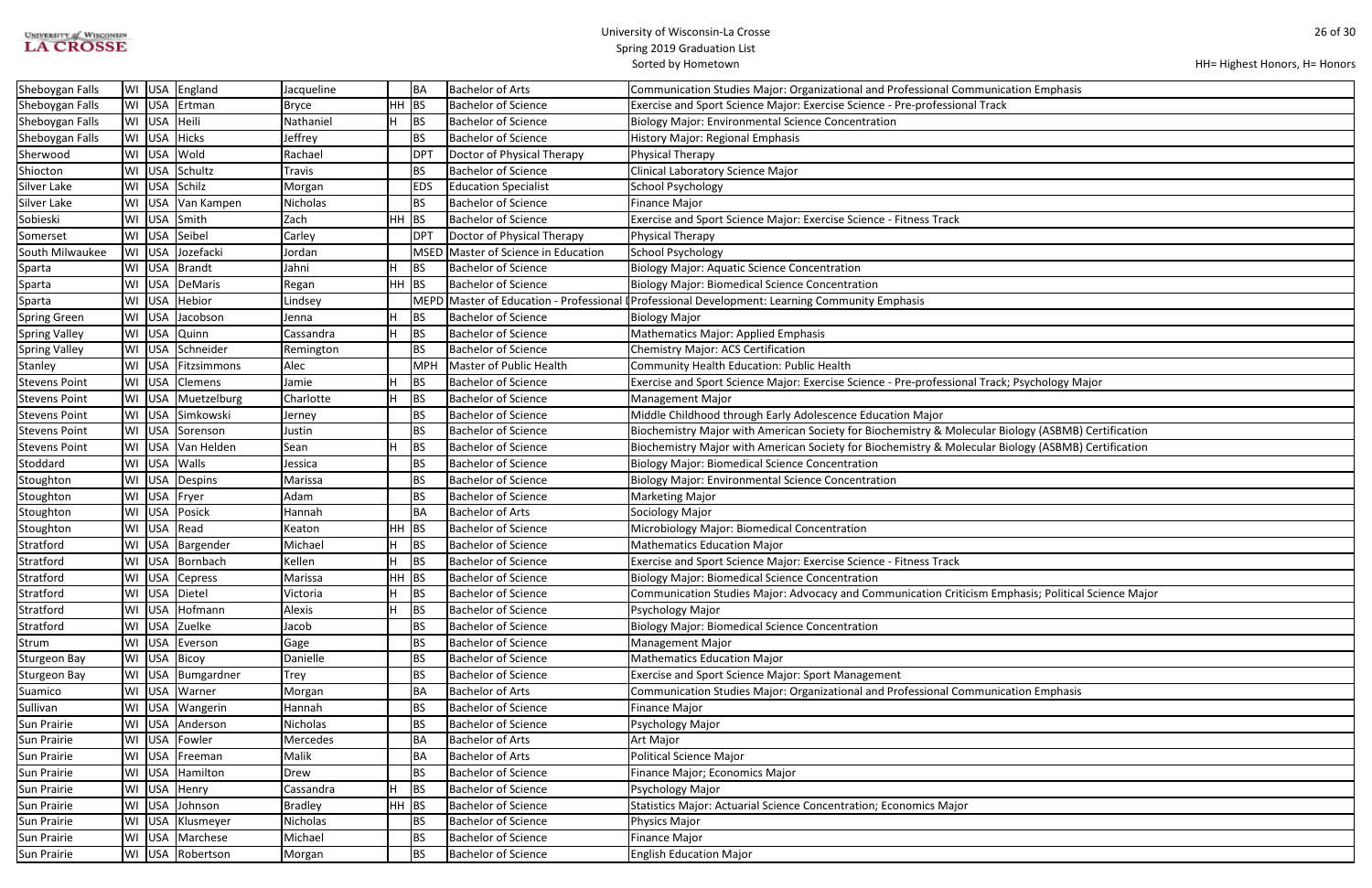| <b>UNIVERSITY of WISCONSIN</b> |  |
|--------------------------------|--|
| <b>LA CROSSE</b>               |  |

| HH= Highest Honors, H= Honors |  |  |  |
|-------------------------------|--|--|--|
|-------------------------------|--|--|--|

| ation Emphasis              |
|-----------------------------|
| ology (ASBMB) Certification |
|                             |
|                             |
|                             |
|                             |
|                             |
|                             |
|                             |
|                             |
|                             |
|                             |
|                             |
|                             |
|                             |
|                             |
| : Organi                    |
|                             |
|                             |
|                             |
|                             |
|                             |
|                             |
|                             |
|                             |
|                             |
|                             |
|                             |
|                             |
|                             |
|                             |
|                             |
|                             |
|                             |
|                             |
|                             |
|                             |
|                             |
|                             |
|                             |
|                             |
|                             |
|                             |
|                             |
|                             |

| Sun Prairie        |    |              | WI USA Rogan      | Devin        |         | BA              | <b>Bachelor of Arts</b>             | Communication Studies Major: Broadcast and Digital Media Emphasis                                   |
|--------------------|----|--------------|-------------------|--------------|---------|-----------------|-------------------------------------|-----------------------------------------------------------------------------------------------------|
| Sun Prairie        |    |              | WI USA Schultz    | Wesley       |         | BS              | <b>Bachelor of Science</b>          | Geography Major: Environmental Science Concentration                                                |
| Sun Prairie        | WI |              | USA Struck        | Rachel       |         |                 |                                     | MEPD Master of Education - Professional (Professional Development: Learning Community Emphasis      |
| Sun Prairie        | WI | <b>USA</b>   | Yoder             | <b>Brett</b> |         | BS              | <b>Bachelor of Science</b>          | <b>Mathematics Education Major</b>                                                                  |
| Superior           | WI |              | USA Buchanan      | Benjamin     |         | <b>BS</b>       | <b>Bachelor of Science</b>          | <b>Marketing Major</b>                                                                              |
| <b>Sussex</b>      | WI |              | USA Prusak        | Valerie      |         | DP <sub>1</sub> | Doctor of Physical Therapy          | Physical Therapy                                                                                    |
| <b>Sussex</b>      |    |              | WI USA Smith      | Steven       |         | BS              | <b>Bachelor of Science</b>          | <b>Marketing Major</b>                                                                              |
| <b>Sussex</b>      | WI |              | USA Wandsnider    | Rebecca      |         | BS              | <b>Bachelor of Science</b>          | <b>Exercise and Sport Science Major: Physical Education</b>                                         |
| Sussex             | WI |              | USA Wieseckel     | Meghan       |         | <b>BS</b>       | <b>Bachelor of Science</b>          | <b>Marketing Major</b>                                                                              |
| Taylor             | WI |              | USA Samples       | Dakota       |         | <b>BS</b>       | <b>Bachelor of Science</b>          | Physics Major                                                                                       |
| Thiensville        | WI |              | USA Schimpf       | Sarah        |         | BS              | <b>Bachelor of Science</b>          | Communication Studies Major: Organizational and Professional Communication Emphasis                 |
| <b>Three Lakes</b> | WI | USA          | Vaneerd           | Cody         |         | <b>BS</b>       | <b>Bachelor of Science</b>          | Biochemistry Major with American Society for Biochemistry & Molecular Biology (ASBMB) Certification |
| Tigerton           | WI |              | USA Marquardt     | Tyler        |         | <b>BS</b>       | <b>Bachelor of Science</b>          | Biology Major                                                                                       |
| Tomah              |    | WI USA       | Venner            | Jacob        |         | BS              | <b>Bachelor of Science</b>          | Physics Major                                                                                       |
| Tomahawk           | WI |              | USA Nerva         | Nicole       |         | <b>BS</b>       | <b>Bachelor of Science</b>          | Psychology Major                                                                                    |
| Trempealeau        |    |              | WI USA Boland     | Kalli        |         | <b>EDS</b>      | <b>Education Specialist</b>         | <b>School Psychology</b>                                                                            |
| Trempealeau        | WI |              | USA Duffenbach    | Taylor       |         | <b>BS</b>       | <b>Bachelor of Science</b>          | Middle Childhood through Early Adolescence Education Major                                          |
| Trempealeau        |    |              | WI USA Tolvstad   | Cassie       |         | <b>MEPD</b>     |                                     | Master of Education - Professional <i>Professional Development: Learning Community Emphasis</i>     |
| Trevor             |    |              | WI USA Kirsch     | Evan         |         | <b>BS</b>       | <b>Bachelor of Science</b>          | Computer Science Major                                                                              |
| Trevor             | WI |              | USA Loveless      | Cameron      |         | <b>BS</b>       | <b>Bachelor of Science</b>          | Recreation Management Major: Community-Based Recreation Emphasis                                    |
| <b>Turtle Lake</b> |    |              | WI USA Molls      | Maxwell      |         | BS              | <b>Bachelor of Science</b>          | Geography Major: Geographic Information Science Concentration                                       |
| Unity              | WI |              | USA Kaiser        | Laura        | $HH$ BS |                 | <b>Bachelor of Science</b>          | Chemistry Major: ACS Certification; Mathematics Major: Applied Emphasis                             |
| Valders            | WI |              | USA Fenlon        | Forrest      |         | BS              | <b>Bachelor of Science</b>          | <b>Marketing Major</b>                                                                              |
| Verona             | WI | USA          | Auman             | Jacob        |         | BS              | <b>Bachelor of Science</b>          | <b>Biology Major: Biomedical Science Concentration</b>                                              |
| Verona             | WI |              | USA Boles         | Carly        |         | BA              | <b>Bachelor of Arts</b>             | Theatre Arts Major: Performance Emphasis; Communication Studies Major: Organi                       |
| Verona             |    |              | WI USA Burton     | Bethany      |         | BS              | <b>Bachelor of Science</b>          | <b>Management Major</b>                                                                             |
| Verona             | WI |              | USA Frieburg      | Alexandra    |         | BS              | <b>Bachelor of Science</b>          | <b>Marketing Major</b>                                                                              |
| Verona             | WI |              | USA Furniss       | Grant        |         | <b>BS</b>       | <b>Bachelor of Science</b>          | Accountancy Major; Finance Major                                                                    |
| Verona             | WI |              | USA   Ireland     | Harrison     |         | BS              | <b>Bachelor of Science</b>          | Accountancy Major                                                                                   |
| Verona             | WI | USA Jaggi    |                   | Alexa        |         | BS              | <b>Bachelor of Science</b>          | Exercise and Sport Science Major: Exercise Science - Pre-professional Track                         |
| Verona             |    |              | WI USA Kieler     | Tori         |         | <b>DPT</b>      | Doctor of Physical Therapy          | Physical Therapy                                                                                    |
| Verona             |    |              | WI USA Maurer     | Theresa      |         |                 | MSED Master of Science in Education | School Psychology                                                                                   |
| Verona             |    |              | WI USA McGilvray  | Kade         |         | BS              | <b>Bachelor of Science</b>          | Finance Major                                                                                       |
| Verona             |    |              | WI USA Novotny    | Zachary      |         | BS              | <b>Bachelor of Science</b>          | Exercise and Sport Science Major: Exercise Science - Fitness Track                                  |
| Vesper             |    |              | WI USA Dempze     | Bethany      | HH BA   |                 | <b>Bachelor of Arts</b>             | <b>English Major: Writing and Rhetoric Emphasis</b>                                                 |
| Viroqua            |    |              | WI USA Ballweg    | Michelle     |         | <b>BS</b>       | <b>Bachelor of Science</b>          | Art Major                                                                                           |
| Viroqua            |    |              | WI USA Miller     | Justin       |         | BS              | <b>Bachelor of Science</b>          | Geography Major: Geographic Information Science Concentration                                       |
| Viroqua            |    |              | WI USA Oldenburg  | Wesley       |         | <b>BS</b>       | <b>Bachelor of Science</b>          | Physics Major                                                                                       |
| Viroqua            | WI |              | USA Wiltrout      | Madelyn      |         | BS              | <b>Bachelor of Science</b>          | Exercise and Sport Science Major: Exercise Science - Pre-professional Track                         |
| Wales              |    |              | WI USA Smith      | Meghan       |         | <b>BS</b>       | <b>Bachelor of Science</b>          | Middle Childhood through Early Adolescence Education Major                                          |
| Walworth           |    |              | WI USA Lauterbach | Sebastian    |         | BS              | <b>Bachelor of Science</b>          | Exercise and Sport Science Major: Exercise Science - Fitness Track                                  |
| Walworth           |    |              | WI USA Logterman  | Colleen      |         | <b>BA</b>       | <b>Bachelor of Arts</b>             | Psychology Major                                                                                    |
| Washburn           |    |              | WI USA Botka      | Rosalea      | $HH$ BS |                 | <b>Bachelor of Science</b>          | Public Health and Community Health Education Major                                                  |
| Waterford          |    |              | WI USA Haessly    | Justin       |         | <b>BS</b>       | <b>Bachelor of Science</b>          | <b>Marketing Major</b>                                                                              |
| Waterford          |    |              | WI USA Wells      | Alexis       |         | <b>BA</b>       | <b>Bachelor of Arts</b>             | Theatre Arts Major: Stage Management Emphasis                                                       |
| Waterloo           |    | WI USA Klein |                   | David        |         | BS              | <b>Bachelor of Science</b>          | Computer Science Major                                                                              |
| Waterloo           |    |              | WI USA Lincks     | Benjamin     |         | BS              | <b>Bachelor of Science</b>          | Exercise and Sport Science Major: Sport Management                                                  |
| Watertown          |    |              | WI USA Bacchi     | Anthony      |         |                 | MSED Master of Science in Education | School Psychology                                                                                   |
|                    |    |              |                   |              |         |                 |                                     |                                                                                                     |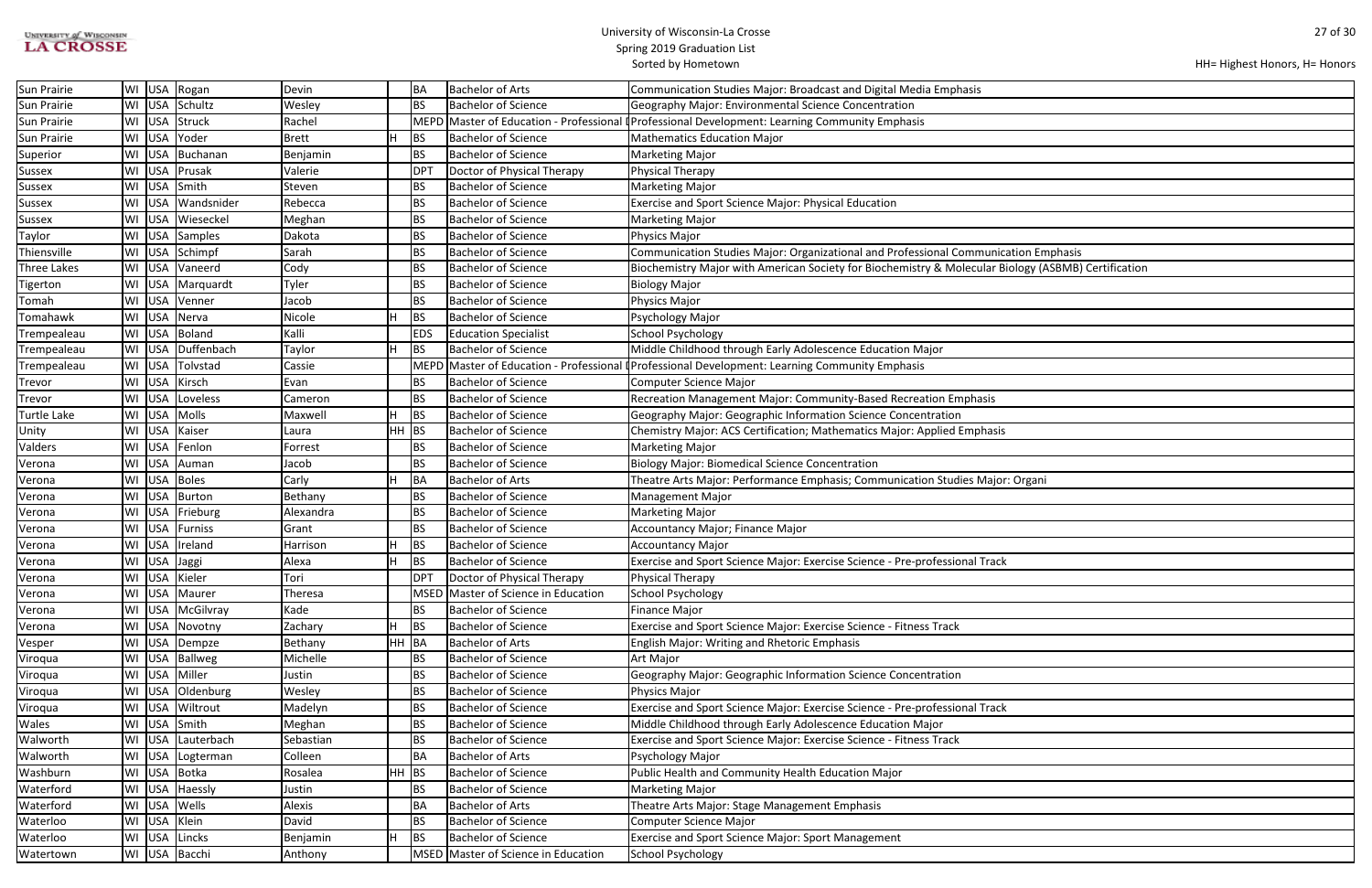| <b>UNIVERSITY of WISCONSIN</b> |  |
|--------------------------------|--|
| <b>LA CROSSE</b>               |  |

#### University of Wisconsin-La Crosse Spring 2019 Graduation List

Sorted by Hometown

```
HH= Highest Honors, H= Honors
```

| Watertown |    | WI USA Burd |                     | Michael         |         | <b>BS</b>   | <b>Bachelor of Science</b>     | Psychology Major                                                                          |
|-----------|----|-------------|---------------------|-----------------|---------|-------------|--------------------------------|-------------------------------------------------------------------------------------------|
| Watertown | WI |             | USA Douglas         | Cassandra       |         | BS          | <b>Bachelor of Science</b>     | <b>Marketing Major</b>                                                                    |
| Watertown | WI |             | USA Gurnee          | Rebecca         | HH      | BS          | <b>Bachelor of Science</b>     | <b>Clinical Laboratory Science Major</b>                                                  |
| Watertown | WI |             | USA Hersh           | Jeremy          |         | <b>BS</b>   | <b>Bachelor of Science</b>     | <b>Political Science Major</b>                                                            |
| Watertown | WI | <b>USA</b>  | LaDew               | Reid            |         | <b>MEPD</b> |                                | Master of Education - Professional (Professional Development: Learning Community Emphasis |
| Watertown | WI | USA Lang    |                     | Keegan          |         | <b>BS</b>   | <b>Bachelor of Science</b>     | <b>Marketing Major</b>                                                                    |
| Waukesha  | WI | <b>USA</b>  | Abrahamson          | Matthew         |         | BS          | <b>Bachelor of Science</b>     | Public Health and Community Health Education Major                                        |
| Waukesha  |    | WI USA      | Dodd                | Julianna        |         | <b>BS</b>   | <b>Bachelor of Science</b>     | Finance Major; Management Major                                                           |
| Waukesha  | WI | USA Gallo   |                     | Rachel          | HH      | BS          | <b>Bachelor of Science</b>     | Marketing Major; Art Major                                                                |
| Waukesha  | WI | <b>USA</b>  | Koshak              | Danielle        |         | <b>BS</b>   | <b>Bachelor of Science</b>     | Sociology Major                                                                           |
| Waukesha  | WI | <b>USA</b>  | Litt                | Rebecca         |         | BS          | <b>Bachelor of Science</b>     | Exercise and Sport Science Major: Exercise Science - Pre-professional Track               |
| Waukesha  | WI | <b>USA</b>  | Mann                | Eric            |         | BS          | <b>Bachelor of Science</b>     | Middle Childhood through Early Adolescence Education Major                                |
| Waukesha  |    | WI USA      | Neidinger           | Rebecca         | н       | <b>BS</b>   | <b>Bachelor of Science</b>     | Early Childhood through Middle Childhood Education Major                                  |
| Waukesha  |    | WI USA      | Paige               | McKenna         |         | <b>BS</b>   | <b>Bachelor of Science</b>     | <b>Biology Major</b>                                                                      |
| Waukesha  | WI |             | USA   Purgill       | Kathryn         |         | BS          | <b>Bachelor of Science</b>     | <b>Athletic Training Major</b>                                                            |
| Waukesha  | WI | USA         | Sabel               | Jenna           |         | BS          | <b>Bachelor of Science</b>     | <b>Marketing Major</b>                                                                    |
| Waukesha  | WI | <b>USA</b>  | Trinh               | Tevin           |         | BS          | <b>Bachelor of Science</b>     | <b>Biology Major</b>                                                                      |
| Waukesha  | WI | <b>USA</b>  | Walters             | Mary            |         | BS          | <b>Bachelor of Science</b>     | Public Health and Community Health Education Major                                        |
| Waukesha  | WI | USA         | Woyahn              | Michael         |         | <b>BS</b>   | <b>Bachelor of Science</b>     | <b>Physics Major</b>                                                                      |
| Waunakee  | WI | <b>USA</b>  | Koopmans            | PJ              |         | <b>BS</b>   | <b>Bachelor of Science</b>     | Exercise and Sport Science Major: Exercise Science - Pre-professional Track               |
| Waunakee  | WI | <b>USA</b>  | Kruser              | Ryan            |         | <b>MSED</b> | Master of Science in Education | <b>School Psychology</b>                                                                  |
| Waunakee  | WI | USA         | Lane                | Connor          |         | <b>BS</b>   | <b>Bachelor of Science</b>     | <b>Biology Major: Environmental Science Concentration</b>                                 |
| Waupaca   | WI | <b>USA</b>  | Lowe                | Marcus          |         | <b>MSE</b>  | Master of Software Engineering | Software Engineering                                                                      |
| Waupaca   | WI | <b>USA</b>  | McCann              | Owen            |         | <b>BS</b>   | <b>Bachelor of Science</b>     | <b>Biology Major</b>                                                                      |
| Waupaca   | WI | <b>USA</b>  | Walkush             | Abby            | HH.     | BA          | <b>Bachelor of Arts</b>        | Communication Studies Major: Interpersonal Communication Emphasis                         |
| Waupun    | WI | <b>USA</b>  | Keach               | McKenna         | $HH$ BS |             | <b>Bachelor of Science</b>     | Psychology Major                                                                          |
| Waupun    | WI | USA         | Miller              | Kaylee          | $HH$ BS |             | <b>Bachelor of Science</b>     | Exercise and Sport Science Major: Exercise Science - Pre-professional Track               |
| Waupun    | WI | <b>USA</b>  | <b>Navis</b>        | Paige           |         | <b>MSED</b> | Master of Science in Education | Student Affairs Administration in Higher Education                                        |
| Waupun    | WI | USA         | White               | Taylor          |         | <b>BS</b>   | <b>Bachelor of Science</b>     | Exercise and Sport Science Major: Exercise Science - Pre-professional Track               |
| Wausau    | WI |             | USA Baine           | Tanner          |         | <b>BS</b>   | <b>Bachelor of Science</b>     | <b>Biology Major</b>                                                                      |
| Wausau    |    |             | WI   USA   Baldwin  | Erin            |         | <b>BA</b>   | <b>Bachelor of Arts</b>        | Sociology Major                                                                           |
| Wausau    |    |             | WI USA Bates        | Michael         |         | <b>BS</b>   | <b>Bachelor of Science</b>     | Physics Major: Applied Physics Emphasis                                                   |
| Wausau    |    |             | WI USA Borta        | Matthew         |         | BS          | <b>Bachelor of Science</b>     | Information Systems Major; Management Major                                               |
| Wausau    |    |             | WI USA Boulanger    | <b>Nicholas</b> |         | <b>BS</b>   | <b>Bachelor of Science</b>     | Exercise and Sport Science Major: Exercise Science - Fitness Track                        |
| Wausau    |    |             | WI USA Decker       | Dalton          |         | <b>BS</b>   | <b>Bachelor of Science</b>     | International Business Major; German Studies Major: Business Conc                         |
| Wausau    |    |             | WI USA Derfus       | Megan           |         | MEPD        |                                | Master of Education - Professional (Professional Development: Learning Community Emphasis |
| Wausau    | WI |             | USA Frederick       | Sydney          |         | <b>BS</b>   | <b>Bachelor of Science</b>     | <b>Biology Major</b>                                                                      |
| Wausau    |    |             | WI   USA   Guenther | Emily           | $HH$ BS |             | <b>Bachelor of Science</b>     | <b>English Education Major</b>                                                            |
| Wausau    |    |             | WI USA Kraimer      | Jake            | H       | <b>BS</b>   | <b>Bachelor of Science</b>     | Economics Major; Finance Major                                                            |
| Wausau    |    |             | WI USA Lenar        | Adam            |         | <b>BS</b>   | <b>Bachelor of Science</b>     | <b>Biology Major</b>                                                                      |
| Wausau    |    |             | WI USA Morice       | Caterina        | Н       | <b>BS</b>   | <b>Bachelor of Science</b>     | <b>Exercise and Sport Science Major: Sport Management</b>                                 |
| Wausau    | WI |             | USA Nelson          | Hayley          |         | BA          | <b>Bachelor of Arts</b>        | Archaeological Studies Major: Cultural Anthropology Emphasis                              |
| Wausau    |    | WI USA Obst |                     | Jacqueline      | H       | BS          | <b>Bachelor of Science</b>     | Art Major                                                                                 |
| Wausau    |    |             | WI USA Olson        | Chelsea         |         | DPT         | Doctor of Physical Therapy     | Physical Therapy                                                                          |
| Wausau    |    |             | WI   USA   Radenz   | Jackson         | н       | <b>BS</b>   | <b>Bachelor of Science</b>     | Geography Major: Geographic Information Science Concentration                             |
| Wausau    |    |             | WI USA Schuessler   | Sophia          |         | BA          | <b>Bachelor of Arts</b>        | German Studies Major                                                                      |
| Wausau    |    |             | WI USA Sitdamlong   | Tommy           |         | BS          | <b>Bachelor of Science</b>     | <b>Computer Science Major</b>                                                             |
| Wausau    |    |             | WI USA Waldvogel    | Travis          |         | <b>BS</b>   | <b>Bachelor of Science</b>     | Computer Science Major                                                                    |
|           |    |             |                     |                 |         |             |                                |                                                                                           |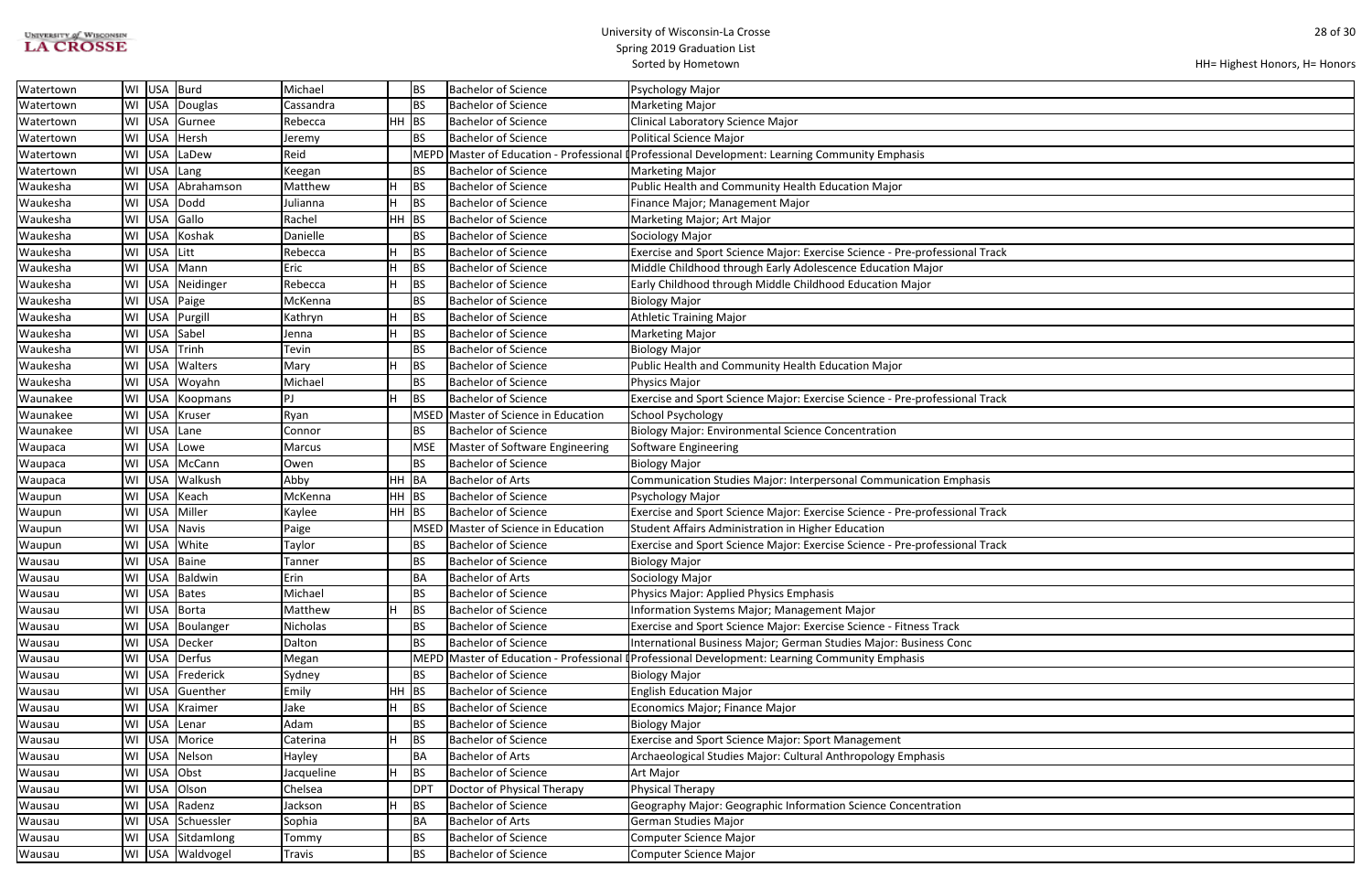| UNIVERSITY of WISCONSIN |  |
|-------------------------|--|
| <b>LA CROSSE</b>        |  |

| HH= Highest Honors, H= Honors |  |  |  |
|-------------------------------|--|--|--|
|-------------------------------|--|--|--|

| ation Emphasis |  |
|----------------|--|
|                |  |
|                |  |
|                |  |
|                |  |
|                |  |
|                |  |
| ation Emphasis |  |
|                |  |
|                |  |
|                |  |
|                |  |
|                |  |
|                |  |
|                |  |
|                |  |
|                |  |
|                |  |
|                |  |
|                |  |
|                |  |
|                |  |
|                |  |
|                |  |
|                |  |
|                |  |
|                |  |
|                |  |
|                |  |
|                |  |
|                |  |
|                |  |
|                |  |
|                |  |
|                |  |
|                |  |
|                |  |
|                |  |
| American So    |  |
|                |  |
|                |  |
|                |  |
|                |  |
|                |  |
|                |  |
|                |  |
|                |  |
|                |  |
|                |  |
|                |  |
|                |  |
|                |  |
|                |  |
|                |  |
|                |  |
|                |  |
|                |  |
|                |  |
|                |  |
|                |  |
|                |  |
|                |  |
|                |  |
|                |  |
|                |  |
|                |  |
|                |  |

| Wautoma           | WI | USA        | Detlor             | Jackie          |         | BS              | <b>Bachelor of Science</b> | <b>Exercise and Sport Science Major: Sport Management</b>                                      |
|-------------------|----|------------|--------------------|-----------------|---------|-----------------|----------------------------|------------------------------------------------------------------------------------------------|
| Wauwatosa         | WI | <b>USA</b> | Geertsen           | Claire          |         | BA              | <b>Bachelor of Arts</b>    | Communication Studies Major: Organizational and Professional Communication Emphasis            |
| Wauwatosa         | WI | <b>USA</b> | Stanke             | Joshua          |         | BS              | <b>Bachelor of Science</b> | Exercise and Sport Science Major: Exercise Science - Fitness Track                             |
| Wauwatosa         | WI | <b>USA</b> | Telderer           | Jackson         |         | BS              | <b>Bachelor of Science</b> | Finance Major: Risk, Insurance and Financial Planning Concentration                            |
| Wauwatosa         | WI | USA        | Veit               | Zachary         |         | <b>BS</b>       | <b>Bachelor of Science</b> | <b>Marketing Major</b>                                                                         |
| Wauzeka           | WI | <b>USA</b> | Kapinus            | Kelsey          |         | <b>BS</b>       | <b>Bachelor of Science</b> | <b>Biology Major: Biomedical Science Concentration</b>                                         |
| <b>West Allis</b> | WI | <b>USA</b> | Fox                | Skylar          | Н       | <b>BS</b>       | <b>Bachelor of Science</b> | Communication Studies Major: Organizational and Professional Communication Emphasis            |
| <b>West Allis</b> | WI | USA        | Gruichich          | Jake            |         | <b>BS</b>       | <b>Bachelor of Science</b> | <b>Biology Major: Biomedical Science Concentration</b>                                         |
| <b>West Allis</b> | WI | <b>USA</b> | Larson             | MacKenzie       |         | BA              | <b>Bachelor of Arts</b>    | Women's Studies Major                                                                          |
| <b>West Allis</b> | WI | <b>USA</b> | Pegarsch           | Nicolette       |         | <b>BS</b>       | <b>Bachelor of Science</b> | Archaeological Studies Major                                                                   |
| <b>West Allis</b> | WI | <b>USA</b> | Suchla             | Cody            |         | <b>BS</b>       | <b>Bachelor of Science</b> | Exercise and Sport Science Major: Exercise Science - Pre-professional Track                    |
| <b>West Bend</b>  | WI | <b>USA</b> | Dricken            | Ciara           |         | <b>BS</b>       | <b>Bachelor of Science</b> | Exercise and Sport Science Major: Exercise Science - Pre-professional Track                    |
| <b>West Bend</b>  | WI | <b>USA</b> | Kapanke            | Kalyn           |         | <b>BS</b>       | <b>Bachelor of Science</b> | <b>English Education Major</b>                                                                 |
| <b>West Bend</b>  | WI | <b>USA</b> | Kasik              | Megan           |         | <b>BS</b>       | <b>Bachelor of Science</b> | <b>Biology Major</b>                                                                           |
| <b>West Bend</b>  | WI | <b>USA</b> | Mathijs            | Louise          | HH BA   |                 | <b>Bachelor of Arts</b>    | Psychology Major; French Major                                                                 |
| <b>West Bend</b>  | WI | USA        | Michels            | Samuel          |         | BS              | <b>Bachelor of Science</b> | <b>Biology Major: Biomedical Science Concentration</b>                                         |
| <b>West Bend</b>  |    | WI USA     | Petitte            | Samantha        |         | <b>MS</b>       | Master of Science          | <b>Therapeutic Recreation</b>                                                                  |
| <b>West Bend</b>  |    |            | WI USA Reimer      | Nicholas        |         | BS              | <b>Bachelor of Science</b> | <b>Biology Major</b>                                                                           |
| <b>West Bend</b>  | WI | USA        | Sauter             | Colin           |         | <b>BS</b>       | <b>Bachelor of Science</b> | <b>CSH Foundation</b>                                                                          |
| <b>West Bend</b>  | WI | <b>USA</b> | Trinkle            | Tabatha         |         | <b>BS</b>       | <b>Bachelor of Science</b> | Psychology Major                                                                               |
| <b>West Bend</b>  | WI | USA        | Weninger           | Samuel          |         | BS              | <b>Bachelor of Science</b> | Recreation Management Major: Generalist Emphasis                                               |
| <b>West Salem</b> | WI |            | USA Anderson       | Michael         |         | <b>BS</b>       | <b>Bachelor of Science</b> | Computer Science Major                                                                         |
| <b>West Salem</b> |    |            | WI USA Baker       | Joshua          |         | BA              | <b>Bachelor of Arts</b>    | Music Major: Theory Emphasis; Music Major: Performance Emphasis                                |
| <b>West Salem</b> | WI |            | USA   Berghefer    | Michael         |         | <b>BS</b>       | <b>Bachelor of Science</b> | <b>Management Major</b>                                                                        |
| <b>West Salem</b> | WI |            | USA Burrows        | Krystal         |         | <b>BS</b>       | <b>Bachelor of Science</b> | <b>Management Major</b>                                                                        |
| <b>West Salem</b> | WI |            | USA Delaney        | Kyla            | HH BA   |                 | <b>Bachelor of Arts</b>    | Spanish Major                                                                                  |
| <b>West Salem</b> | WI | <b>USA</b> | Grosskopf          | Julian          |         | <b>BS</b>       | <b>Bachelor of Science</b> | Biology Major: Biomedical Science Concentration; Biochemistry Major with American So           |
| <b>West Salem</b> | WI |            | USA Hallingstad    | Sierra          |         |                 |                            | MEPD Master of Education - Professional (Professional Development: Learning Community Emphasis |
| <b>West Salem</b> |    |            | WI USA Martinson   | Kevin           |         | BS              | <b>Bachelor of Science</b> | Physics Major                                                                                  |
| <b>West Salem</b> |    |            | WI USA Patchen     | <b>Nick</b>     |         | BS              | <b>Bachelor of Science</b> | <b>Information Systems Major</b>                                                               |
| <b>West Salem</b> |    |            | WI USA Robaczewski | Cameron         |         | <b>BS</b>       | <b>Bachelor of Science</b> | Chemistry Major: ACS Certification; Mathematics Major: Applied Emphasis                        |
| <b>West Salem</b> | WI |            | USA Valencia       | <b>Bailey</b>   |         | BS              | <b>Bachelor of Science</b> | <b>Finance Major</b>                                                                           |
| <b>West Salem</b> |    |            | WI USA Watkins     | Hannah          |         | BS              | <b>Bachelor of Science</b> | Microbiology Major: Biomedical Concentration                                                   |
| Westby            |    |            | WI USA Anderson    | Jared           |         | <b>BS</b>       | <b>Bachelor of Science</b> | Exercise and Sport Science Major: Physical Education                                           |
| Westby            |    |            | WI USA Bram        | Jacob           |         | BS              | <b>Bachelor of Science</b> | Psychology Major                                                                               |
| Westby            |    |            | WI USA Kotzer      | Kristin         |         | DP <sup>-</sup> | Doctor of Physical Therapy | Physical Therapy                                                                               |
| Westby            |    | WI USA     | LaDue              | Patricia        |         | BS              | <b>Bachelor of Science</b> | Sociology Major                                                                                |
| Westby            |    | WI USA     | Marsh              | Shelby          |         | BS              | <b>Bachelor of Science</b> | Sociology Major                                                                                |
| Westby            | WI | <b>USA</b> | Peterson           | Amanda          | $HH$ BS |                 | <b>Bachelor of Science</b> | Psychology Major                                                                               |
| Westby            | WI |            | USA Robson         | Alex            |         | BS              | <b>Bachelor of Science</b> | Accountancy Major; Finance Major                                                               |
| Westby            |    |            | WI USA Welch       | Delbert         |         | BS              | <b>Bachelor of Science</b> | <b>Management Major</b>                                                                        |
| Westfield         | WI |            | USA Dickinson      | <b>Titus</b>    |         | <b>BS</b>       | <b>Bachelor of Science</b> | Clinical Laboratory Science Major                                                              |
| Westfield         |    |            | WI USA Holly       | <b>Nicholas</b> |         | AA              | Associate of Arts          | Liberal Arts                                                                                   |
| Westfield         |    |            | WI USA Winkelman   | Gregory         |         | <b>BS</b>       | <b>Bachelor of Science</b> | Exercise and Sport Science Major: Exercise Science - Pre-professional Track                    |
| Weston            | WI |            | USA Schilling      | Lauren          |         | BA              | <b>Bachelor of Arts</b>    | Psychology Major                                                                               |
| Weston            | WI |            | USA Smith-Davis    | Skyller         |         | <b>BS</b>       | <b>Bachelor of Science</b> | <b>Exercise and Sport Science Major: Sport Management</b>                                      |
| Weyauwega         | WI |            | USA Schroeder      | Aysia           |         | BS              | <b>Bachelor of Science</b> | Psychology Major                                                                               |
| Weyauwega         |    |            | WI USA Schulz      | Tiffany         |         |                 |                            | MEPD Master of Education - Professional (Professional Development: Learning Community Emphasis |
|                   |    |            |                    |                 |         |                 |                            |                                                                                                |